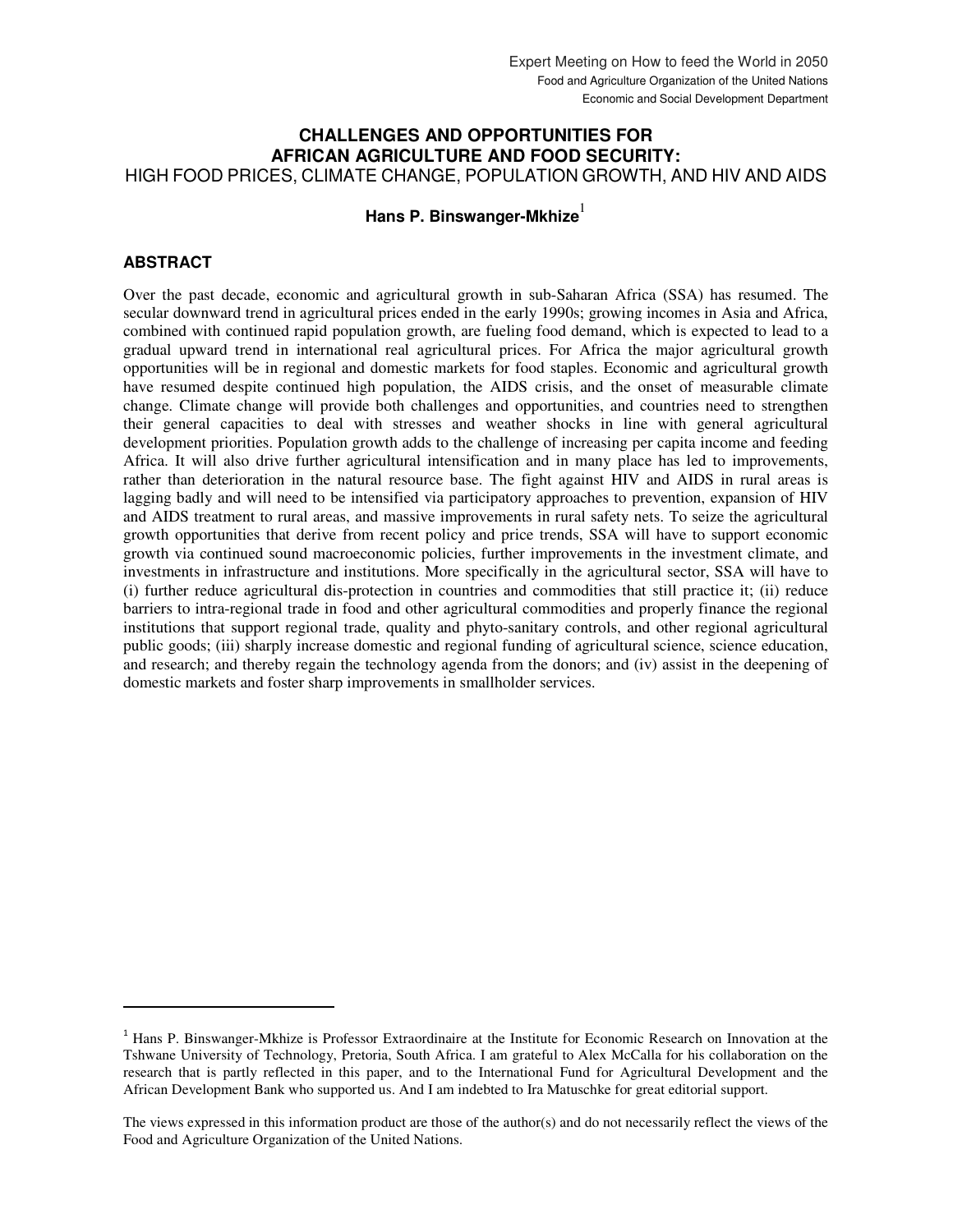# **CONTENTS**

| Improving the Institutional Environment for Agriculture and Rural Development (ARD) 20 |  |
|----------------------------------------------------------------------------------------|--|
|                                                                                        |  |
|                                                                                        |  |
|                                                                                        |  |
|                                                                                        |  |
|                                                                                        |  |
|                                                                                        |  |
|                                                                                        |  |
|                                                                                        |  |
|                                                                                        |  |
|                                                                                        |  |
|                                                                                        |  |
|                                                                                        |  |
|                                                                                        |  |
|                                                                                        |  |
|                                                                                        |  |
| Key Challenges of Agricultural Growth, Rural Poverty Reduction, and Hunger  40         |  |
|                                                                                        |  |
|                                                                                        |  |
| The African Institutional Framework for Agricultural Technology Generation  43         |  |
| The Consultative Group on International Agricultural Research (CGIAR) 44               |  |
|                                                                                        |  |
|                                                                                        |  |
|                                                                                        |  |
|                                                                                        |  |
|                                                                                        |  |
|                                                                                        |  |
|                                                                                        |  |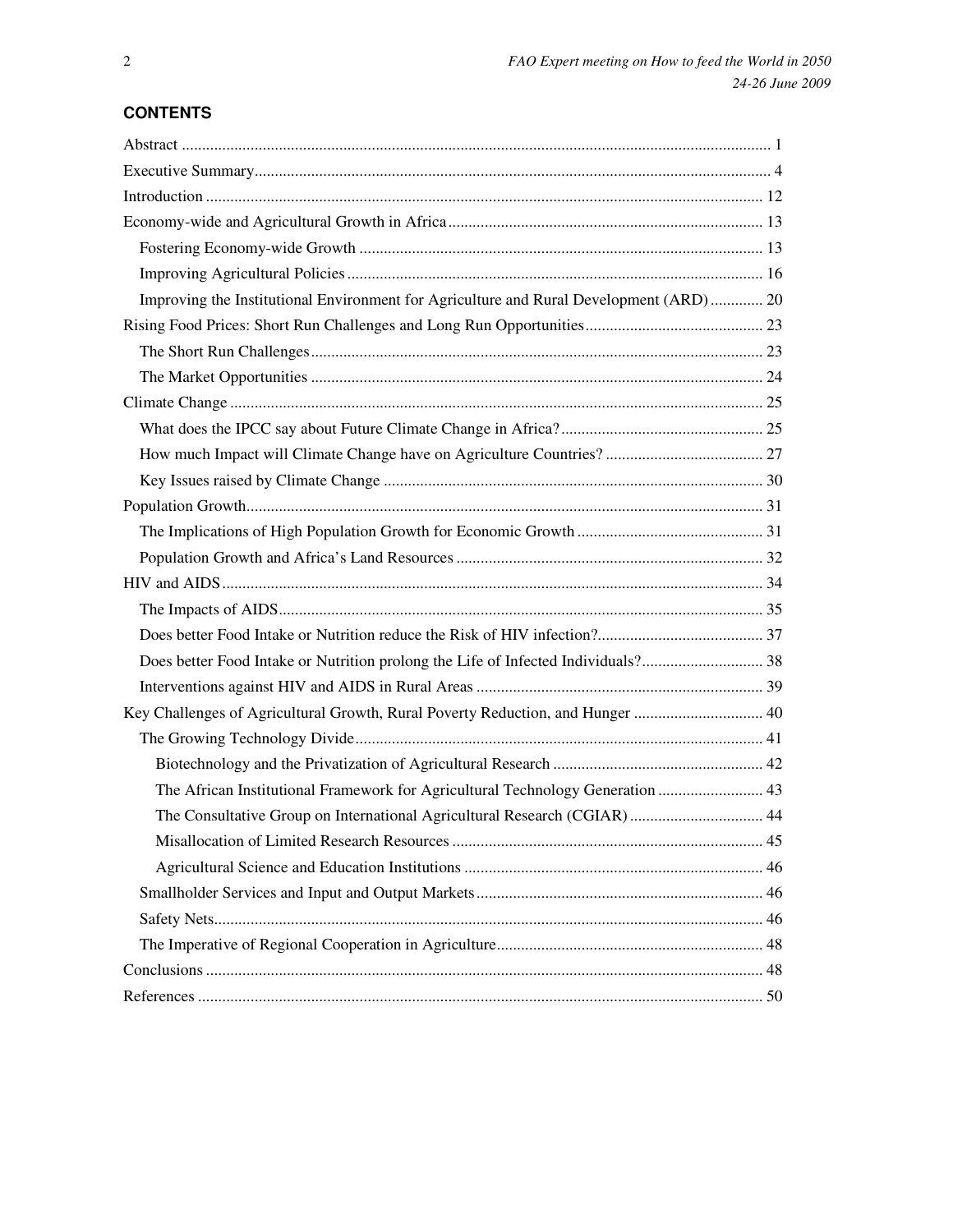# **LIST OF FIGURES**

| Figure 2: Nominal rates of assistance to exportable, import-competing, and all |  |
|--------------------------------------------------------------------------------|--|
|                                                                                |  |
| Figure 3: Nominal rates of assistance to agriculture in Africa                 |  |
|                                                                                |  |
|                                                                                |  |
|                                                                                |  |
|                                                                                |  |
|                                                                                |  |

# **LIST OF BOXES**

| Box 1: Are poor agroclimatic conditions and landlockedness unsurmountable hurdles to agricultural growth?Error! Book |
|----------------------------------------------------------------------------------------------------------------------|
|                                                                                                                      |
|                                                                                                                      |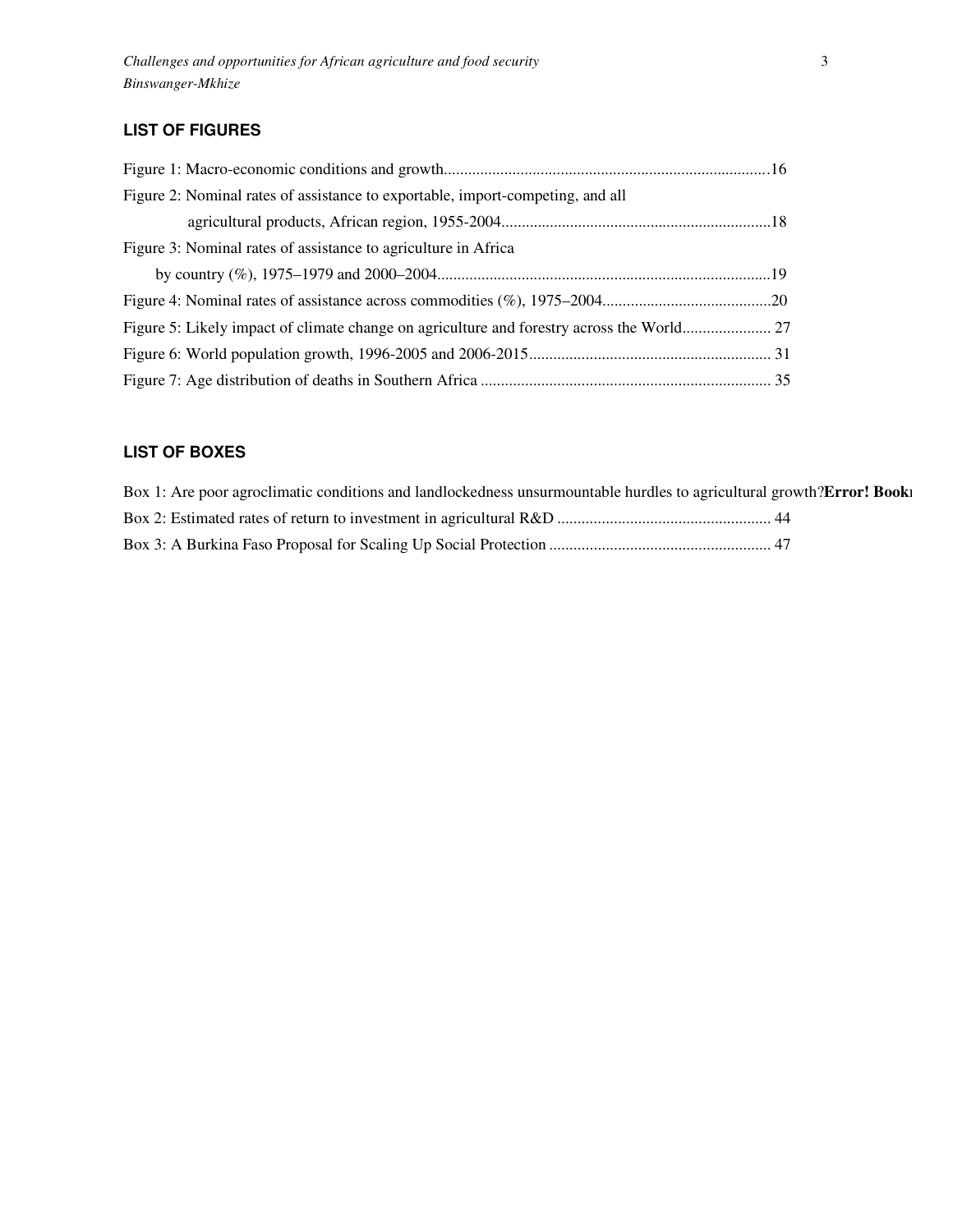# **EXECUTIVE SUMMARY**

After decades of decline of per capita food production, we are now in a period of new optimism about the prospects for Africa and for African agriculture. For Africa as a whole, economic growth was well above 5% until 2008, whereas for sub-Saharan Africa (SSA) it was above 5.5% (IMF, 2009). Agricultural growth in SSA has been above 3.5%, well above the population growth rate of about 2%. Armed conflicts are down to 5 from 15 in 2003. Although there are setbacks, such as the recent Kenya and Zimbabwe crises, democracy has advanced significantly. Sub-Saharan Africa (SSA) now has faster progress in its business environment than the Middle East and North Africa and Latin America (World Bank and IFC 2006). Africa is in the process of strengthening its regional and sub-regional institutions.

This paper documents the empirical evidence for the causes of the low economy-wide and agricultural growth rates, and for their subsequent recovery. It then goes on to review the evidence of the impacts which climate change, population growth and HIV and AIDS have had and are likely to have in the future on the agricultural and food sectors, as well as the challenges and selected opportunities they present. It then compares these challenges to other challenges faced by agriculture and food security and reviews the needed actions to overcome them. The executive summary provides the conclusions, but not the evidence, which is in the body of the paper.

The failure to grow as rapidly as the rest of the developing World has left a terrible legacy of poverty and hunger (Collier 2007; Ndulu et al. 2007; Binswanger-Mkhize and McCalla forthcoming). As a consequence SSA is the only continent in which poverty has increased in absolute and relative terms. Poverty and hunger are deepest in East, Southern and Central Africa, where AIDS prevalence rates are also much higher than in West Africa. It has made Africa more dependent on food imports, making it much more vulnerable than other regions to the recent food price shock. The failure to grow has retarded the demographic transition that has significantly lowered population growth rates elsewhere. As a consequence, Africa has not yet started to benefit from a population dividend associated with lower dependency rates. Low growth has aggravated the debt crisis and reduced domestic resources for infrastructure, agricultural development, health, education, and nutrition. It has aggravated the HIV and AIDS crisis. And finally it has made Africa less able to adapt to climate change. It is for this reason that this paper will first and foremost focus on growth in general, and agricultural growth in particular. The paper will analyze one by one the factors that caused the decline in growth, those that then led to the recovery, and the remaining challenges for the acceleration of growth.

The decline in growth rates were triggered by the oil and food crisis of the early 1970 and persisted well into the 1990s. The decline was primarily caused by poor macroeconomic management, overvalued exchange rates, high import tariffs that penalized the export sectors, and agricultural policies that penalized the sector. The highly adverse agricultural policy environment was aggravated by a steep decline in international agricultural prices from the early 1970s to the late 1980s, which combined with high agricultural protection and subsidies in OECD countries further reduced the profitability of agriculture. An overemphasis on state economic management via loss-making parastatal enterprises added to the fiscal crises and reduced the space for private sector involvement. By the early to mid 1990s, many of these adverse policies had been replaced by fiscal prudence, macroeconomic stability, a more open trade regime, and a more favorable private sector environment. Economies in general and agriculture in particular resumed their growth, starting with the most rapidly reforming countries. Debt relief in this decade provided further fiscal space.

The long term decline in real food prices ended in the 1990s, with the precise date depending on the commodity group and on the price deflator used. Since 2005 real food prices have exploded by more than 60 percent over their 1998-2000 level, only to lose about two thirds of that increase in the months until since July 2009. While nobody expects food prices to stay at such high levels, all models and experts agree that they will settle at significantly higher prices than in the last decade (FAO 2008). As a consequence, African agriculture is likely to become more profitable. Agriculture has returned as a priority on the International Development Agenda, of the African Union and NEPAD. The latter have developed the CAADP process that provides both a vision for agriculture and a process to develop national and regional agricultural development programs.

It is striking that the resumption of growth and agricultural growth was not caused by significant investments in infrastructure, the closing of the agricultural technology gap, or the provision of better services to smallholders. Aid volumes provided by OECD countries have not significantly increased, and even sharply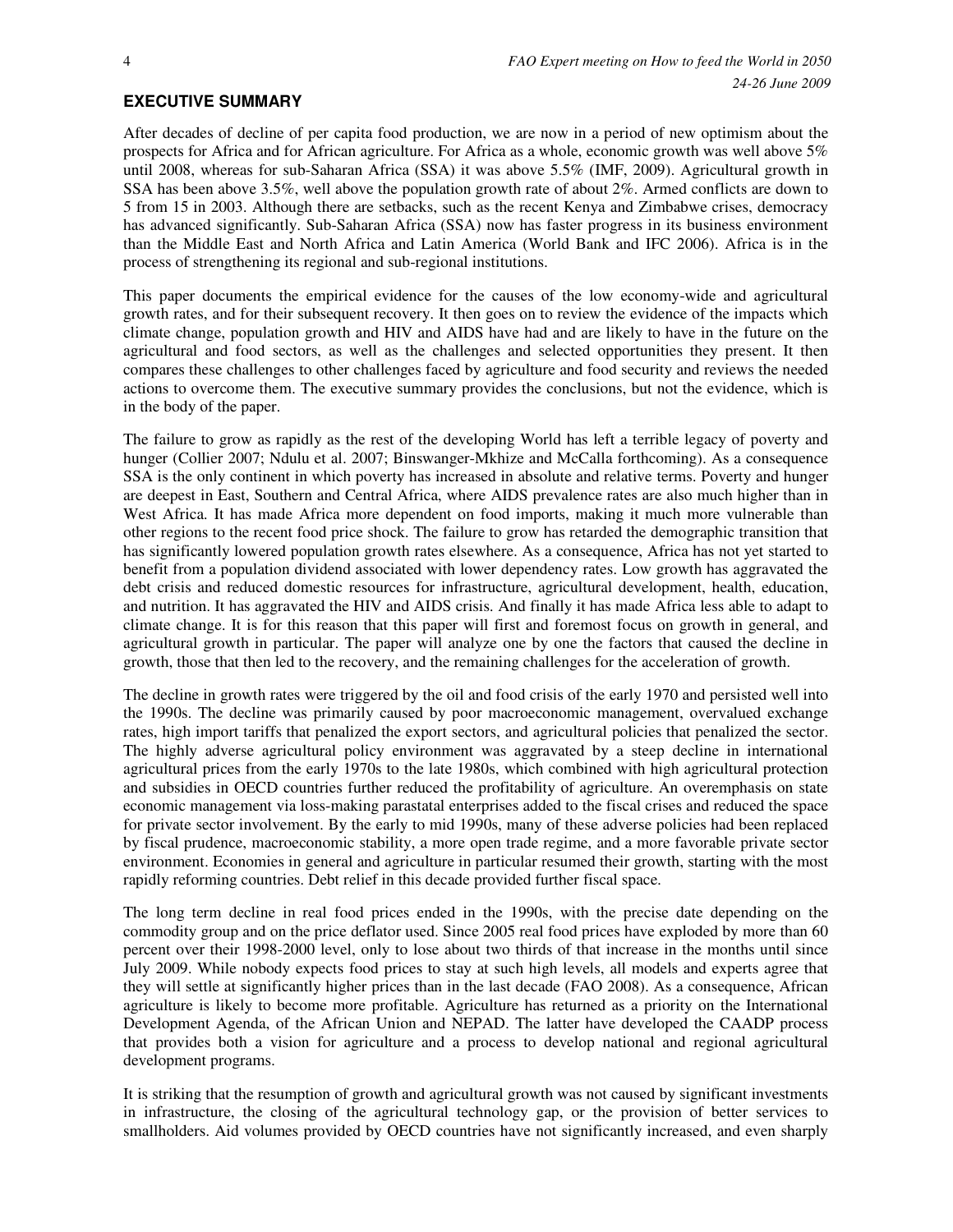declined for agriculture. Nor has the quality of aid provided improved. Business climates in Africa still rank low in international comparisons, despite the higher rates of improvement. Transport costs are still among the highest in the World. Electricity supplies are unreliable and costly. Financial sectors are underdeveloped, reaching only few clients, and savings rates remain much too low. Private input and output markets did not develop as fast as expected and farmers continue to be severely penalized by inadequate competition in these markets, and by higher input prices and lower farm gate prices than in other regions of the World. While some countries benefited from special trade preferences in US and European markets, these gains were limited because the developed countries continue to protect "sensitive" commodities, some of which would provide the greatest opportunities. Global trade talks have floundered again on questions of agricultural trade and little relief is in sight from reduced protection in OECD countries.

Growth also resumed despite continued high population, the AIDS crisis, and the onset of measurable climate change. In particular, earlier fears of HIV and AIDS induced food crises in countries such as Malawi have not materialized. Instead better rains and supportive fertilizer subsidies have led to an agricultural recovery in that country. That does of course not mean that high population growth, AIDS and climate change are negative factors for growth, only that their impact has not been severe enough to prevent the resumption of growth. And finally, while extremely high oil and mineral prices have helped net exporters of these commodities, growth has accelerated nearly as much in the net importing countries.

Higher world prices, combined with rapid demand growth associated with population growth, urbanization and income growth open the greatest opportunities for African farmers in domestic and regional markets: In these markets farmers compete at import parity prices rather than at the lower export parity prices, and they face lower phyto-sanitary and quality challenges than in overseas markets. Via import substitution they therefore have a major opportunity to re-conquer markets lost to imports in the previous 45 years. Undoubtedly farmers will also be benefiting from enhanced overseas market opportunities, especially in the longer run after developing their domestic and regional markets.

While the outlook for African growth and agricultural growth in general is positive, a number of countries such as Zimbabwe, Kenya and the Ivory Coast suffer from still unresolved political crises, and conflicts in the Sudan, Somalia and Northern Uganda continue. Other countries continue to progress in governance and policy reforms, and Zimbabwe continues to pursue all of the failed policies of the 1980s.

*Because so much policy change has already been done, further improvements in macro, trade and agricultural policies are unlikely to provide a major boost in growth rates. New sources of growth are urgently needed. Based on the analysis in their report, Ndulu et al. (2007) propose a medium-term strategy that hinges on taking action in four areas (characterized as the four "I's"): improving the <i>investment climate; a big push toward closing the infrastructure gap with other regions of the world; a greater focus on innovation* as the primary motor for productivity growth and enhanced competitiveness; and *institutional and human capacity*. *And Collier (2007) suggests that much more needs to be done for the lagging bottom billion countries, on which aid should increasingly be concentrated. But aid will not be enough to assist these countries. It has to be combined with measures to reduce and recover from conflict, including prolonged military interventions, and support to the rapid rebuilding of essential state capacity.* 

What are the challenges for rural areas, for reducing rural poverty and hunger? The task of this paper was to specifically address the challenges of climate change, population growth, and HIV and AIDS, so they are discussed first.

#### **Climate change**

Very few people today doubt that man-made climate change is now occurring. SSA contributes the least to greenhouse gas emissions, yet is expected to be among the most negatively affected by climate change. Depending on whether carbon fertilization benefits materialize, the aggregate impact of climate change on African agriculture until the 2080-2100 period is estimated to be between 15 and 30 percent. To put these into quantitative perspective, an increase in the rate of total factor productivity of less than one-third a percentage point would be able to offset even the higher of these loss estimates.

For African farmers the adaptation challenges are obvious: They increase agronomic complexity and increase risks of shocks at the farm and community levels and imply additional changes in crops, cropping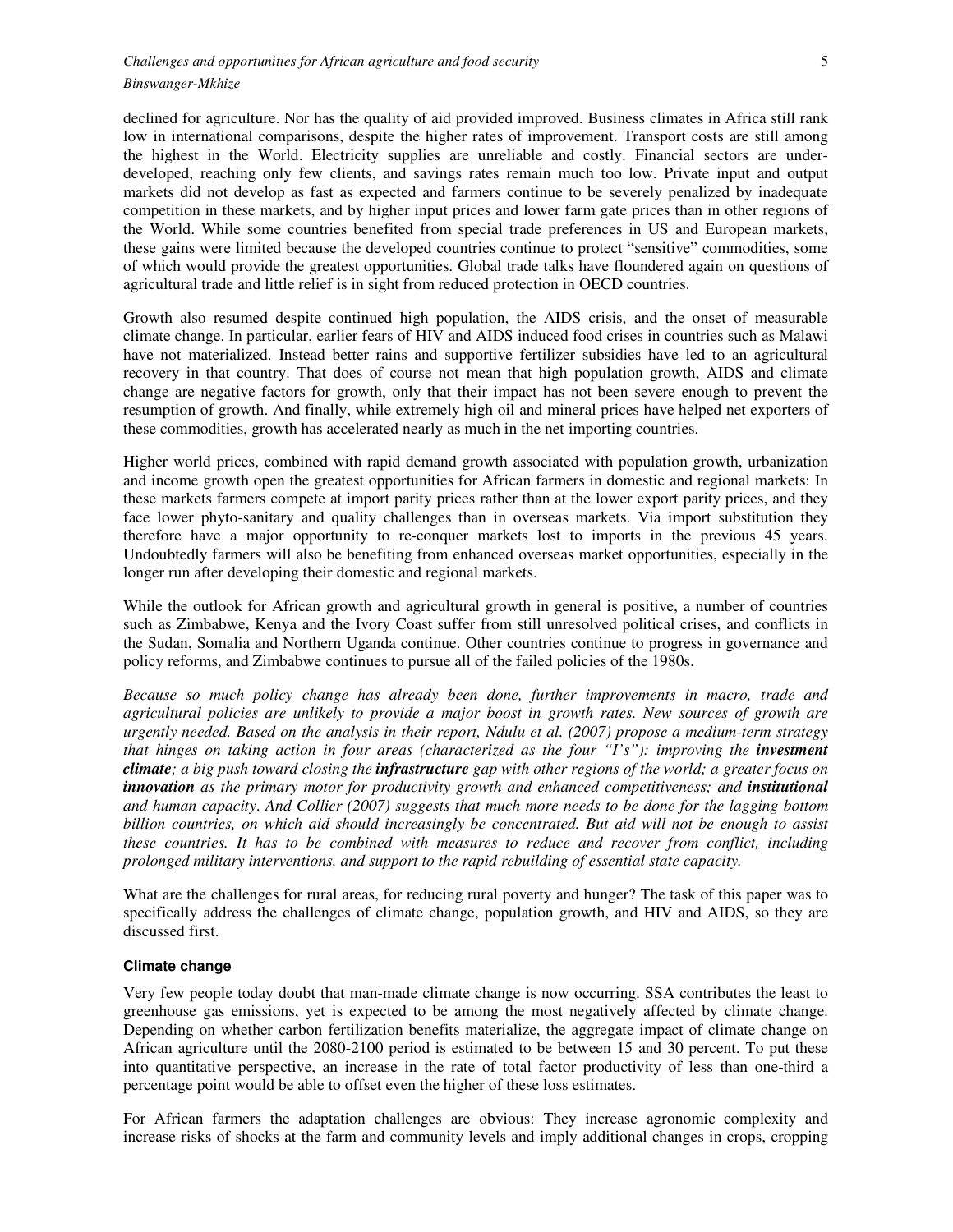patterns, timing, agronomic practices, and seed needs. But the analysis of this papers shows that for particular African regions neither the specific nature nor the severity of the climate change impacts can yet be predicted with any degree of certainty. Therefore, despite several initiatives to do so country by country, it is not possible to plan specific measures of mitigation, such as the length of growing seasons of crops. Instead, in terms of adaptation in Africa, what is required is *strengthening of capacities of African agriculture and food systems to adapt to climate change*, via improved technology generation and adoption systems, more and better irrigation and drainage, better markets, and greater ability to import foods in bad years or on a year round basis, greater preparedness for extreme weather events, and better safety nets. *However, all these improvements are also most urgently needed even if there were no climate change. Climate change, therefore, does not generate a separate agenda for agricultural and rural development, only reinforcements of existing agendas. Adaptation to climate change needs to be mainstreamed into this general agenda.*

In terms of mitigation, public expenditures on mitigation should be subject to serious cost-benefit analysis, comparing the benefits of spending a lot of money on small reductions on  $CO<sub>2</sub>$ , or the same or less money on more pressing current issues. This is a real trade off, and no-where is this more true than in SSA and its agriculture: SSA is the continent contributing the least to global warming. It has the most urgent economic and social problems that press on the current generation, and that will be less for future, more wealthy generations. Except for land use changes discussed below, the case for putting less emphasis on mitigation in SSA, and more on dealing with the pressing current needs, and with capacity building for future adaptation, is stronger here than anywhere else.

African agriculture, on the other hand, can take advantage of opportunities that climate change may present. Carbon trading, in exchange for offsetting mitigation measures, can increase income in rural areas. Achieving significant carbon mitigation in Africa can be achieved through land use change. The total potential saving still substantial and is achievable at a competitive cost. However, of the over 60 billion US dollars of carbon trades that have already been concluded globally, Africa has only benefited from about 3 percent. Few of these have involved agriculture, and half of the African carbon trades have been in South Africa. The institutional frameworks for carbon trading in land use change are poorly developed globally and in Africa. It is clear that to take advantage of these opportunities will require the building of appropriate policies and institutions at national, sub-regional and regional levels.

#### **Population growth**

The analysis in the paper shows clearly that a balanced view of the population challenge for African agriculture and food security stresses both opportunities and challenges:

Past population growth and high fertility rates lock in a considerable momentum of population growth that will lead to higher rural populations, extremely rapid urbanization, and high dependency rates, which in hard hit countries are accentuated by high adult mortality from HIV and AIDS. However, AIDS is not expected to lead to population declines in any country in Africa.

The rapid population growth is not only is a drag on growth, but also generates huge unemployment problems among youth; agricultural development should be seen as an opportunity to generate much more employment for rural youth and thereby help stem urbanization. While the demographic transition has barely begun in SSA, faster economic growth, higher female education, and a resumption of family programs could significantly accelerate it, and thereby create a population dividend for future economic and agricultural growth.

Out of the total land area in Africa, only a fraction is used for arable land. A FAO study has estimated the potential land area for rainfed crops with a total potential for the whole of Africa in 300 million hectares. To harness the enormous land reserves of the continent will require more labor and migration of populations from higher population density areas and areas with little or declining agricultural potential to the lower population density areas, where better quality agricultural land is available. Such migration would be greatly facilitated by regional integration that would allow for international labor movements. However, the land reserves cannot simply be harnessed by migration, but require enormous investments in infrastructure and technology. The expected higher agricultural price environment provides a major opportunity for such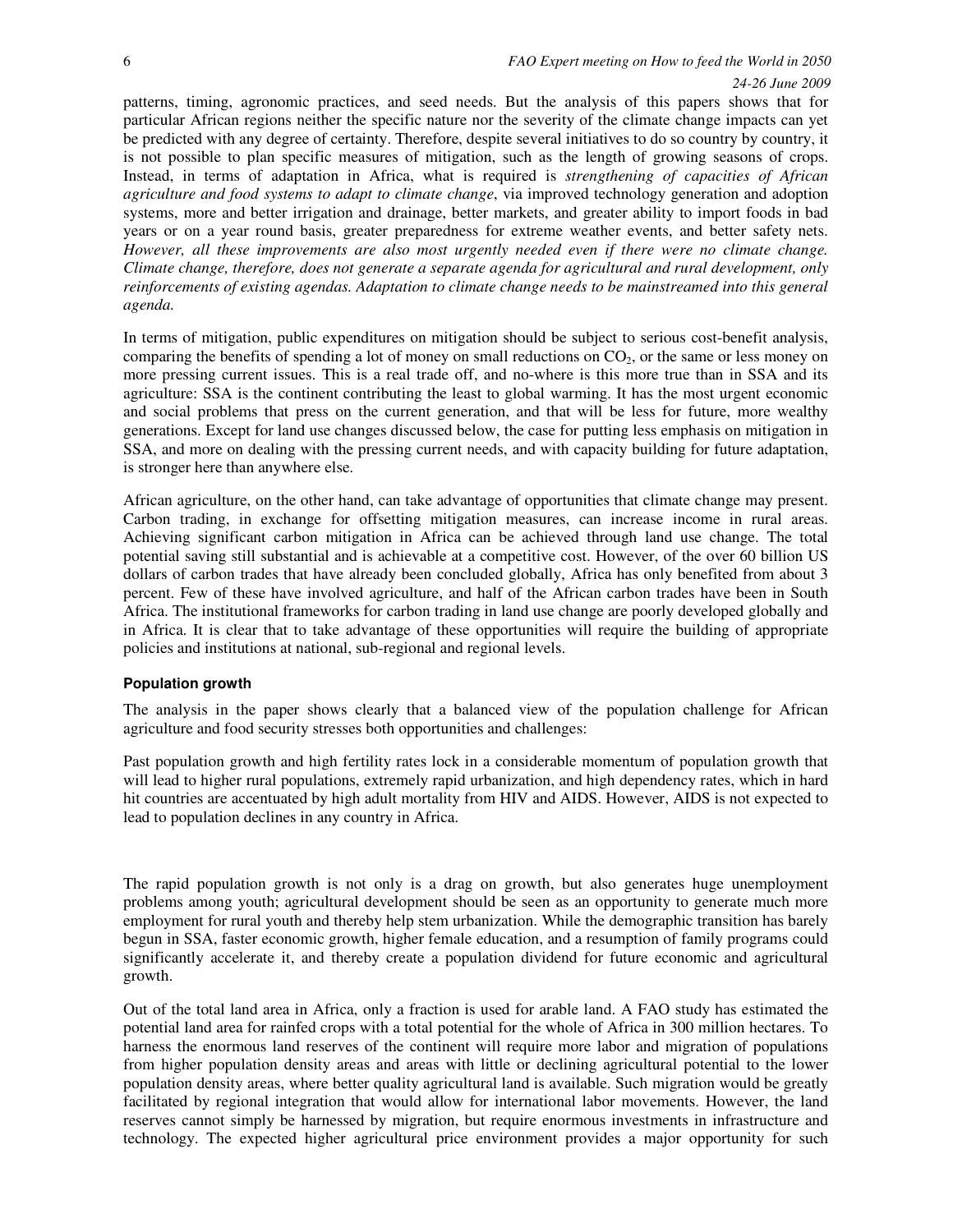investments.

Rather than fueling land degradation, longitudinal studies have convincingly shown that population growth, market access and higher incomes can contribute to more sustainable use of agricultural land and other resources. It induces intensification, higher land investments, crop livestock integration, and more trees. If combined with better output and input markets, population growth leads to higher applications of organic matter and fertilizer, and these in turn can stem the nutrient mining.

The rhetoric of massive land degradation and desertification in Africa is poorly backed up by more than isolated studies and maps of erosion risks. Quantitative evidence is lacking. Where it occurs it is not caused by population growth, but rather associated with low payoffs to land and fertilizer investments, poor tenure security, and open access to pastures and forest areas. Local and national institutions to improve security of tenure and control open access are therefore important to prevent resource degradation.

The TerrAfrica program and the Alliance for and Green Revolution in African (AGRA) have put soil degradation at the center of their activities. Application of known soil conservation and improvement techniques is not as much a matter of more agricultural extension, as a change in underlying conditions of agricultural profitability, tenure security, and institutions to prevent open access.

Climate change, desertification and bio-diversity losses really come together in the local government arena, communities and on the farms, requiring management and adjustment capacities. Conventions in all three areas provide financing opportunities, including the Global Mechanism hosted by the International Fund for Agricultural Development (IFAD), a financing instrument for the Convention of Desertification.

#### **HIV and AIDS**

The major impact of HIV and AIDS are the loss of human life and the enormous suffering of the patients and the families who experience AIDS deaths. As mentioned before, even in high prevalence countries of Eastern and Southern Africa, these deaths will not lead to a population decline. Impact estimates on economy-wide growth range from the benign to the alarming. In addition, the AIDS crisis has severely increased tuberculosis and malaria infections, making these diseases much more prevalent and dangerous. The diseases are aggravated by the growing crisis of multi-drug resistant tuberculosis, and increased resistance of malaria to common, inexpensive drugs.

Whatever these impacts of HIV and AIDS may be, they have, however, not prevented the resumption of growth even in the high income countries. Impacts on agricultural output growth are still poorly understood, but as mentioned before, the fears of HIV and AIDS famines have probably been exaggerated.

At the household level, HIV and AIDS morbidity and death can lead to distress sales of assets and therefore reduce capital stocks available to survivors. Both aggregate agricultural labor supply and labor demand are reduced, leading to little aggregate labor scarcity of wage rises. Impacts on the availability of labor of an AIDS death are often mitigated by the absorption of new adult household members, although this is not the case in numerous cases, where grandmothers or older children become household heads. Many households recover quickly in terms of agricultural output, but others suffer a persistent impact of low availability of land, labor, capital, and farming skills. It is for these households that agricultural interventions are the most necessary and useful to help their recovery.

Major counterintuitive findings are as follows: Better food intake and nutrition does little to reduce the risk of infection with the HIV and AIDS virus, nor does it significantly prolong life of untreated individuals beyond the modal number of 8.9 years after infection. Only anti-retroviral therapy can prolong life, by many years across the World and in Africa. In addition, not all orphans are experiencing lower food intake, nutrition, education and health than non-orphans. This is because African families place the orphans with those relatives better able to care for them. On the other hand, the above welfare indicators are worse for households that take care of more than one orphan, apparently because the burden is just too much. Since there are a rapidly growing number of such families in Africa, the social protection acquires even more urgency.

HIV and AIDS prevention, treatment and care and support are less well developed in rural areas than in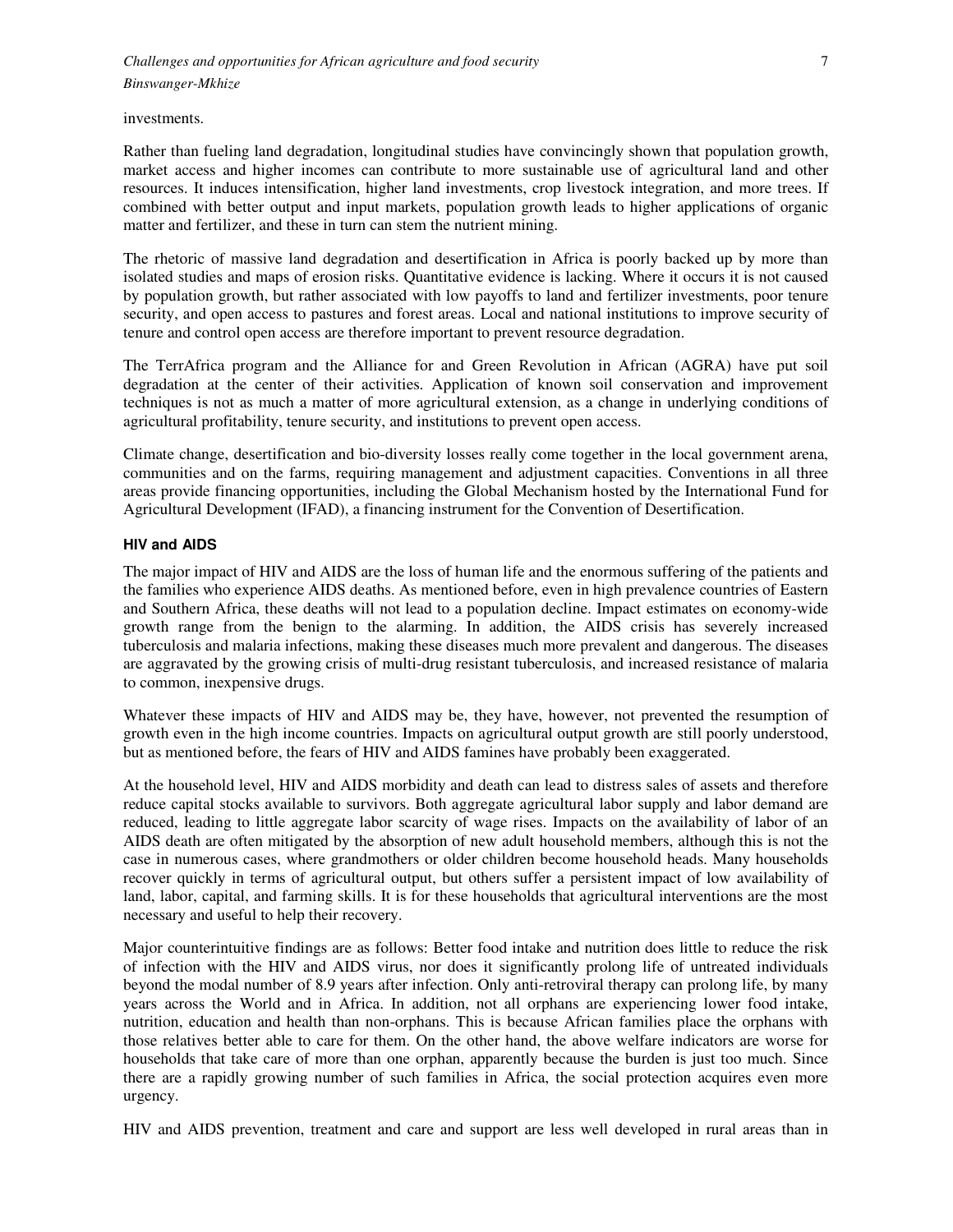#### *24-26 June 2009*

urban areas, and even in urban areas there is far from universal access to these measures. The main challenge that HIV and AIDS pose for agriculture and rural development is therefore to ensure that these three components of the fight against HIV and AIDS achieve universal coverage. This is more difficult in rural than in urban areas, but not impossible. For example the WHO guidelines for HIV and AIDS treatment are specifically designed to make it possible to provide treatment even in areas that only have access to a health post managed by a nurse.

Each of the three major components of the fight against HIV and AIDS consists of several individual interventions. In many of them deep involvement of communities is necessary: Attitudes toward condoms and HIV stigma cannot be changed without community involvement. Adherence to AIDS treatment is difficult and requires family and community support. And care and support in rural areas have to be almost entirely managed by communities. Approaches to community involvement in the fight against HIV and AIDS in rural areas are well developed, but used insufficiently. A consequence is that community-driven agricultural and rural development programs must mainstream all three components of the fight against HIV and AIDS. It makes little sense, for example, to implement a land reform program only to see many of the beneficiaries succumb to AIDS or the associated tuberculosis and malaria.

#### **Key Challenges to Agricultural Growth, Rural Poverty and Hunger**

Neither population growth nor climate change will present insurmountable challenges to agricultural development in Africa, if Africa seizes the opportunities it now has. And both provide opportunities. Reducing the death and suffering from HIV and AIDS requires generalization of prevention, treatment and care and support in rural areas, taking advantage of agriculture in the care and support area.

But there are other serious threats to the agricultural growth rate, and the reduction of poverty and hunger. This paper focuses on the most serious ones: the widening technology divide, slow development of input and output markets and the associated smallholder services, slow progress in regional integration, and inadequate safety nets to deal with extreme poverty, risks and fluctuations.

Agricultural growth in SSA is primarily a result of area expansion, rather than productivity growth in crops and livestock. The challenges of productivity growth are higher in SSA then in other Regions of the world: There are more different environments to deal with, more crop varieties, and more crop and livestock pests and diseases than elsewhere. There are no dominant farming systems that extend over very large areas such as irrigated rice and wheat in Asia. Irrigation infrastructure is poorly developed. And climate change will significantly add to the technology challenge. As a consequence of these factors, Africa is less able to borrow technology from other tropical countries, and technology transfers between regions in Africa are also constrained.

#### *The growing Technology Divide*

Rates of return to agricultural research have been almost as high as in other regions, however. And well above 25 percent of the cropped area now benefits from improved varieties and hybrid seeds. However, yield gains associated with high yielding varieties are much less than in other regions, owing to the heterogeneity of agriculture, the inadequate input and output markets, poor smallholder services, and poor infrastructure. As a consequence the use of irrigation, fertilizers and pesticides is much less than in other Regions, sharply limiting the yield gains.

Despite the much higher need for agricultural research, Africa invests significantly less than other regions. Its large public research system contains over 400 institutions, but they are small. The 3000 agricultural scientists in Africa are less well trained than those in other regions, and they have much fewer resources to work with. The agricultural science education system is similarly fragmented into 200 institutions, and poorly funded. It is therefore not clear where and expanded agricultural science force will come from. Ten of the CGIAR institutions are active in Africa and four are located in Africa. Their funding is, however, only one-tenth of the overall funding for agricultural research in Africa, and has been stagnating at that low level.

The limited research resources also seem to have been increasingly misallocated. Given the heterogeneity, the poor borrowing opportunities, and the enormous challenges from pest, diseases and water stress, basic innovations at the science level are urgently needed to in a wide variety of crops and livestock diseases. Yet the proportion of research going to basic sciences has been declining in national and international research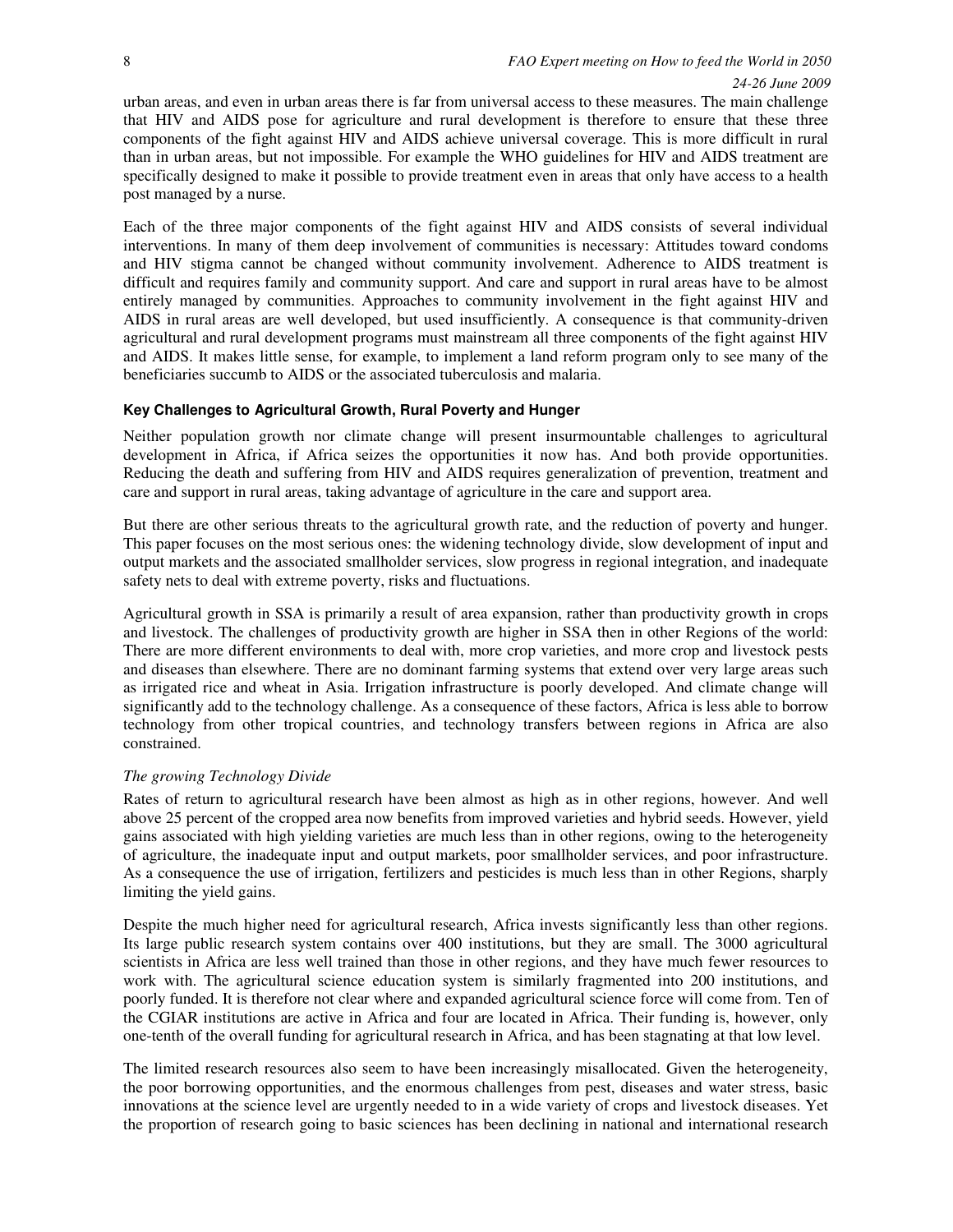systems alike. Instead the resources have gone to agronomic and farming systems and environmental research that has little record of high rates of return. The African Challenge program continues the same unfortunate trend. Scarce scientific resources have also been diverted to implementation of programs, rather than research. While Africa has created not less than four regional centers for biotechnology, these remain severely underfunded. The blame for these factors may lie primarily with donors impatient for immediate results, or distracted by donor fashions. Despite their commitments to the CAADP agricultural priorities, national governments have also not significantly increased their funding for agricultural research in general or biotechnology in particular. They also have invested little in biotechnology capacity, probably for political reasons. In the meantime India, China and Brazil are sharply increasing their investments in biotech research.

There is some relief in sight. AGRA intends to fund the training of 1000 plant breeders. However, unless they can be posted in better funded institutions, the best of them will be lost to emigration. Private sector technology research has grown considerably, albeit less than in Asia and Latin America. However, unless the science base improves, the gains from conventional breeding in the public and private sectors may be insufficient to close the growing technology divide. The Bill and Melinda Gates Foundation, a founding member of AGRA, has is also invested in basic research in a number of crops, but given the enormous needs, the funding remains inadequate. There is therefore little hope that the crisis of the growing technology divide will see any rapid solution, unless African governments muster the political will to sharply increase the necessary funding.

#### *Smallholder services and input and output markets*

Improvements in technology will continue to lead to lower productivity gains, if services, input and output markets are not significantly improved. Rural finance is also insufficiently developed. Farmers' organizations have made a lot of progress, but are still not able to provide much of the needed capacity. If the smallholder services, rural finance, and markets were improved, however, a number of problems will be closer to a solution: Farm profit and investments will increase, nutrition depletion will be reduced, and food insecurity associated with poor markets will be reduced. The re-conquest of domestic and regional markets will then also be closer at hand. Again, relying on donor finance for these improvements will not be sufficient to solve these problems. Political will on the part of African governments is needed to provide the necessary finance.

#### *Safety nets*

While emergency relief is relatively well developed in SSA, safety nets for the very poor are not. This is again in sharp contrast to India and China. For example, less than 1 in 100 orphans receives any kind of assistance in SSA (other than South Africa). While South Africa has a number of conditional grants programs for the aged, children, and the disabled, few other SSA countries are experimenting with them. Support to traditional safety net mechanisms in rural communities is conspicuous by its absence. And few employment generation programs have more than spotty coverage.

But the need for safety nets will not be reduced by growth or agricultural growth. Such growth tends to bypass the very poor and destitute. The population of old people without family support will go up with population growth and improving incomes and health. Climate change, HIV and AIDS, malaria and tuberculosis, and the growing orphan crisis require better safety nets. Growth is increasing the fiscal space of African governments, and they need to take advantage of it to improve the safety nets.

#### *The imperative of Regional Cooperation in agriculture*

Throughout this paper many critical issues were encountered that can best be, or only, solved by regional action, and more are yet to come; lets recall a sampling:

- Small countries dominate the African scene often lacking financial capacity for public goods investments;
- Small land locked countries generally do worse and depend on regional integration to be able to do better
- Expanded regional trade in agriculture and food products is good for growth, farmer's income and regional food security; the short run management challenges of the current food price spike and the long run opportunities arising from prices that are expected to settle at higher than past levels only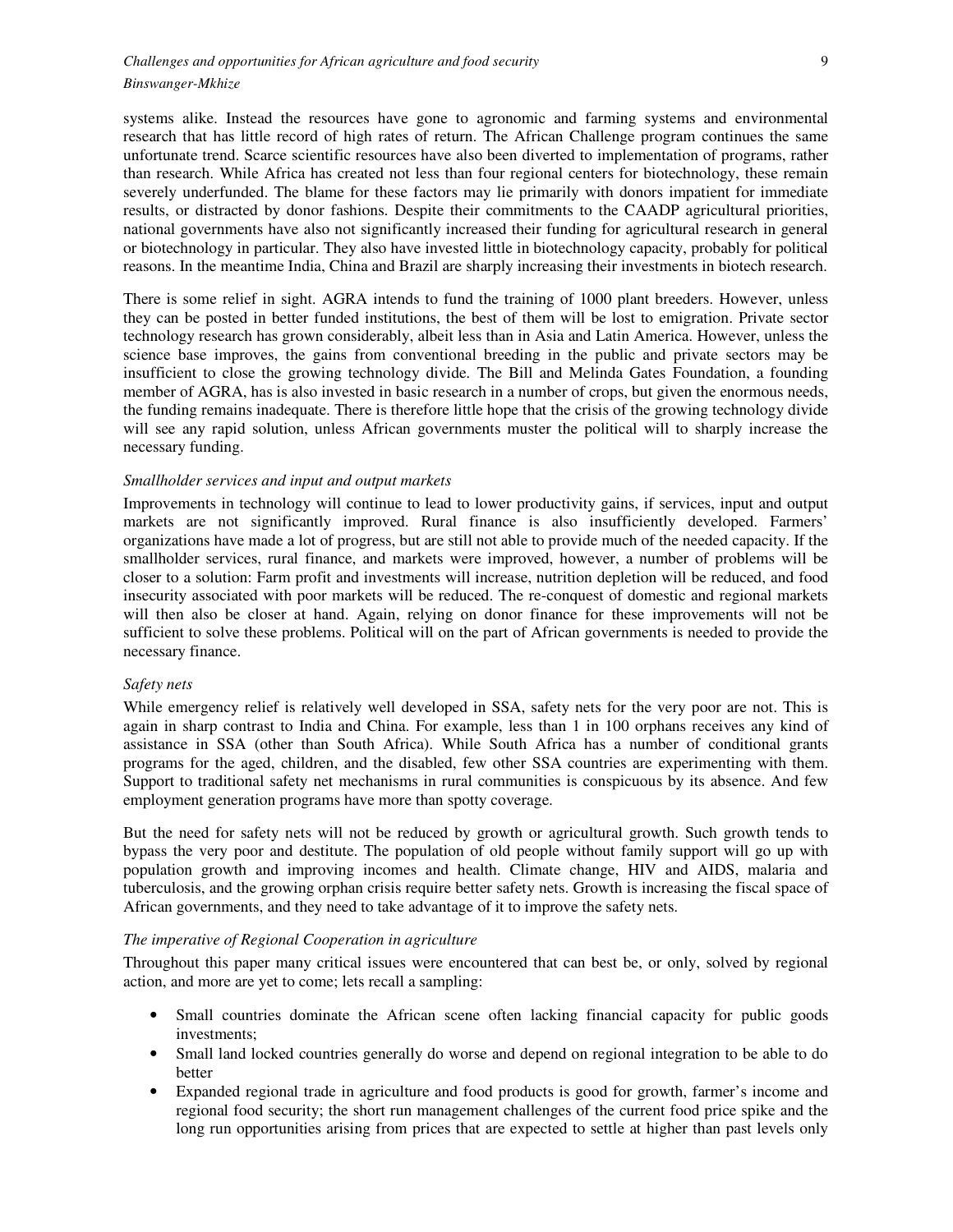add to this imperative

- Expanded regional trade and food security will be helped by the harmonization of standards and sanitary measures, and sub-regional and regional capacities to implement them;
- Freer borders and internal infrastructure should encourage private sectors traders;
- For small countries, regional infrastructure roads, communications, ports is critical for access to each others and external markets;
- Reversing land degradation and desertification and preserving biodiversity require trans- boundary collective action;
- Managing crucial, but under threat, forestry and fisheries resources must be approached on a transnational basis;
- Defense against plant and animal disease epidemics require collective responses at sub-regional and regional levels;
- Success in agriculture crucially depends on indigenous scientific capacity to generate new technology. Given the capacities of small and poor countries, this is far better done on a regional or sub regional basis: FARA and the SRO's are on the right track, but the effort needs to be greatly expanded;
- Biotechnology research is expensive. It also requires a large critical mass of researchers. Therefore two or three regional institutes is far superior to 48 or 24 underfunded, under resourced national institutions;
- Indigenous scientific capacity requires trained people, again better done by regional institutions which have critical mass and necessary financial support;
- Regional approaches to rural financial architecture may increase potential deposits and loanable funds and spread risk;

These examples hopefully are enough to illustrate that the potential for regional approaches and an overall regional strategy for rural Africa are significant. In most of these areas institutional development programs have been created. Yet they remain massively underfunded. The main reason for this is that the regional efforts produce regional and sub-regional public goods, and therefore their financing is subject to the familiar free rider problem of financing public goods. Except the largest countries which have an incentive to supply themselves with these regional public goods, countries will seek to benefit from the investment of others. Better coordination of funding by African countries, as well as external co-finance, could help overcome the underfunding. But *donor finance remains both insufficient and unreliable for the task. The African Union, via the CAADP, the Economic Commission for Africa, and African Development Bank need to coordinate these efforts.* 

# **Conclusions**

African agriculture today faces a context of general economic growth in Africa, and in the medium term a brighter market outlook in international, regional and domestic markets than anytime in the last 40 to 50 years. Both macro-economic and sector policies are more favorable. In most countries the institutional environment has also given local governments, communities and the private sector much more opportunities than in the past. And business climates are improving, albeit from a very low level. The smallholderdominated agricultural sectors of Africa have already responded in terms of a significantly higher growth rate.

Improved market opportunities will arise in traditional as well as non-traditional agricultural exports and they need to be seized. At the same time domestic and regional markets will present the most promising area for medium to long term agricultural growth. That means that small farmers, despite the supermarket revolution and rising international quality standards, will be well placed to seize them.

While climate change is likely to affect most regions in Africa negatively, it will also open new opportunities in some regions where rainfall and other climate parameters will improve. Other opportunities arise from the possibility of carbon trade once the instruments for trading via land use commitments and changes are better developed. In the aggregate, the impact on African agriculture will undoubtedly be negative, but climate models are not yet sufficiently well developed for Africa to predict what will happen with sufficient certainty to engage in detailed planning. As a consequence, climate change should be mainstreamed into the general agricultural and risk mitigation agendas. In particular much better capacities for agricultural technology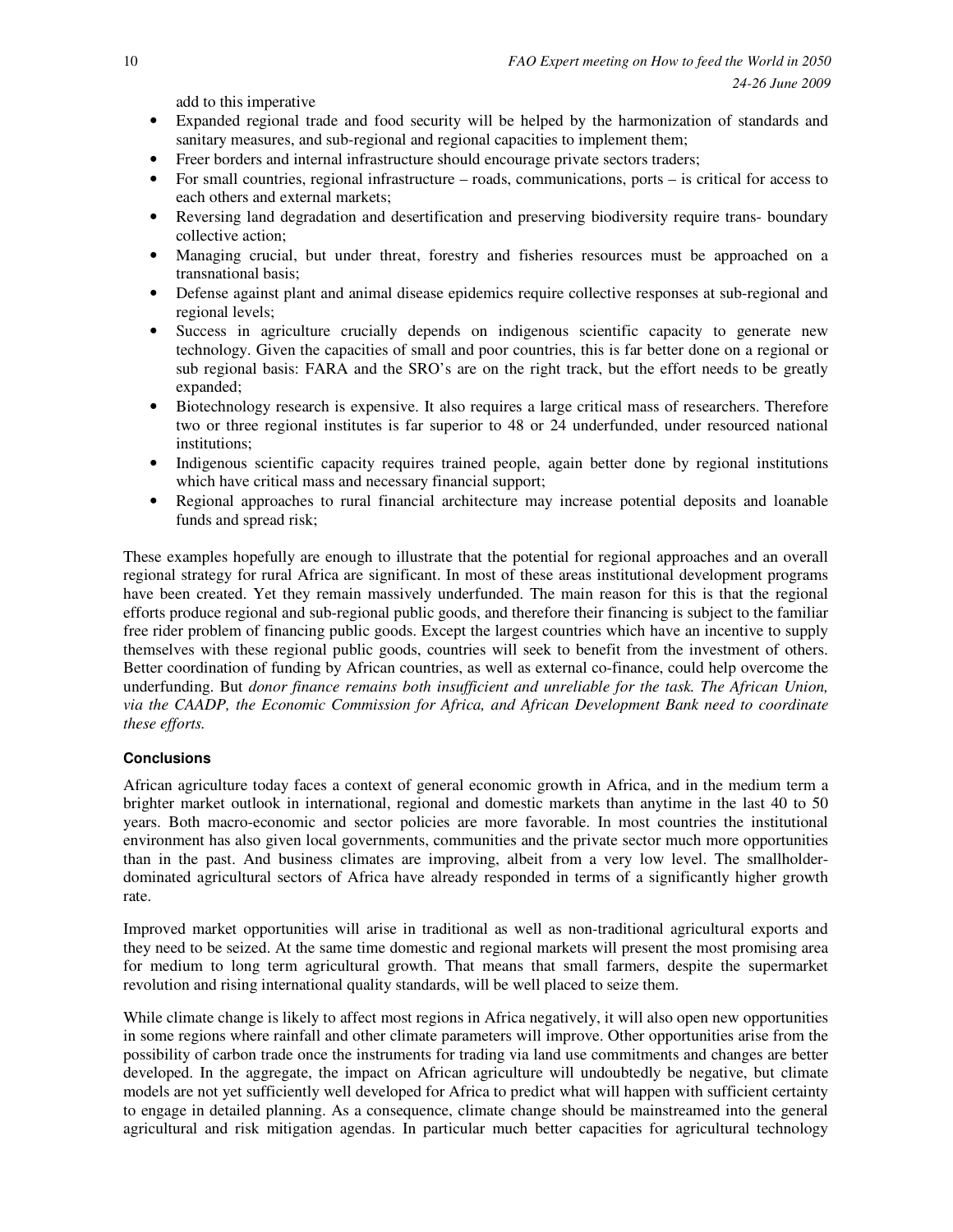development are needed.

Population growth is not yet slowing sufficiently fast to provide for a population dividend. At the same time the evidence for a generalized negative impact of population growth on agriculture is lacking, and instead in many areas population growth, combined with good market access has led to beneficial agricultural intensification.

HIV and AIDS has led to an enormous human tragedy and a reduction in growth prospects in hard hit countries. Agriculture and food interventions can help in mitigate the impact in rural areas. But neither prevention nor treatment programs have yet been scaled up adequately in rural areas, despite the fact that how to do that is well known, and scaling up of these interventions remains the most pressing issue.

The most neglected aspect of the agricultural agenda in Africa has been agricultural technology, and as a consequence the continent faces a growing technology divide. The continent has a large number of agricultural scientists, research institutions, and agricultural education and science education establishment. But these are mostly too small, donor dependent and underfunded. As a consequence Africa is not only lagging badly in traditional approaches to plant breeding and animal disease control, but is at great risk of missing the boat in the biotechnology revolution. Unless Africa, like China, India and Brazil, starts investing more of its own resources into agricultural science, science education and research, the huge existing technology divide will only deepen.

The agenda for action arising from the analysis of this paper is not new. The four most important among them are as follows:

- 1. Avoid backsliding on economy-wide and agricultural policies and further reduce agricultural disprotection in countries and commodities that still practice it.
- 2. Reduce barriers to intra-regional trade in food and other agricultural commodities and properly finance the regional institutions that support regional trade, quality and phytosanitary controls, and other regional agricultural public goods and services.
- 3. Sharply increase domestic and regional funding of agricultural science, science education, and research, and the associated centers of excellence; and thereby regain the technology agenda from the donors and pull them along in increasing their funding of priority areas.
- 4. Assist in the deepening of domestic markets and foster sharp improvements in smallholder services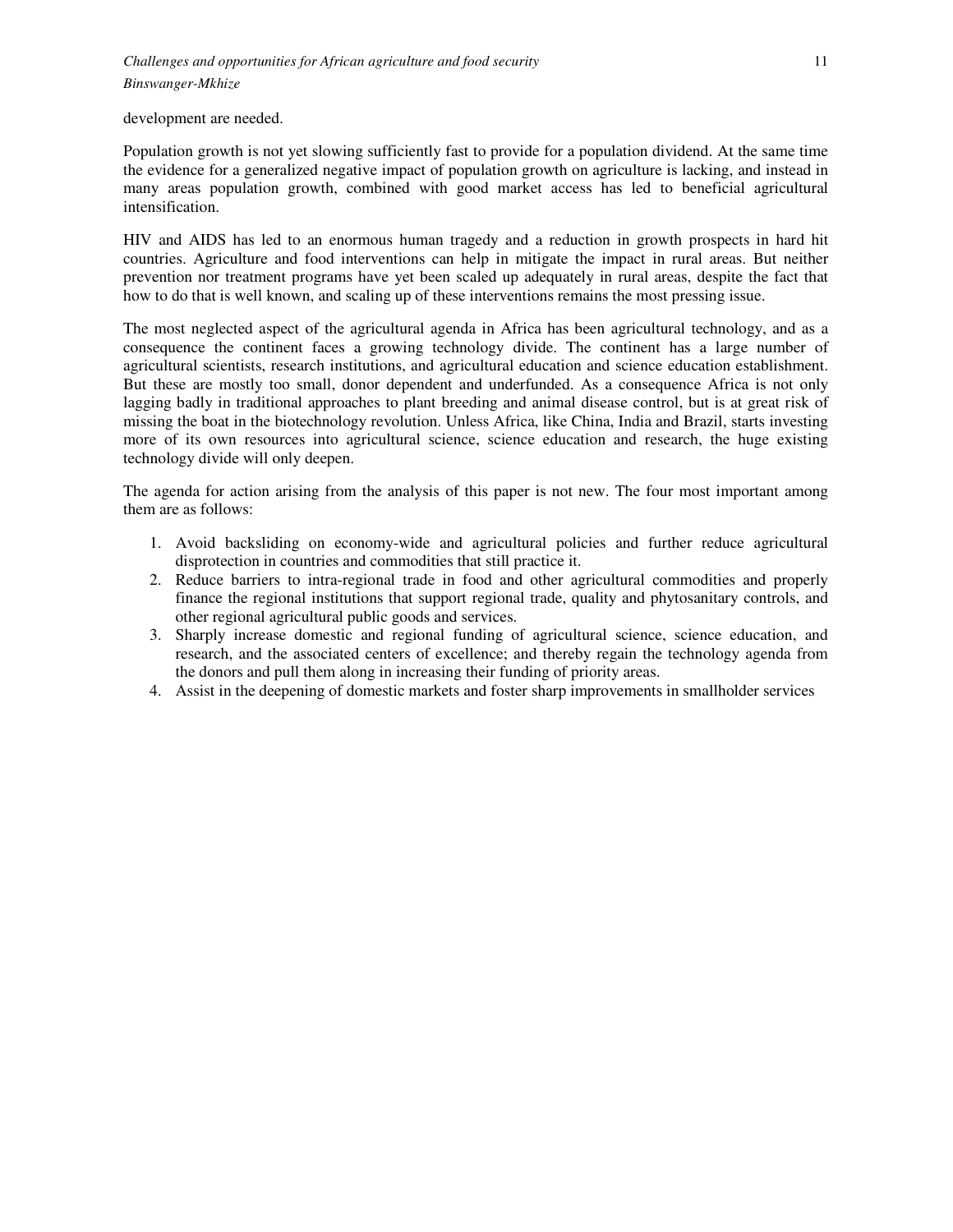# **INTRODUCTION**

Most of the World's 2.1 billion people who live on less than 2 dollars a day live in rural areas and depend on agriculture for their livelihood. The number of rural poor has increased in Africa and South Asia, and reduced in East Asia and the Pacific. The World Development Report (WDR) of 2008 summarizes an extremely large literature which demonstrates the enormous power of agricultural growth for poverty reduction. Over the past 10 years global poverty with a 2 dollar a day poverty line declined by 8.7 percent in absolute numbers. This decline was caused *entirely by rural poverty reduction, with agriculture as the main source of growth.* At the same time urban poverty has increased. *Migration is not the main instrument for rural (and global) poverty reduction. Improved rural conditions are the main cause.* 

The secular decline of food prices came to an end in the 1990s, with the précised date depending on the commodity group and on the price deflator used. Since the middle of this decade real food prices started to rise and spiked in early 2008 at about a 60 percent higher average level than in the early years of this century. By July 2009 they had lost at least two thirds of the price gain and have settled at a somewhat higher level than in the early 1990s. Most models and experts agree that food prices will remain at higher real levels than in the last decade (FAO 2008) and may even rise over the next few decades. For this and other reasons, agriculture has returned as a priority on the International Development Agenda.

As Johnston and Mellor (1961) showed nearly 50 years ago, agricultural growth reduces rural poverty:

- 1. By raising agricultural profits and labor income
- 2. By raising rural non-farm profits, employment and labor income via linkage effects
- 3. By causing lower prices of (non-tradable) foods, especially beneficial for the poor
- 4. Lower food prices reduce urban real wages and accelerate urban growth
- 5. Tightening urban and rural labor markets raise unskilled wages economy-wide.

The WDR divides developing countries into *urbanizing countries* mostly in Latin America, (but also South Africa) with 255 million people, *transforming countries* mainly in East Asia and the Middle East and North Africa (MENA) with about 2.2 billion rural people, and *agricultural countries*, mostly in sub-Saharan Africa (SSA), with 417 million rural people. It is in the agricultural countries, most of which are now in SSA, in which agriculture can contribute most to poverty reduction; but it is also in these countries in which it has lagged the most and confronts the biggest barriers to growth.

In Africa the impact of growth on poverty reduction is well illustrated by eight SSA countries that have seen per capita growth rates of 2.9 percent on average in the 1990s and have reduced poverty at an annual rate of 1.5 percent during the period (Ndulu et al. 2007). On the other hand, poverty in stagnating countries has increased. Agricultural growth has a much more direct impact on hunger than general economic growth: Pingali et al. 2007 have shown that by and large the countries with faster agricultural growth have made more progress against hunger. Hunger has therefore significantly declined in West Africa, and it has increased significantly in the conflict or coup countries. Countries like Liberia, Sierra Leone, Comoros, Burundi, Guinea Bissau, and most dramatically the Democratic Republic of the Congo (DRC) have neither seen economy-wide or agricultural growth.

FAO has analyzed in great detail the reasons and impacts for the higher international food prices that have shocked the World since 2005, and especially in the past two years (FAO 2008). In the short run these have very negative impacts on the balance of payments, especially in East and Southern Africa, and significantly increase the number of people in poverty and the depth of poverty of those already in it. These impacts provide many policy challenges for African countries, especially for those who are not petroleum or mineral exporters. On the other hand, they provide enormous opportunities for Africa which, along with Latin America, has the greatest reserves of arable land. The rising international prices provide especially good opportunities in domestic and regional markets where Africa can substitute more easily for the now more costly imports. Therefore this paper will pay great attention to these rising market and agricultural growth opportunities.

The outline and some major messages of this paper therefore are as follows: Section 1 will look at past economy-wide and agricultural growth and analyze the factors that slowed it down, and then contributed to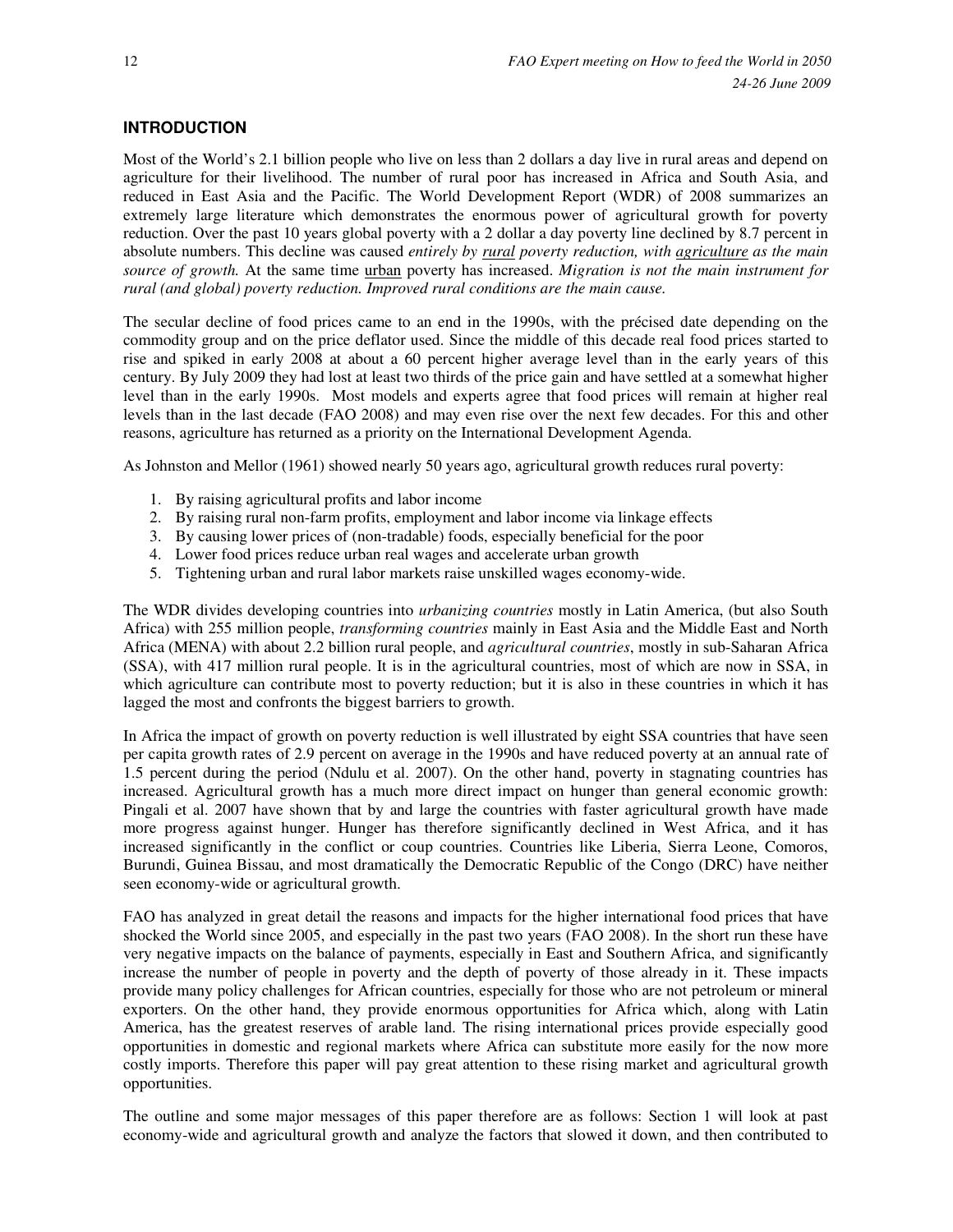the striking recent turnaround. It will also look at the remaining policy and broad program agendas for further accelerating these growth rates. Section 2 will quickly review the short term challenges arising from the recent price explosion in food prices, as well as the emerging market opportunities for African agriculture. Section three on climate change will briefly summarize what we know, and what we still do not know about climate change and its future impact on agriculture in Africa. It will show that for many regions, science still provides little basis for planning specific adaptations to climate change. The section will therefore propose to integrate it into broad agricultural development and risk mitigation strategies. The section will emphasize that improvements in Africa's science and technology capacities and irrigation infrastructure that are needed for the growth agenda are also critical for dealing with climate change. If these were in place, the challenges of climate change would not be as daunting as it now appears.

Section 4 will deal with population growth in Africa. If economic growth rates can be maintained or further accelerated, the high population growth rate of SSA will come down as it has in other parts of the world. This will lead to a population dividend in terms of lower dependency and higher labor force participation rates that will be helpful for growth. The section also discusses the evidence that population growth is only a threat to natural resources if it is associated with open access; and it will show with African examples that agricultural intensification is usually associated with improved natural resources management as well as increased agricultural productivity. It will then discuss the agenda for natural resources management that arises from these insights. Section 5 deals with the economic and agricultural impact of HIV and AIDS. Agricultural and food interventions are helpful in dealing with the consequences of AIDS on affected households, but provide little leverage for reducing infection rates or prolonging the life of those infected. As a consequence the fight against rural HIV and AIDS has to use classic prevention and treatment approaches which are still lagging much behind. The section then suggests how to better design rural prevention and treatment programs. Section 6 deals with the Key challenges of Agricultural Growth, including subsection 6.1 on the growing technology divide that is probably the biggest threat to African agricultural growth and food security in the coming decades and that most urgently needs to be reversed. Other subsections deal with smallholder services, safety nets, and the imperative of Regional cooperation. Section 8 pulls together the conclusions.

# **ECONOMY-WIDE AND AGRICULTURAL GROWTH IN AFRICA**

# **Fostering Economy-wide Growth**

This section summarizes key findings from a large review of growth research in Africa carried out by Ndulu et al. (2007) and from Collier's (2007) book on the "Bottom Billion". The factors analyzed are by and large the same factors that held back agricultural growth, but we will discuss agriculture specific factors below. Per capita GDP growth in 41 sub-Saharan African countries for which data for the full 45-year period are available amounted to only 0.5 per cent, compared to 3 per cent in 57 countries in the rest of the developing regions, including North Africa. Growth performance has been quite diverse: 6 of 47 sub-Saharan African countries have more than tripled their per capita incomes between 1960 and 2005, 9 countries' per capita incomes are at the same level as when they started or below, and the remaining 32 have seen modest growth in per capita income, but not enough to make a significant dent in poverty levels.

The prolonged period of economic decline between 1975 and 1994 started with shocks on energy and tropical commodity markets and ended with a wave of democratic reforms between 1989 and 1994. In 1994- 2004, there was more rapid per capita income growth, with 20 countries expanding more quickly than the average rate for the rest of the developing world. Entry into this high-growth club was associated either with natural-resource exploitation (Angola,Chad, Equatorial Guinea and the Sudan), or with strong reform movements (Benin, Ethiopia, Ghana, Malawi, Mali, Mozambique, Senegal and the United Republic of Tanzania). Economic growth further accelerated in all of Africa between 2004 and 2006, thanks to strong global economic growth and higher raw material and energy prices (ECA, 2007). In 2007, economic growth in sub- Saharan Africa reached 6.1 per cent.

How will the current economic crisis affect growth prospects for Africa? In 2007, world real GDP grew 5.2%, which translates into a 4.2% growth in per capita economic output. World output growth then declined to 3.2% in 2008 and is projected to decline at a -1.9% rate in 2009. The IMF then projects a rebound to 1.9%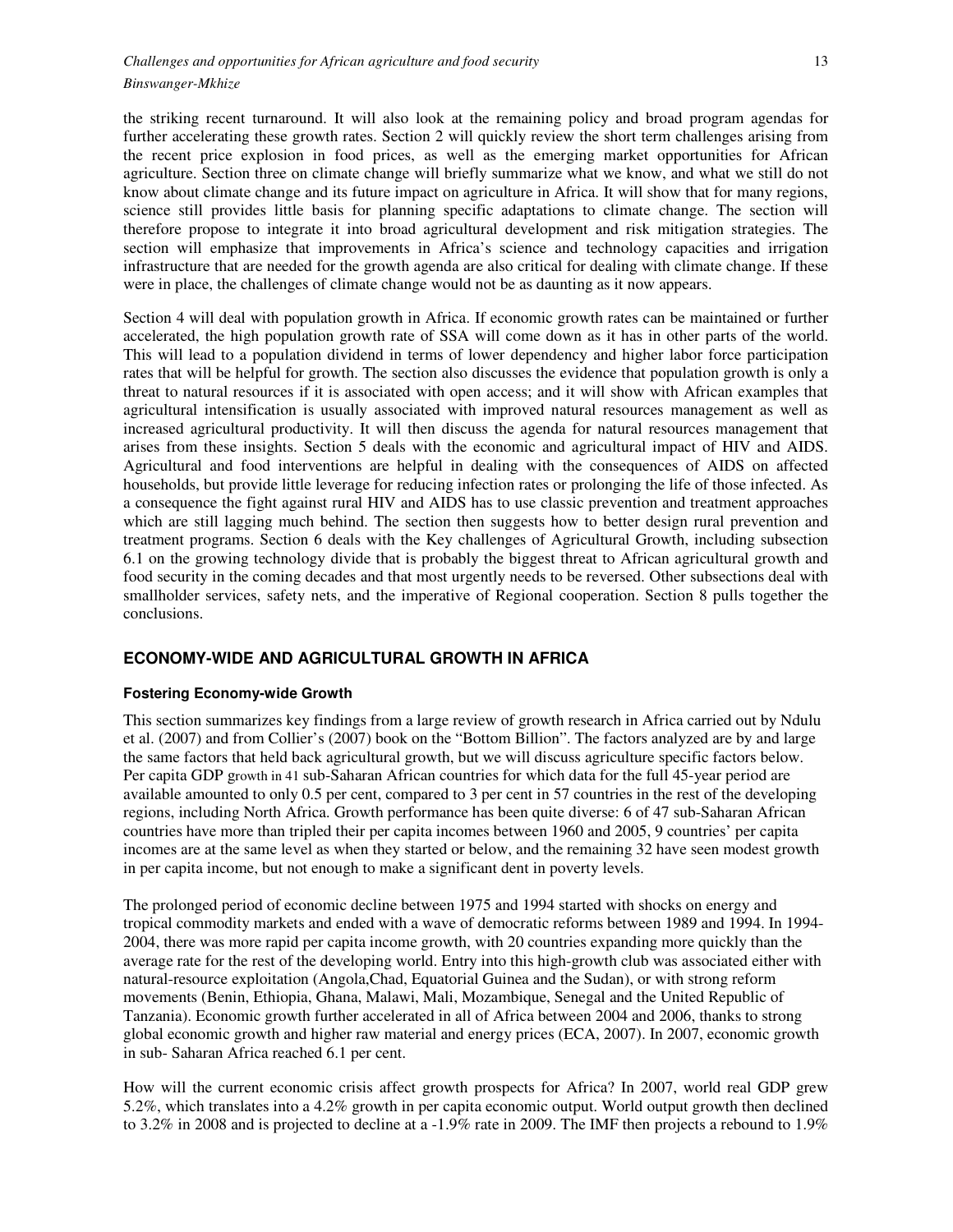and 4.3%, respectively, in 2010 and 2011. This means that global per capita output is projected to decline about 2.9% for the first time in decades, suggesting perhaps a negative change in global food demand in 2009. However, the decline in output is concentrated in the advanced economies, where income elasticity of food demand is very low. For the emergent and developing economies, where income elasticity of demand is higher on account of their lower income, the growth rate for 2009, 2010, and 2011 is projected at 1.6%, 4.0%, and 6.1%, respectively. They expected to be less hard hit by the global economic crisis, and their rising income may offset declines in food demand elsewhere in 2009 and add a positive trend to global food demand thereafter.

For Africa as a whole as well as for sub-Saharan Africa, the projected growth trends in output are similar to those for emerging and developing economies. It is particularly noteworthy that the output growth in sub-Saharan Africa in 2009, 2010, and 2011 is expected to be about 1.7%, 3.9%, and 4.5%, respectively. Since population growth is about  $2\%$  in SSA, the per capita income is only expected to decline marginally in 2009, suggesting that even in SSA, food demand may resume its growth fairly soon.

What explains the slow growth of Africa since 1960? Over the long haul, slightly less than one half of the lower growth in Africa relative to the rest of the developing World is associated with lower growth of physical capital, and slightly more than half with lower productivity growth. The share of investment in GDP has been only about half as high as elsewhere, and for a given investment, Africa has only achieved about two-thirds of the productivity growth.

The over 90 percent of SSA that lie between the Tropics suffer from much higher incidences of diseases that impact negatively on life expectancy, human capital and labor force participation. SSA has 48 small economies with a median income of only 3 billion US dollars. Forty percent of the population lives in landlocked countries, as against only 7.5 percent in other developing countries. Resource-rich landlocked countries did better than their resource-poor land-locked counterparts, especially in the 1970s and since 2000. Coastal resource-poor and coastal resource-rich countries did about the same over the long haul. Oil revenues are still poorly invested, and the recent rate of growth of the African countries benefiting from the oil bonanza has not been higher than that of the other African countries that suffer from the higher oil import costs.

The transport costs of landlocked countries depend less on distance, but on how much their neighbors had spent on transport infrastructure. To increase their chances, these countries need to focus on their own and their neighbor's transport infrastructure, including transport to the sea; on regional integration, and on reducing external trade barriers of their entire region. They must be interested in good economic policies of their neighbors. And, based on the analysis in this paper, growing urban, sub-regional and international markets can provide many opportunities for their agriculture (Box 1).

Conflicts have had huge costs: The proportion of Africa's population in conflict reached a peak near 60 percent in 1984 and another near close to 50 percent in the early 1990s. Conflict therefore was a more important determinant of the collapse of growth in the 1980s than usually recognized. (Ndulu et al. 2007). Collier (2007) shows that civil war is more likely where income is low, stagnates, or declines; in countries dependent on oil, diamonds, and other primary exports; but interestingly not where inequality is high. Civil wars last ten times as long as international wars (which last an average of six months). Once they are over, they are alarmingly likely to restart. Civil wars reduce economic growth on average by 2.3 percent. They sharply increase disease incidence. The end of civil war ushers in a boom in homicides. As a consequence of these factors, nearly half of all costs arise after the war is over. These costs spill over to neighboring countries and the rest of the world. Overall cost per civil war is estimated at 64 billion US dollars. Fortunately since 2000 conflicts ended in Angola, Sierra Leone, Liberia, and Southern Sudan. Conflicts in which a warring party was the government declined from 15 in 2003 to 5 today.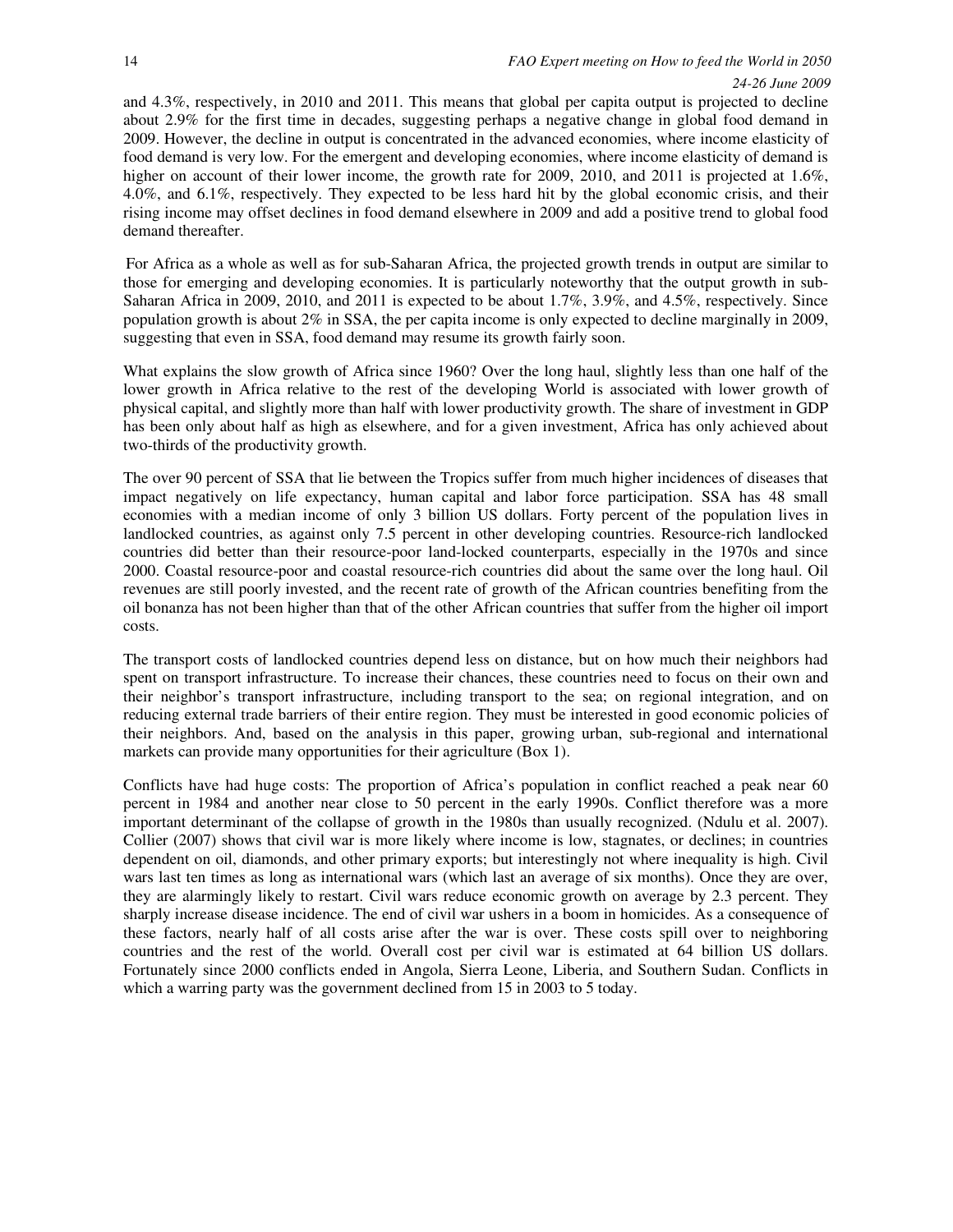#### **Box 1: Are poor agroclimatic conditions and landlockedness un-surmountable hurdles to agricultural growth?**

Some of the past successes in commercialization in sub-Saharan Africa depended on agro-ecological conditions that were "ideal" for cocoa, tea, coffee, sugar and some other commodities. In some of these (e.g. tea and coffee), the market pays high quality differentials and the desired quality attributes can only be obtained where particular growing requirements are fulfilled. Therefore the global players (either traders or processors) have to access supplies from certain African countries in order to be able to satisfy their customers. Success in these commodities therefore has taken place despite the fact that many of the best regions were landlocked and remote. On the other hand, ideal agricultural conditions are not sufficient for success, as the example of the slow growing Zambian sugar sector shows, which enjoys some of the best growing conditions in the World. While there is a major sugar factory in Zambia, it has been unable to export sugar except into the protected European market. Other success stories in Africa, such as cotton and cassava in West Africa, occurred under favorable, but not ideal, climatic and soil conditions. They depend on highly labor intensive production processes that are difficult to mechanize and therefore benefited from low labor cost in Africa (Poulton, et al. 2006).

Beyond Africa, agricultural success was achieved in a spectacular manner in landlocked areas of at best moderate agro climatic potential and little irrigation in the Cerrado of Brazil and in North East Thailand. Since the 1960s, when African Agriculture declined or stagnated, these Regions became World class competitors in soybeans, cotton, maize, rice and beef (Cerrado) and cassava products, rice and sugar (Thailand). An in depth analysis of their success with comparisons to African countries can be found on World Bank (2008). Clearly, neither agroclimate nor geographic locations are complete determinants of destiny.

Natural resources contribute to the risk of civil war. Paradoxically, even at peace natural resource exports reduce growth. The "resource curse" arises from "Dutch Disease," the fact that resource exports lead to an appreciation of the exchange rate that makes domestic products uncompetitive in international markets as exports or as import substitutes. Sharp price fluctuations of the natural resources also lead to a boom and bust cycle. But resources also mess up politics by making it easy to finance patronage politics and reducing the restraints on political power that are so important for a functioning democracy: an independent central bank, judiciary and press, financial transparency, competitive bidding and the likes.

Collier (2007) shows that three quarters of the bottom billion countries have suffered from prolonged periods of poor governance and poor policies. These countries are not able to provide essential services required for growth. Resources get eaten up in corruption. Poor governance and poor policies create a trap because powerful vested interest benefit from them and oppose reforms. Failing states have stayed in their trap for a very long time over which huge costs accumulate: The cumulative cost of a failing state to itself and to its neighbors is about 100 billion US dollars. The benefits of helping turn around a failing state are therefore enormous (Collier 2007).

Controlling for differences in opportunities, differences in policy contribute between 25 and 50 percent of the difference in growth performance between SSA and the rest of the developing world (Ndulu et al. 2007). Greater integration in the world economy consistently is associated with higher growth performance. Fortunately policies have significantly improved over the last decade: unweighted consumer price inflation sharply fell within a decade, from 27 percent in 1995, to about 6 percent by 2004. "In a median SSA country, government spending as a proportion of GDP also fell sharply in the past decade, as it has in other developing countries in the world, and the average fiscal deficit was halved to 2 percent of GDP by 2000. Except in a few countries, black market exchange rate premiums now average just 4 percent. Through unilateral trade reforms, SSA countries have also compressed tariff rates; the average rate is currently 15 percent. As a consequence of the major policy reforms initiated in the continent since 1990, growth has resumed, and the impact of poor policies on growth may have waned" (Ndulu et al. 2007).

The improvements in general economic policies have not only contributed to economy-wide growth but have also accelerated agricultural growth, as Figure 1 shows.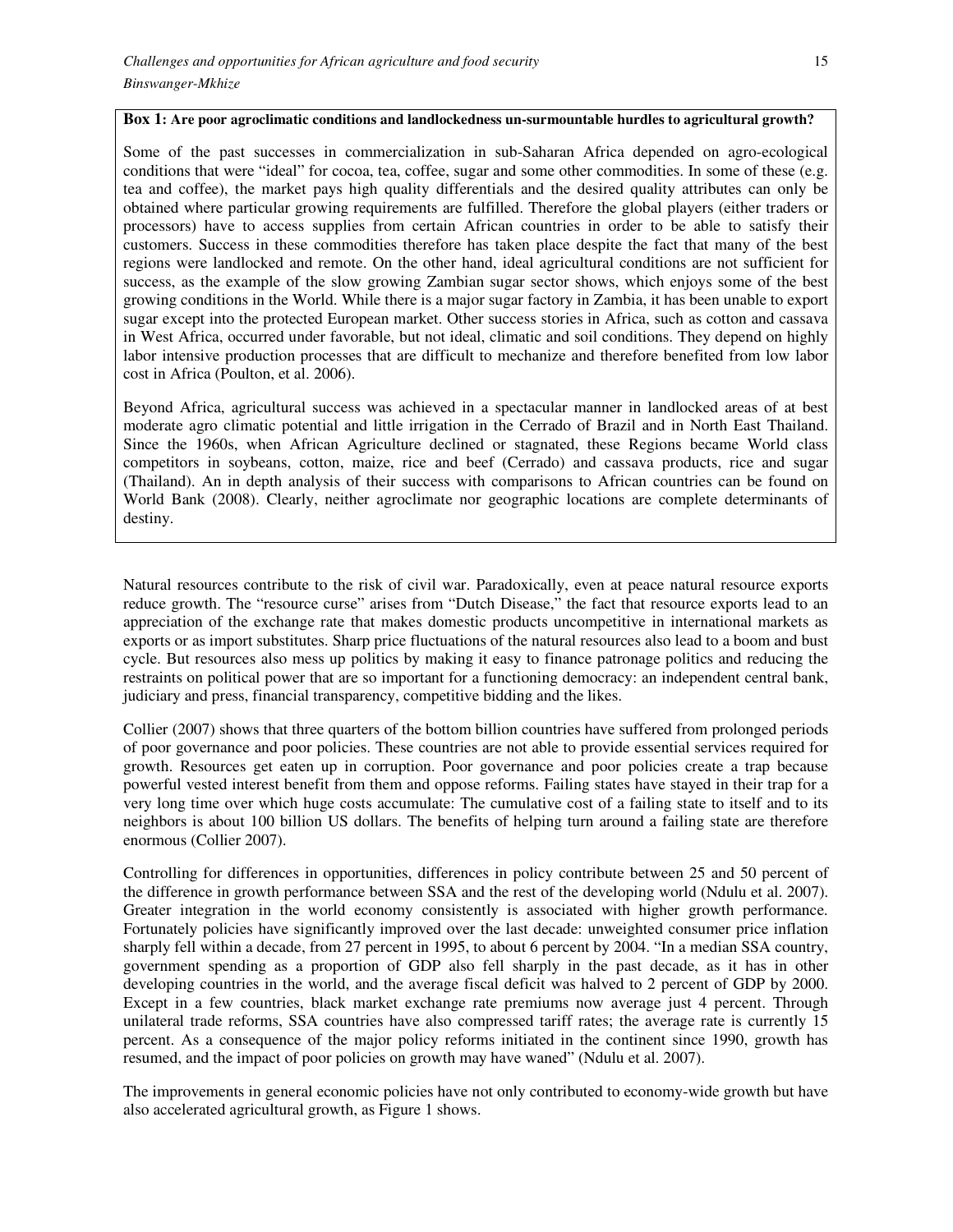

# **Figure 1: Macro-economic conditions and growth**

World Bank (2007)

Other factors that have contributed to low growth are the following:

- In addition to low road densities, transport costs in SSA can reach as high as 77 percent of the value of exports (ECA 2004).
- A serious problem in Africa is the extractions and bribes imposed by the police and others at border posts and road blocks. "Along the West African road corridors linking the ports of Abidjan, Accra, Cotonu, Dakar and Lomé to Burkina Faso, Mali, and Niger, truckers paid 322 million US dollars in undue costs at police customs and gendarmerie checkpoints in 1997." (ECA 2005).
- Energy costs are higher and power outages are more frequent than in any other region of the World, and in particular compared to China.
- While Africa has made significant improvements in basic education, progress in skills development has been distressingly slow. Basic health care is very poor.
- SSA financial sectors are the least developed in the world. The median spread of interest rates is 13 percent in SSA as against between 5 and 10 percent for the other developing regions. Access by small firms is poor and collateral requirements are very high (Ndulu et al. 2007).
- South and East Asia have savings rates of around 20 percent compared to a mere 9 percent in SSA. Micro-finance institutions have only managed to mobilize a small pool of savings, have limited coverage and narrow areas of operations.

Based on the analysis in the report, Ndulu et al. (2007) propose a medium-term strategy that hinges on taking action in four areas (characterized as the four "I's"): improving the **investment climate**; a big push toward closing the **infrastructure** gap with other regions of the world; a greater focus on **innovation** as the primary motor for productivity growth and enhanced competitiveness; and **institutional** and human capacity. And Collier (2007) suggests that aid should increasingly be concentrated on bottom billion countries. But aid will not be enough to assist these countries. It has to be combined with measures to reduce and recover from conflict, including prolonged military interventions, and support to the rapid rebuilding of essential state capacity.

# **Improving Agricultural Policies**

Adverse policies of developed countries have been widely discussed and documented, and unfortunately have not much improved over the past two decades (World Bank 2007). They are therefore not further discussed here except to stress again that African agriculture stands to gain the most from multilateral trade reform rather than bilateral agreements (Anderson and Martin 2006). Moreover, in the absence of a breakthrough in the Doha round of trade negotiations, China and India could follow the developed world,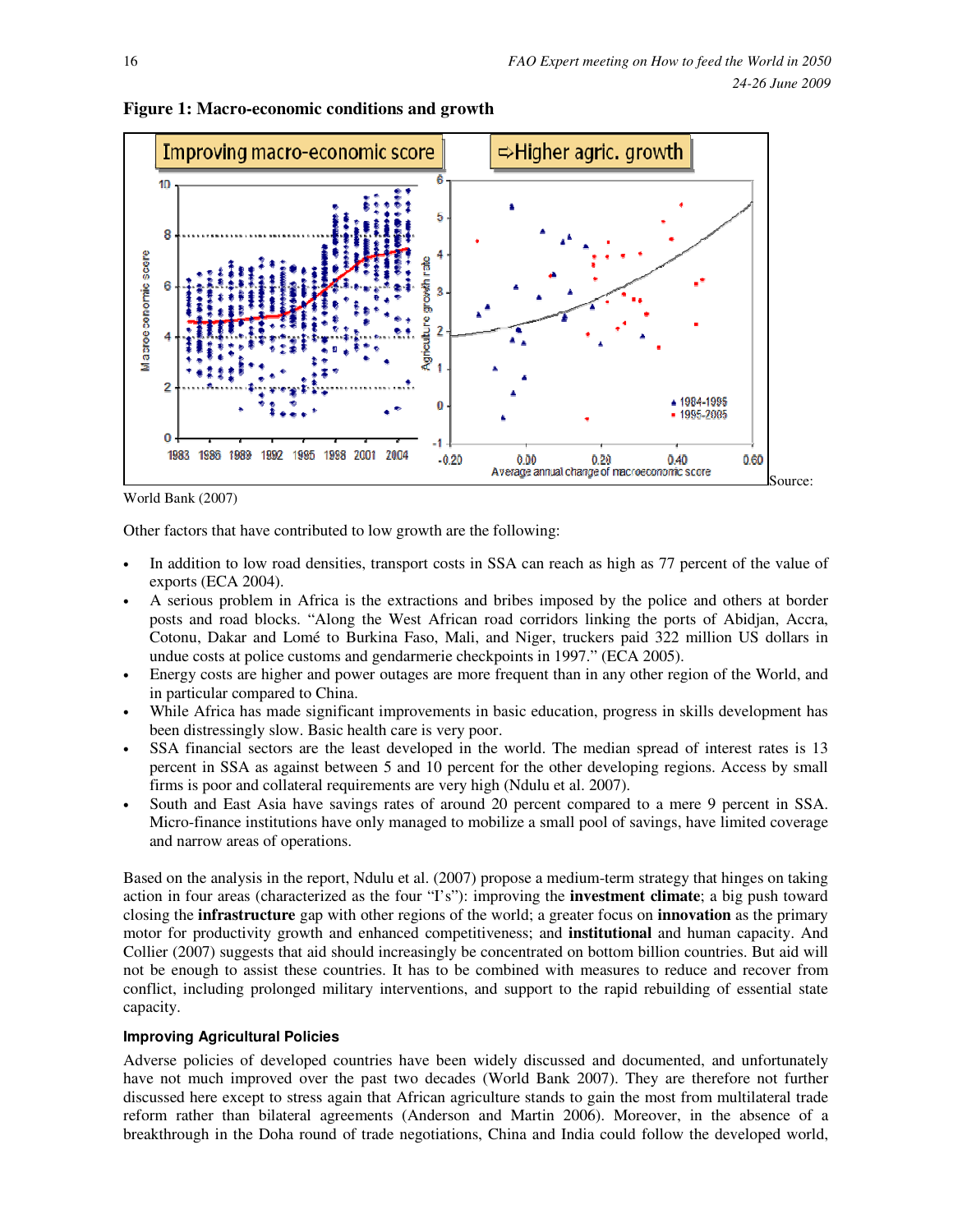Korea and Taiwan in protecting their agriculture to close the rising urban-rural income gap. This would close the major future export opportunity for African agriculture. African countries therefore have become active participants in the trade negotiations.

After the end of colonization, African countries started to discriminate sharply against agriculture via overvalued exchange rates, industrial protection, and direct agricultural taxation. A major study now has measured the combined effects of these three interventions on the net rate of agricultural assistance and compares them across the developing and developed world (Anderson and Masters, 2009). A negative rate of protection is in fact the rate of taxation. This is sometimes called *dis-protection*. As shown in Figure 2, for Africa as a whole, the net protection rates have improved from about  $-20\%$  in 1975–1979 to less than  $-10\%$ in the first half of the present decade.

However, the dis-protection of agriculture in Africa has to be compared to the trends in protection in the rest of the World. These shows that Africa still lags far behind other developing regions in improving its agricultural incentives regimes: Asia changed from being a net dis-protector of agriculture until around 1960 to a net protector of agriculture at rather high levels of between 20% and 25% since the second half of the 1980s. The same protection levels are also now applied in Eastern Europe and Central Asia. Similarly, Latin America, since the mid-1980s, is protecting its agriculture at a rate of about 5%. The average of the developed world, protection rates remain at close to 40%.





Source: Anderson and Masters (2009).

As Figure 2 shows, the antitrade bias against agriculture was concentrated on exportable commodities, which in the late 1970s were taxed at around 40%, whereas importables were almost always slightly protected. Although dis-protection overall is now less than 10% in Africa, it remains at almost 20% for the exportables.

Within SSA, agricultural taxation remains the most severe in Zimbabwe, the Ivory Coast, Zambia, and Tanzania (Figure 3). The greatest improvements since the first half of the 1980s were made in Mozambique, Kenya, Madagascar, Uganda, and Cameroon, where nominal rates of assistance are now positive or zero. In Egypt, the only North African country for which data are available, the NRA also remains close to –10%.

l,

<sup>&</sup>lt;sup>2</sup> Unweighted average across 16 countries.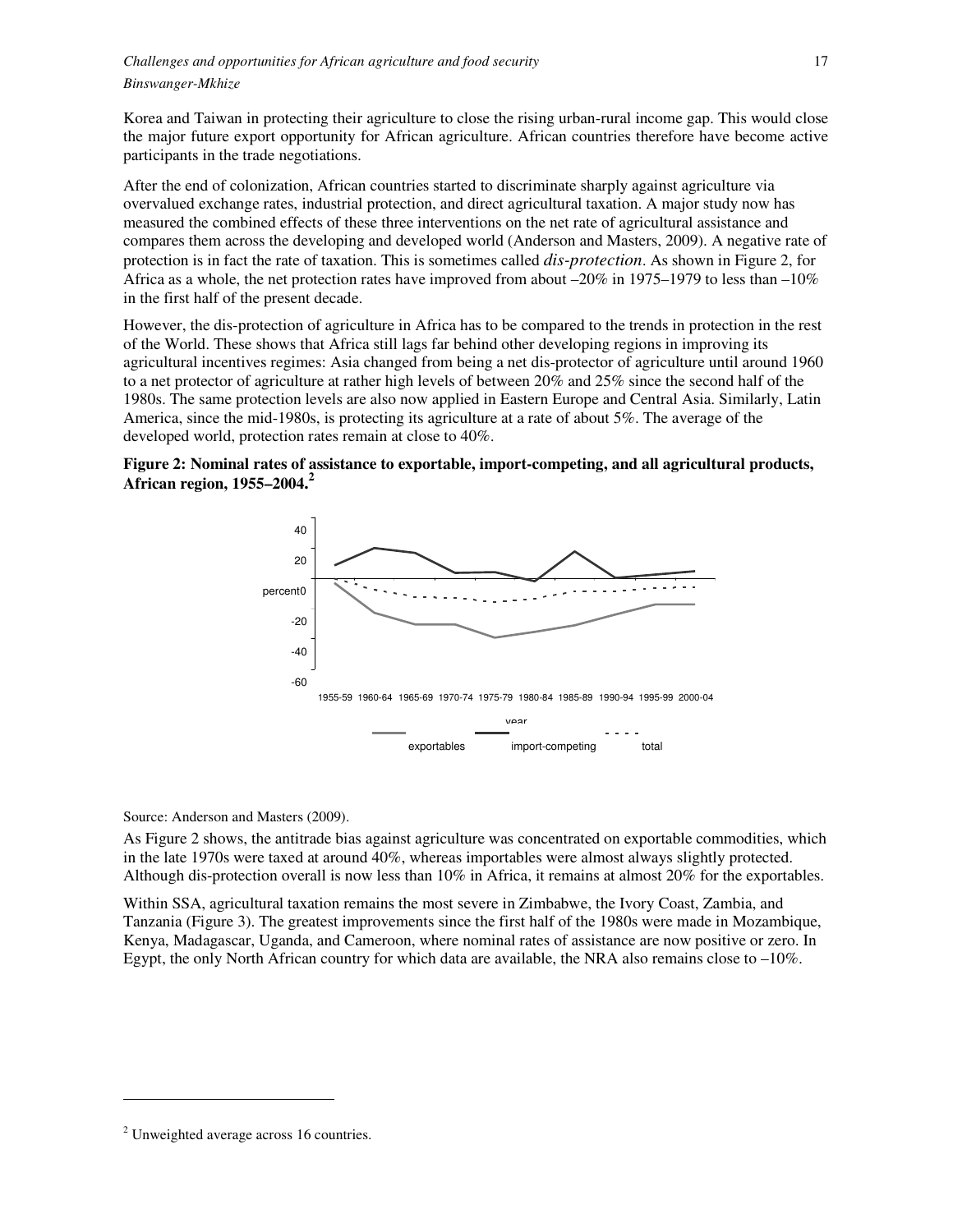





Sources: Anderson and Masters (2009).

l,

Among agricultural commodities in Africa (except for South Africa), the nominal rates of assistance (NRA) across Africa for tobacco, soybeans, groundnuts, cocoa, cotton beans, beef, tea and coffee remanined at between -45 % (for tobacco) and - 15% for coffee (Figure 4). Clearly, across commodities and across countries there remain important opportunities for improvement in the incentive regime of SSA agriculture.

 $3$  Ethiopia data for the first period refer to 1981–1984; 1975–1979 data are unavailable.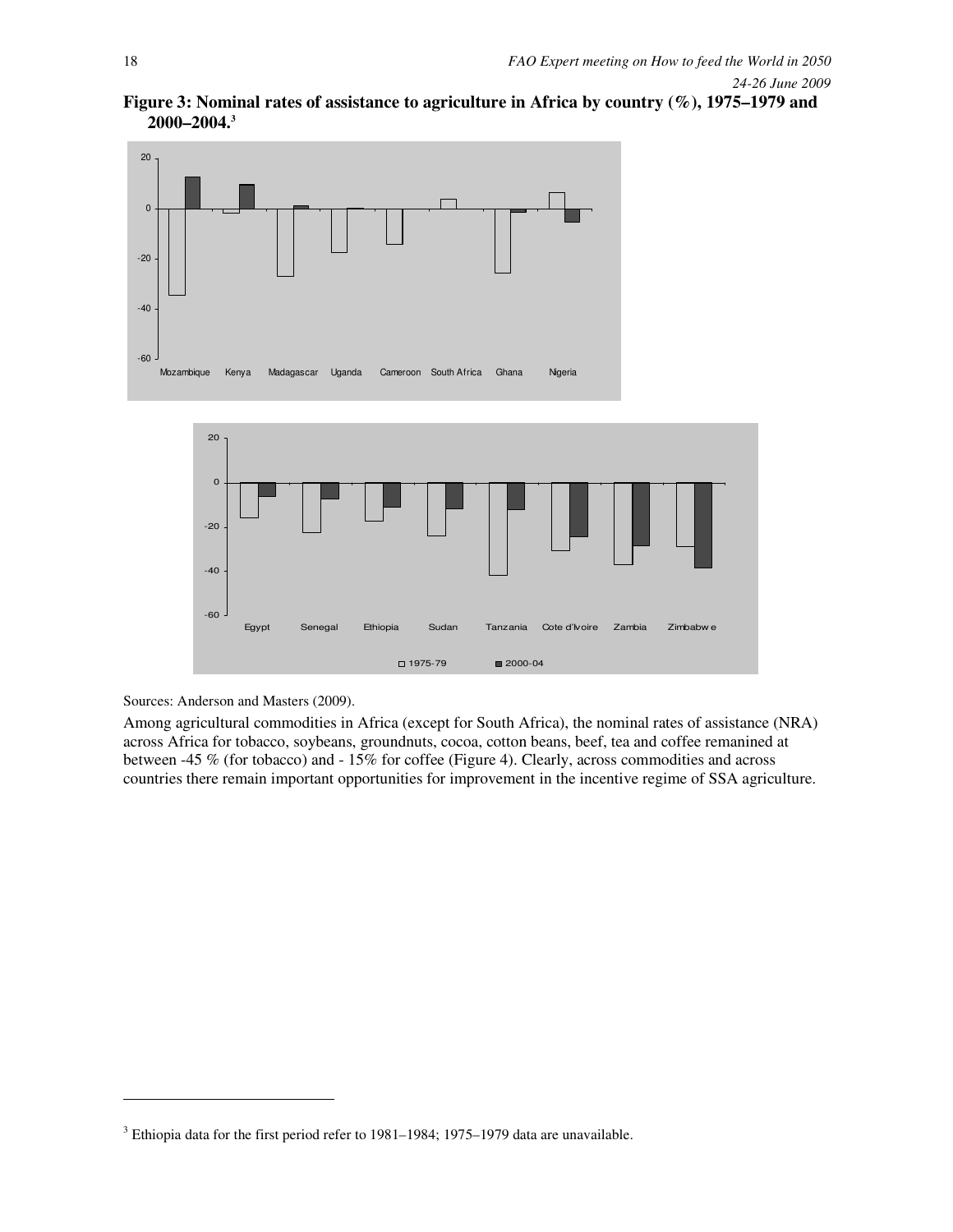



Source: Anderson and Masters (2009).

In terms of Africa's own agricultural trade policies, five conclusions stand out:

- On balance, protection rates (or more precisely, nominal rates of assistance to agriculture) are no longer negative; they remain below –10% in Ethiopia, Sudan, Tanzania, Zambia, Côte d'Ivoire, and Zimbabwe.
- Taxation is still concentrated on exportable commodities. However, from taxing them at extremely high rates in the 1970s and 1980s, Africa has steadily improved its incentives regime. On average it is now less than 10%. However, taxation levels of a number of individual exportable commodities remain alarmingly high.
- Despite the improvements in incentives, African farmers still face the worst agricultural incentives in the world. This is first because only Europe has reduced its nominal rates of assistance to agriculture, whereas both the United States and, especially, Japan have increased them. Second, the other developing regions have moved from disprotecting agriculture to protecting their agriculture, in the case of Asia at a level that is now getting closer to the average of the developed world.
- Progress is being made in terms of regional integration across all subregions of SSA, but agricultural incentives also still suffer from barriers to interregional trade and poor phytosanitary capacities.
- Though improving, the business climates in most countries still remain far worse than in other developing countries, holding back private sector activities upstream and downstream from the farm. There has been

l,

<sup>&</sup>lt;sup>4</sup> Unweighted average across 21 countries.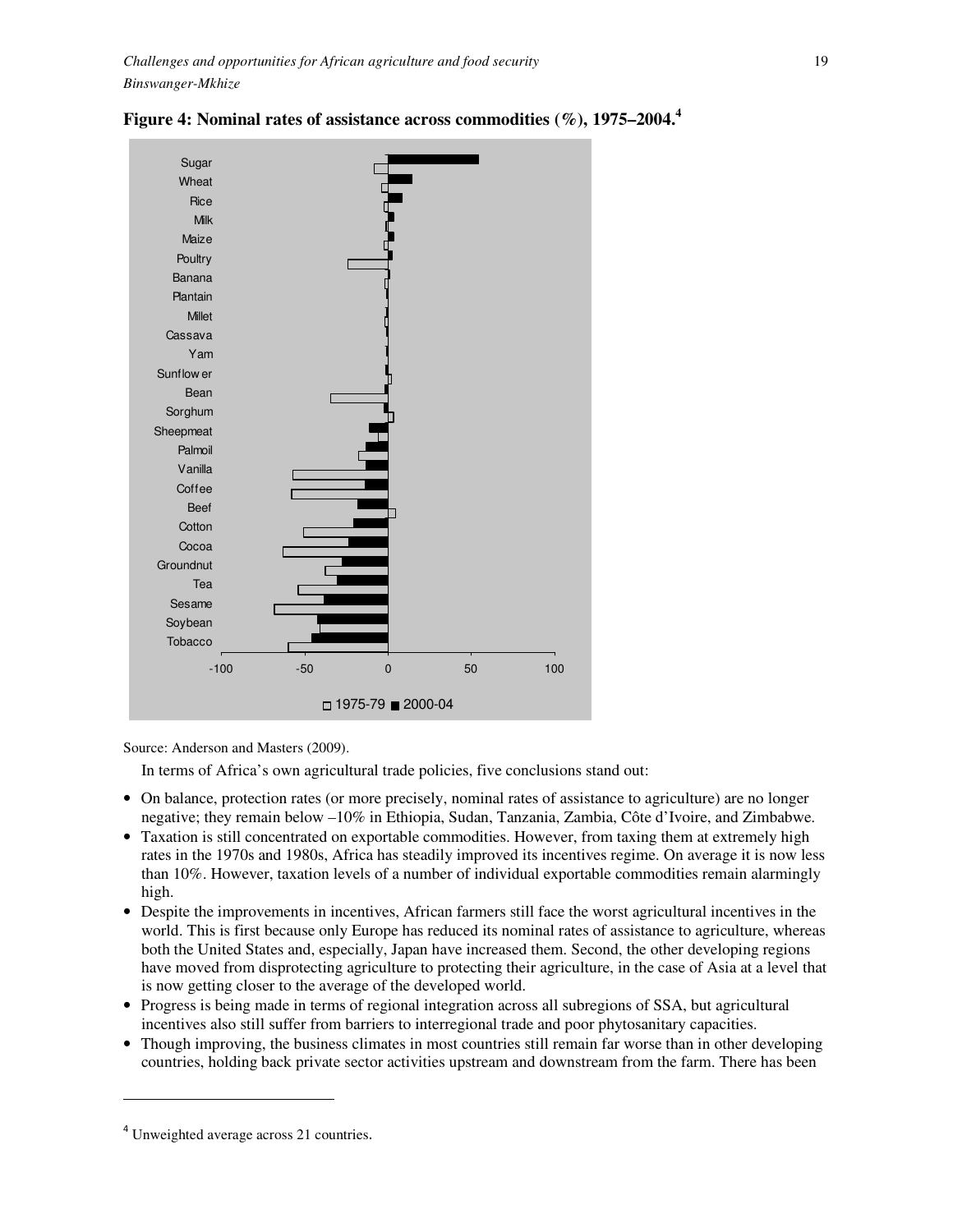significant progress in incentivers' regimes, but if countries in SSA want to compete better in domestic, regional, and international markets and benefit from the likely rising trend in international agricultural prices, they must move aggressively to eliminate export taxation of agriculture and remaining barriers to regional trade.

# **Improving the Institutional Environment for Agriculture and Rural Development (ARD)**

In 1980, in a typical country in Africa, a young rural women (or man) who wanted to help develop her community, found herself almost completely disempowered. Three of the five pillars of the institutional environment, which are discussed below, were poorly developed: The first pillar, the private sector, was largely confined to small scale farming and the informal sector. Much of the marketing, input supply and agro-processing was in the hands of parastatal enterprises. The second pillar, independent civil society, community organizations, and traditional authorities were highly constrained or suppressed. In the wake of decolonization, central governments had suppressed the third pillar, local government, or starved it of fiscal authority and resources. Since none of these three pillars were providing much opportunity for the young woman or man, s/he had to join the central government if s/he wanted to contribute her community. But the central institutions failed the rural sector miserably.

Well structured institutions can tackle all the components of rural development, from health and education to infrastructure, agricultural services, social protection, resource management, and more. Not only does the institutional environment determine who can contribute to development and how successful it will be, it also is the most important determinant of the distribution of the benefits. More specifically, where institutions are dis-empowering, they can be used by strong individuals and groups to direct the benefits of development to themselves, via elite capture (Binswanger 2008).

No single institution by itself can carry the burden of local and rural development. Instead the new paradigm that has emerged gives equal weight to the private sector, communities and civil society, local government, and the sector institutions such as health, education and agriculture (World Bank 2004b). A broad consensus has been reached that local development (and therefore rural development) has to be viewed as a coproduction by all these four groups of actors. They need to take account of their comparative advantage, delegate functions to the other partners in co-production, and reform themselves to be able to function under this new paradigm. How such an integrated approach would be fostered in a particular country should depend on past history, what currently exists and can be built on, the prevailing traditions and cultures, and a diagnosis of the existing capacities and dis-functionalities.

The following changes have taken place since 1980 and have contributed to growth and development

*Private Sector:* Private sector opportunities have improved in general as part of improvements in macroeconomic and sector policies. The World Bank's agricultural adjustment programs identified the suppression of the private sector, the underperformance of parastatal enterprises, and the fiscal black holes they created as the root cause of the underperformance of agriculture (Binswanger 2008). While this view was partially correct, it was a too narrow. As discussed before, the withdrawal of the parastatals did not lead to spontaneous and rapid growth of private replacements. Too many other problems existed in the "business environment", including corruption, over-regulation, and poor infrastructure and services. The sluggish entry of the private sector into input supply, marketing, rural finance, and technology development and dissemination in Africa has been particularly harmful to the development of the small farm sector, and how to provide these services remains a major challenge of ARD in SSA. Governments will have to play a role in financing a number of these services, without necessarily returning to the failed approaches of government provision. They will also have to create conditions suitable for public-private partnerships, not only with central government institutions, but also with lower level tiers of government.

*Civil Society Organizations:* In the 1980s a broad range of NGOs started to sharply criticize donor financed projects, policies and structural adjustment programs (Mallaby 2004).The focus on communities came from two additional sources: Sector specialists in water supply and natural resource management had started in the 1980s to involve communities systematically, and found this to enhance project performance significantly (Binswanger-Mkhize et al. forthcoming). The other source was social funds, which quickly discovered the power of communities to assist in project design and implementation. From letting communities participate in the design, finance, and maintenance of micro-projects, Community-Driven Development (CDD)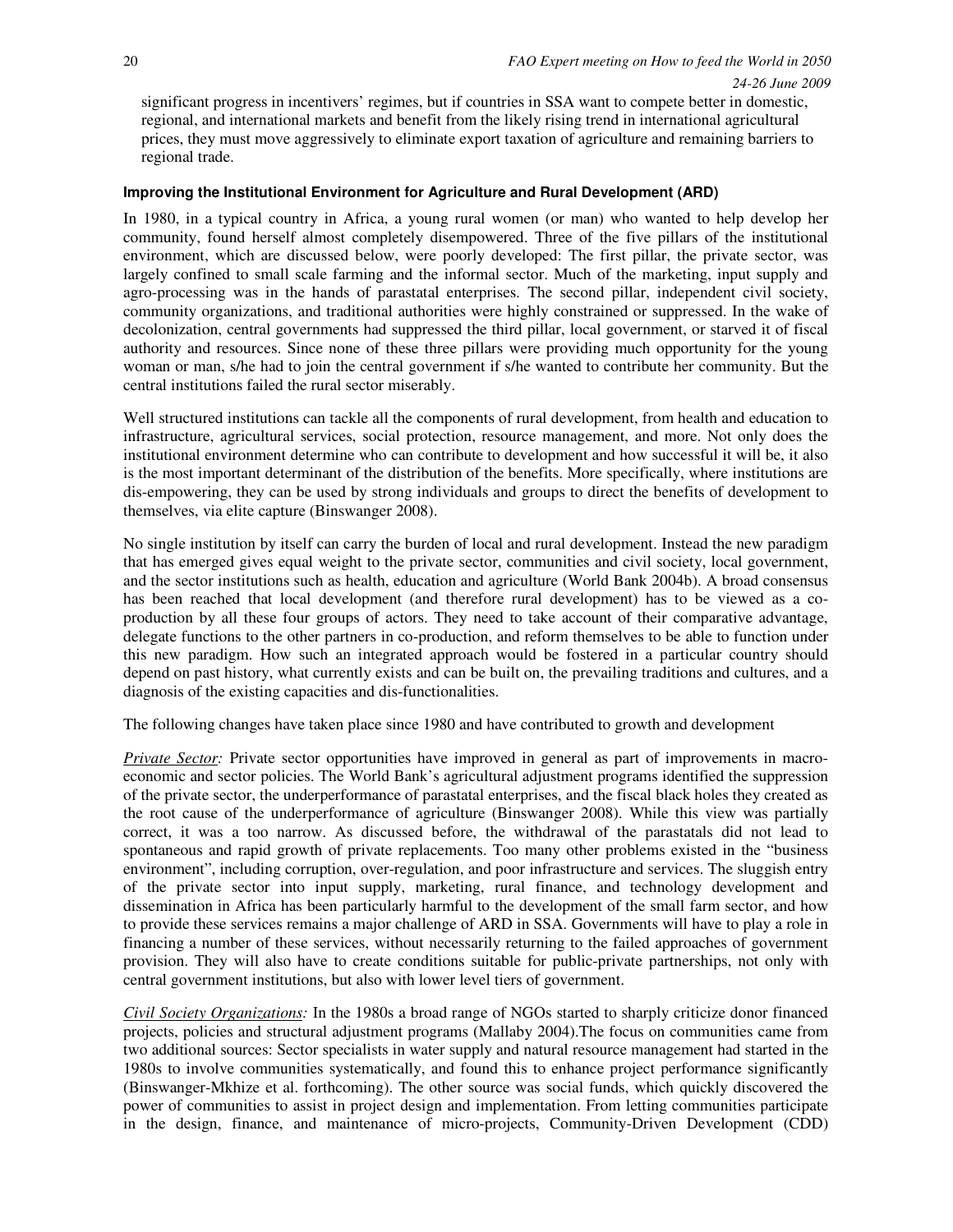programs have moved on to truly empower them to chose, design, and execute a large range of microprojects, by transferring both the responsibility and the co-financing resources for these projects to them.

A recent review of the Africa portfolio of CDD projects of the World Bank is Serrano-Berthet et al. (2008). Between 1989 and 2007 the World Bank has lent or granted 3.5 billion US dollars for 102 operations in about 40 countries of SSA. Unlike integrated rural development, these projects have a high rate of satisfactory project completion, even though their sustainability ratings are more problematic. From being enclave projects they have become more integrated into the decentralization architecture of countries and become an important instrument for fostering decentralization along with community empowerment. Such funds have also been very useful in assisting communities to recover in post-conflict and other emergency settings (ibid). How to adapt them to such settings is discussed in Cliffe et al. (2003).

While NGOs have become a player in ARD all over Africa their capacity as service providers in Africa has been more limited than in South Asia. In the low population density countries they tend to concentrate around major cities and find it hard to operate in remote rural areas. Using NGOs as implementers and intermediaries in CDD programs proved to be costly and has increasingly been abandoned in favor of direct empowerment of communities with knowledge and resources. NGOs of course remain important facilitators, sources of knowledge, innovators, and advocates for change in ARD-relevant sectors.

For agricultural development, a particularly important development is the formation and progressive development of independent farmers' organizations, and micro-finance institutions (World Bank, 1994). A recent review compared the development of producer associations in Mozambique, Nigeria and Zambia to that in Brazil and Thailand. The review found that "Effective producer associations thrive in a democratic environment that provides a favorable climate for civil society organizations in general. A really active role in defending smallholder rights, including those to land and favorable contracts, has emerged in Brazil and Thailand, but in Africa it is still poorly developed. Although a significant start has been made, few African associations have been able to develop themselves and their commercial linkages sufficiently to take on a major role in service delivery. And many continue to be heavily dependent on donor support. While in the African case study countries farmers' organizations have become significant stakeholders in discussions of agricultural policies, they have not yet been able to generate the strong political will in favor of agriculture which has propelled development of the Cerrado and of North East Thailand" (Binswanger-Mkhize 2007).

*Local government:* During the late 1980s and 1990s, democratization in Latin America and Africa, and the inability of central states to deliver services in widely heterogeneous environments, led to decentralization initiatives in many countries. Unsuccessful decentralization programs are almost always characterized by inadequate allocation of fiscal resources and responsibilities to the local level (Manor 1999; Shah 1994). Local governments can of course become an instrument for elite capture and corruption. To prevent that, they must be democratic institutions, but that in itself is not enough. Without strong communities and civil society, and a strong private sector, local governments will not be subject to the scrutiny and the bargaining processes that are needed to make local development inclusive and efficient.

In the early 1990s, the World Bank first discovered the power of local governments in its CDD programs in Mexico (Binswanger-Mkhize et al. forthcoming), and later in North East Brazil. The innovation spread to the rest of the world. Social funds started to build the capacity of local governments, and entrust them with coordination and some implementation functions. A research program on Decentralization, Fiscal Systems and Rural Development in the mid 1990s (McLean et al. 1998; Piriou-Sall 2007) analyzed the level of decentralization of rural service delivery in 19 countries (or provinces thereof) across the World. Four African countries had the lowest decentralization scores, while Jianxi province in China had the highest one. Latin American countries scored in the upper half, while Karnataka state of India ranked ninth and Punjab, Pakistan 13th. The recent Governance Report of the Economic Commission for Africa (2005) shows that not much progress has been made - in the past decade and a half: Decentralization, along with corruption, still receive some of the lowest scores of a whole series of governance indicators studied in 28 countries of Africa.

In most OECD countries and in the high performing China, local governments perform functions in education, health, social protection, environment, agriculture, land, local and community infrastructure, and promotion of private sector development. They are a multi-sector coordination tool, even though their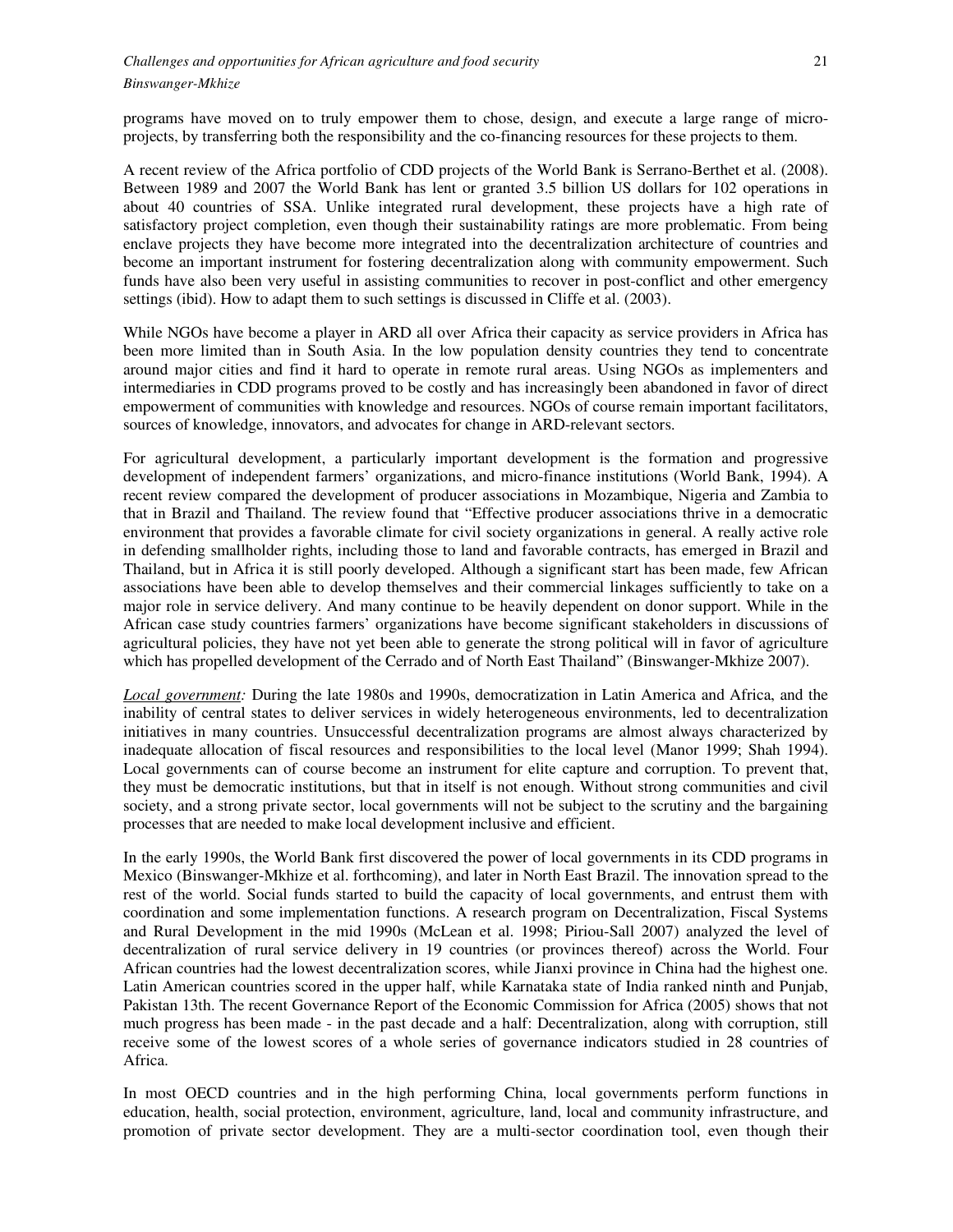1

coordination capacity is always imperfect. There are powerful reasons for using the lowest level of local government for coordination and execution of rural development. At the local level people have direct knowledge of the local conditions. Transparency is relatively easy to achieve, since people can often verify the result of expenditures with their own eyes. Empowered and properly resourced local governments can mobilize latent capacities in communities and at the local level. And finally, local governments exist in remote areas where neither NGOs nor the organized private sector usually operate.

*Sector institutions:* Because of their shortcomings in rural development, there has been a growing realization that the sector institutions should delegate implementation to the private sector, to communities, civil society organization, and to local governments, using the principles of subsidiarity<sup>5</sup> and comparative advantage. They should formulate policies, set standards, and enhance and control quality (World Bank 2004a). Far from withdrawing from ARD, such a change would strengthen the capacity of the overall system to provide the public and quasi-public goods needed by small farmers.

The sector institutions specifically associated with agriculture and natural resources have often performed particularly badly. Agricultural credit institutions not only achieved little for small farmers, they also were fiscal black holes benefiting primarily the better off farmers. Ministries of Lands have lacked an effective constituency to ensure proper budgets for them, are often highly centralized, and corrupt. Ministries of Agriculture are usually weak and politicized, and poor providers of small farmer services. They have great trouble in performing important public good functions, such as collecting the necessary data, monitoring sector developments, analyzing sector policy issues, and designing and implementing appropriate agricultural policy regimes and programs. Efforts to reform individual sectors one by one have had little success. It is now well understood that transformation and de-concentration of the sector institutions is better done via cross-sector governance and public sector reforms.

*Central government:* The central government still has the ultimate design, oversight, and coordination role of national development programs, including those for rural development. It also usually finances much of education, health, and ARD services. The central government has a particularly important role to play in bringing about the changes needed for successful co-production among the four institutional pillars discussed above, including public-private partnerships. It has to drive forward the process of community empowerment and decentralization of functions, resources and accountability mechanisms to local governments and to the end users, and to ensure that the sector institutions transform themselves. It has to ensure that the business climate for the private sector improves, and that communities and civil society are free to take on their coproduction functions.

Today the young lady about whom we spoke at the beginning of the section can operate much more freely in the private sector in a steadily improving business environment. In most countries and commodities she can join a producer association. She can also help her community by engaging in a wide variety of communitydriven initiatives for which funding is becoming available more systematically. She can work for one of many NGOs and either use her technical skills in NGO-facilitated development programs or her advocacy skills in advocacy NGOs. In countries such as Senegal or Uganda a number of former functions of ministries of agriculture are either being privatized, or performed by producer associations, often partially financed by the state, and the young lady may operate in one of these services. Finally, most countries have pursued decentralization initiatives, and the young lady may work for her locality either as a staff member of a local government, or as an elected counselor. Unfortunately, however, progress in decentralization has been slow in most countries other than Uganda, South Africa, Burkina Faso and a few more. Fiscal decentralization has been lagging badly, leaving most local governments with little resources to execute their mandated functions, let alone taking a leadership role in local development.

Capacity development of agricultural and rural institutions would flourish best in the context of a broader, national capacity development strategy and program. It cannot be done as a top down provision of capacity development services. Instead it involves learning by doing, and mandatory training, in particular in diagnosis and planning, financial management and reporting, procurement, and monitoring and evaluation.

<sup>&</sup>lt;sup>5</sup> The principle of subsidiarity states that functions should be allocated to the lowest level capable of effectively performing them while at the same time minimizing adverse spillover effects to neighboring units at the same or higher levels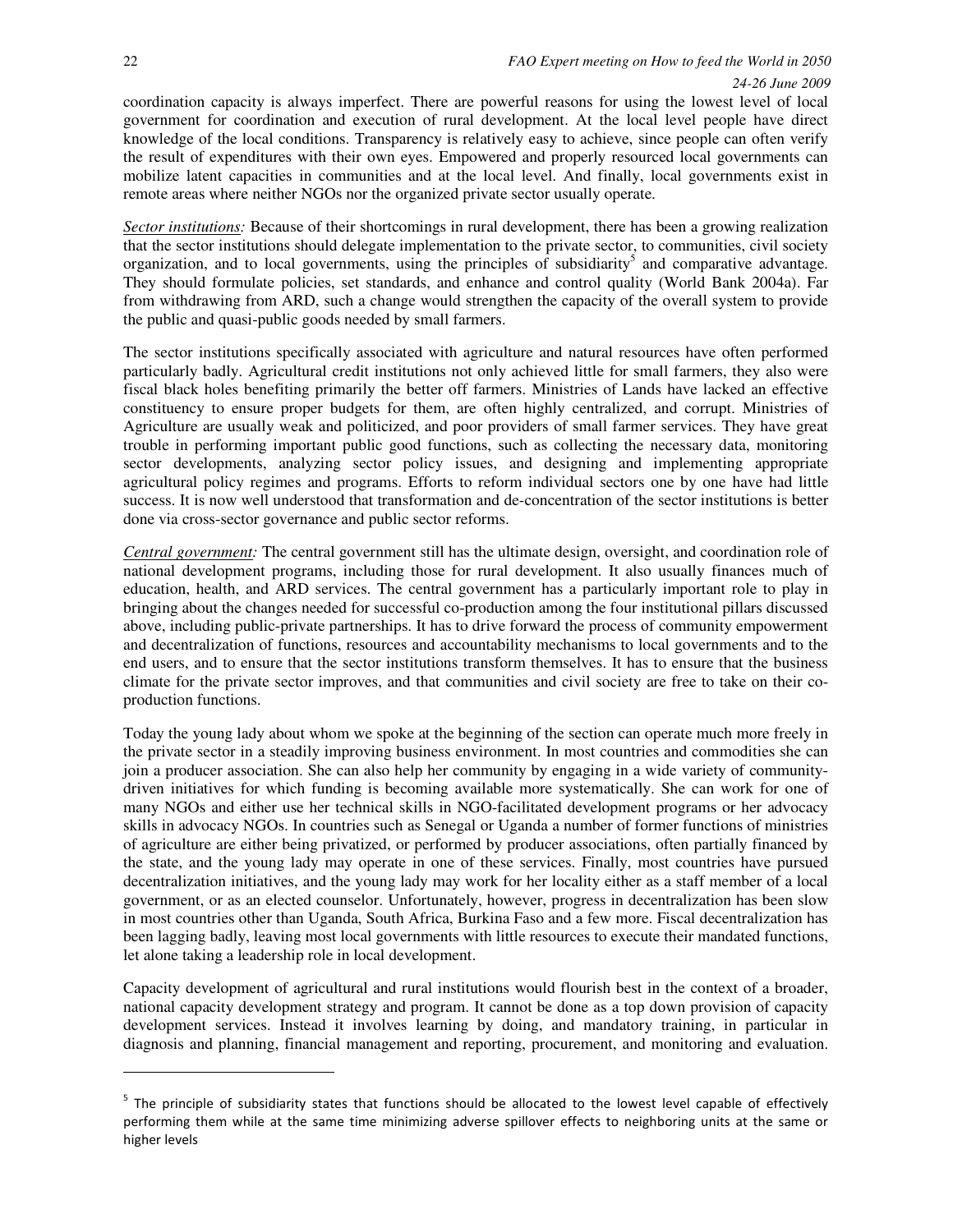Other training should be provided largely on a demand-driven basis. Capacity development must build on the considerable latent capacities that are found in rural areas all over the World. To do so, rules and regulations for program execution must become much more participatory and empowering, and eliminate complex features that destroy latent capacity or hinder its mobilization. (Binswanger et al. 2009, chapter 5). Finally, the broader sector institutions involved in ARD need to become much more accountable to their clients.

# **RISING FOOD PRICES: SHORT RUN CHALLENGES AND LONG RUN OPPORTUNITIES**

OECD and FAO have produced an exhaustive analysis of the recent food price spike and the associated consequences (OECD-FAO 2008). The key facts are as follows: After peaking during the food and energy crisis of the early 1970s, real aggregate food prices, deflated by manufactured import prices from the developed world, declined by 1987 to less than half their peak value. They then stayed flat for nearly 20 years. Between 2005 and early 2008, real aggregate food have risen by more than sixty percent, because of increasing demand from population and income growth, urbanization, declining stocks, and bio-fuel subsidies. The price spikes were aggravated by weather and petroleum price shocks. Prices of individual commodity groups rose much more sharply, with nominal price indices for dairy, oils and fats and cereals spiking at between 150 percent to 200 percent higher than in the 1998-2000 period. Sugar and meat prices rose by roughly 50 percent. The spike was shor lived, and by July 2009 real food prices have leveled out at real prices that are somewhat higher than in the early years of this century.

It should be noted that the spike in aggregate food prices even at their peak did not bring them back to their real levels of the 1960s and early 1970s. The price rises were also a small fraction of the rise in energy prices which started much earlier. Along with the spike, fertilizer prices also exploded. But in October 2008, prices of ammonia and nitrogen fertilizers collapsed, in the case of urea, almost to its level in January 2007. By the end of October 2008, the prices of phosphate fertilizers remained very high, however. These spikes in input prices undermined profitability of agriculture during the food price spike, especially where input use was high.

The recent drop of output and input prices are associated with the global economic crisis which deepened sharply since October of 2008. It is not yet clear how long the economic crisis will last. Energy prices have already fallen to less than half their peak levels. Food and fertilizer prices could fall further in the coming year as well. How low they will go depends primarily on what happens to growth in emerging countries, including Africa. As discussed above, the IMF projects higher growth to resume in all emerging regions in 2009 and 2010. It also projects a resumption of per capita income growth even in Africa. Food prices may therefore not drop to the level of the turn of the century. Because of biofuel production, the oil price will also continue to influence cereal and oilseed prices, and probably put a floor under them.

While the short run outlook for prices is very uncertain, the medium and long term outlook is more relevant for the topics pursued in this paper. Once the world recovers from the current economic crisis, the demand forces that have driven the rising food prices will reassert themselves. OECD-FAO, the International Food Policy Research Institute (IFPRI), and other analysts, all agree that in the medium to long term the prices will settle at a significantly higher level than those around the year 2000, and that the underlying trends in demand will lead to gradually increasing prices for decades to come. The period of globally falling real prices of food, therefore, appears to have come to an end.

# **The Short Run Challenges**

The food price spike seriously affected the balance of trade of net food importing countries. Many of these are in Africa, and especially so in Eastern, Southern and Central Africa. Most of these hard hit countries were already reeling under the impact of the higher petroleum import costs. Almost half of 77 countries surveyed by FAO in early 2008 had reduced import taxes on food. However, for food importing countries the price reduction achievable were sharply limited, and could not exceed the tax collected prior to their reduction. Therefore 55 percent of countries resorted to food subsidies or price controls. Only about 25 percent of countries have been able to dip into existing food reserves. An even lower percentage of countries, only about 17 percent, responded via measures to increase the food supply. Most net food exporters surveyed by FAO resorted to export bans or increases in export taxes. As a consequence of these policy measures, the pass-through of higher rice prices to domestic prices ranged from 6, 9 and 11 percent of the international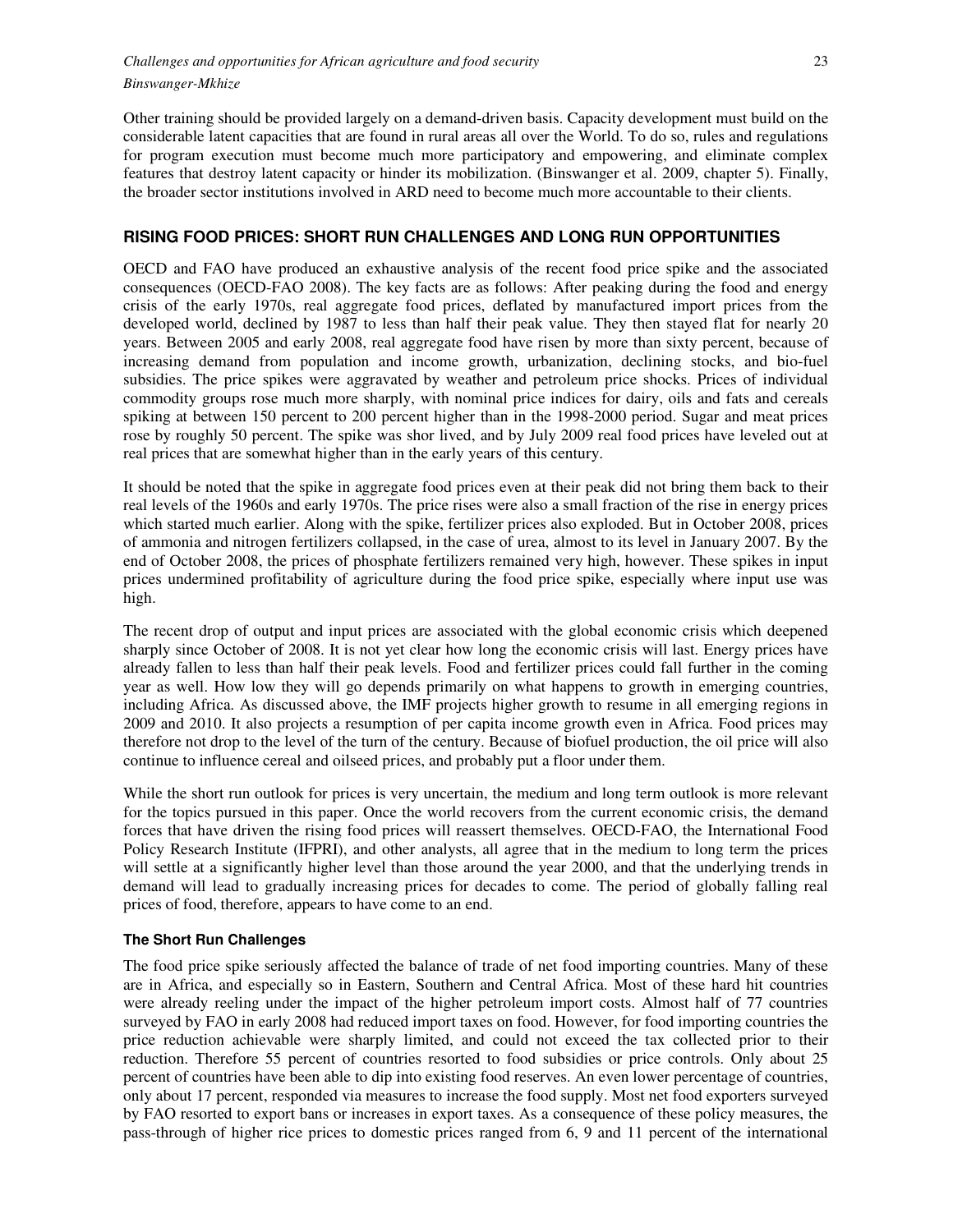price rise respectively in the Philippines, India and Vietnam, all of them net food exporters. The price rises were 43, 53, and 64 percent respectively in Bangladesh, Indonesia and China who import some and export other foods.

A recent debate in the Economist between Homi Kharras and Joachim von Braun (Economist, 2008), discussed the question whether the high food prices, on balance, would be good for the World's poor or not. The upshot of the debate is that (1) higher food prices are needed to bring forth the increased supplies of food that are needed, although the policy interventions just discussed slow down the supply response; (2) many poor producers, who are net sellers of food, will gain from the higher food prices, as the example of Vietnam discussed below suggests: (3) the price explosion will be particularly bad for the urban poor and for farmers who are net buyers of food, as most poor farmers in SSA are; and (4) a more gradual and modest rise in food prices would have created less of a negative impact on the poor and allowed wages to adjust better to the higher prices, and also would have enabled farmers to respond to the rising prices and thereby either reduce their losses or increase their gains.

Ivanic and Martin (2008) took high quality household data from 10 countries to simulate the short run impact of the rise in commodity prices from 2005 to 2007 on poverty incidence and depth. Longer run impacts that arise from rural linkage effects (via forward, backward and consumer demand linkages) that come about as a consequence of higher farm profits associated with higher output prices are not included in the analysis. Their analysis assumes a full pass through of higher international prices to the domestic economy and no countervailing food subsidies. Nevertheless, their analysis sharply illustrates the disparities in short term poverty impacts of identical food price rises around the globe: For urban populations in Nicaragua, who spend a large share of their income on the foods, the impact is a more than 10 percent rise in the poverty rate. Rural populations of Zambia, who are mostly net buyers of maize, are the second worst affected and see their poverty rate increase by around 7 percent. In Malawi and Madagascar, poverty rates increase between 3 and 4 percent. On the other hand, the rural poverty rate in Vietnam declines by 3.1 percent, because the asset distribution in rural areas is very equal and most of them are net sellers of rice, maize and poultry. The changes in depth of poverty paint a similar picture to the changes in the poverty rates.

These back of the envelope calculations ignore all the positive impacts that higher food prices could have in the medium to long term via forward, backward and consumer demand or via wage improvements. They therefore measure the poverty impact of what is most likely to be a transitory spike in food prices. Nevertheless, these estimates are a good indicator of what policy makers were up to if they want to mitigate the adverse poverty effect of the food price spike in the short run. Clearly this is a monumental task: It is not only the additional poor people who need help most of those among the 2.1 billion who were poor before the food price spike. Small increases in safety net programs that rarely have significant coverage in the first place were not up to the task at all. No wonder therefore that policy makers have preferred the aggregate measures such as reducing taxation of food, general food subsidies or price controls, releases from stocks and export controls. Of course some of these measures have poor fiscal sustainability and prevent necessary adjustments in consumption and production of food. But if these measures were indeed used only to mitigate the short run impacts of a spike and then quickly phased out, they may well have been justified.

In the longer run, modestly higher and gradually rising food prices are good for rural populations, because they lead to greater investments, outputs, profits and rural wage rates. Farm-nonfarm linkages will spur an expansion in the rural non-farm sector and enhance these positive effects. For economies dominated by agricultural sectors, there may also be important positive linkage effects on urban economies, as well as higher unskilled urban wages. The higher food prices projected for the future are therefore likely to provide important long run benefits for many African economies, and especially for rural populations.

#### **The Market Opportunities**

Even before the recent price spike, a number of analysts, including FAO, have evaluated the market opportunities they would bring to African farmers: The bright international medium to long term market outlook for food does not necessarily mean that the best opportunities are in global markets (Poulton et al. 2006; World Bank forthcoming). Since Africa has become a major food importer, African producers compete in these markets at the import parity price rather than the lower export parity price. In addition, quality standards are not as high and phyto-sanitary barriers lower than in international markets. The combined value of domestic and regional markets for food staples within SSA is considerably in excess of its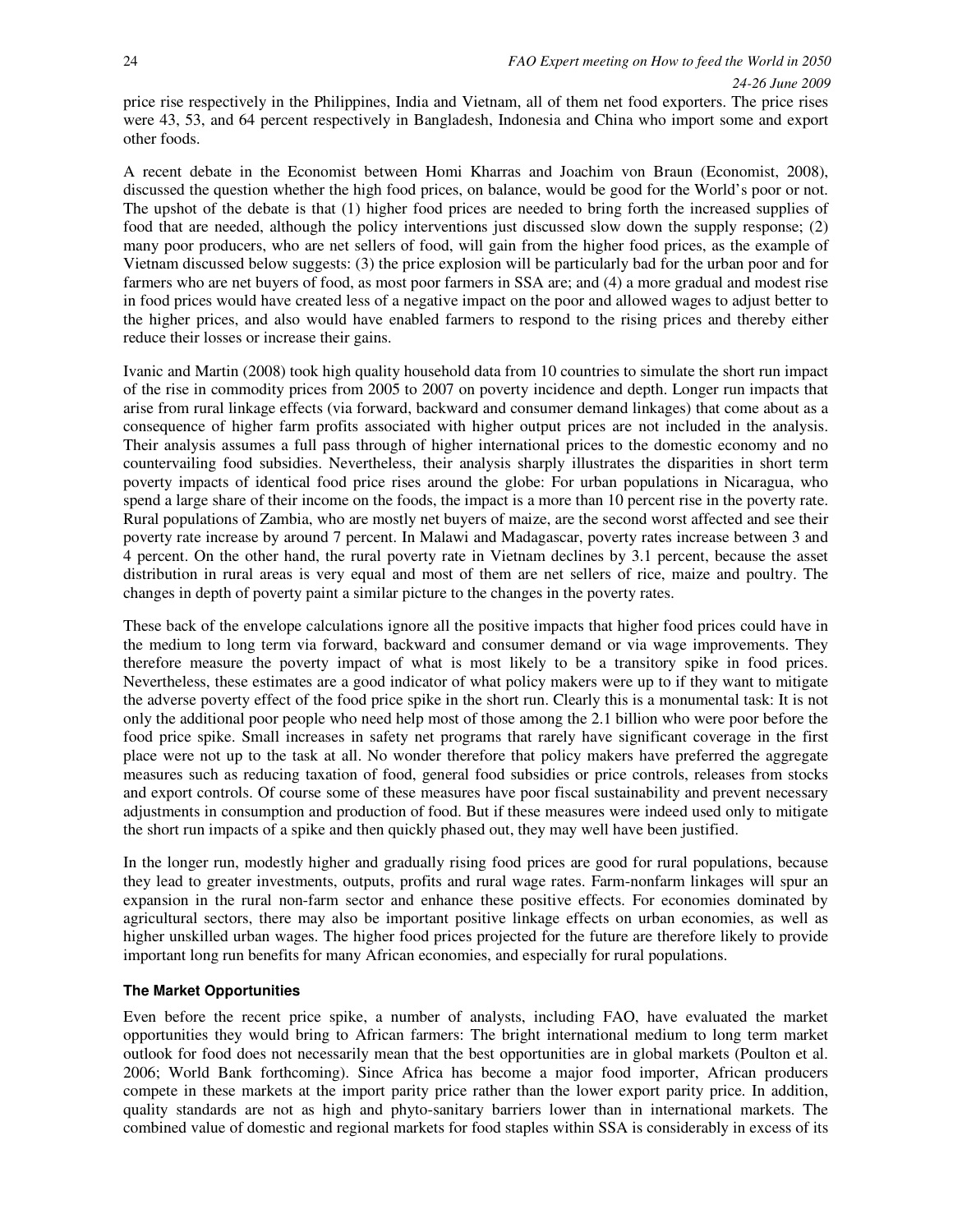total international agricultural exports (Diao et al. 2006). Africa's demand for food staples is projected to about double by 2020. Moreover, an increasing share of output will become commercialized as the continent becomes more urbanized. Bottlenecks in road and export infrastructure in SSA are likely to be removed only gradually, reinforcing the opportunities in domestic and regional markets. Nevertheless, as a recent analysis of IFPRI of prospects in East and Central Africa shows "among agricultural sub-sectors for which there is large and growing domestic and regional demand, staples loom large as a group. Production and sale of these "poor man" crops can be pathways out of poverty for millions of citizens of ECA." (Omamo et al. 2006).

The fact that domestic and sub-regional markets for food crops present the best opportunities does not mean that there are no opportunities in international markets. Unfortunately SSA has yet to record any significant global export success in low value commodities (e.g. cereals, cassava, soybeans) that can be grown in a wide range of locations, including by mechanization (Poulten et al. 2006). With appropriate policies and investments, including in transport infrastructure and technology, the past need not to repeat itself.

This discussion does of course not imply that Africa should not seize opportunities in export commodities in general, or in horticultural products, fair trade and organic agriculture. While not as large as the opportunities in domestic and regional food markets, they are significant and have considerable direct and indirect employment impacts. They are being seized by an increasing number of countries in addition to Kenya. There are numerous examples of benefits arising for African producers from fair trade initiatives, as for example in coffee. And African producers use no or limited inputs that should give them many niche opportunities in organic agricultural products.

Sub-regional trade could be a relatively efficient way of smoothing out the impacts of droughts on production and prices at country and sub-regional levels. There are many physical and institutional impediments to cross-border trade within Africa, including differences in food safety requirements, rules of origin and quality and product standards. More importantly, trade in food staples was for long discouraged by national food policies that placed a high priority on self sufficiency, and vestiges of these policies still prevail in many countries. One of the biggest impediments to large-scale private investment in cross-border trading capability – particularly in Southern and Eastern Africa – is the unpredictable behavior of governments in imposing export bans whenever they fear food shortages in their own markets.

*That domestic and regional markets are the most promising area for medium to long term agricultural growth means that small farmers, despite the supermarket revolution and rising international quality standards, will be well placed to seize them. At the same time these conclusions mean that countries and their development partners need to focus more on improving access and trade in regional and sub-regional food markets. Reducing the barriers to regional food trade appears to be a major imperative.* 

# **CLIMATE CHANGE**

Africa has experienced enormous climate changes since it gave rise to mankind about 150,000 years ago. Ever since the onset of agriculture about 8000 years ago, climates have changed periodically. The most important evidence to this is found in the records of two periods of pastoralism that have covered much of the Sahara desert, only to retreat again since about 4500 years ago (Reader 1998, p. 171ff). The adaptive capacity of African agriculture to these enormous climate changes in the past is well documented. It also has suffered repeated long term droughts with devastating impacts on population size and welfare, such as the decade long drought that afflicted West and Central Africa between 1774-1785, and that, inter alia, contributed to the peak in the transatlantic slave trade (ibid, p. 429 ff).

### **What does the IPCC say about Future Climate Change in Africa?**

Except for a few diehards, there is now agreement that global warming is caused by human activity. The current data and projections from modeling efforts of global climate change have been summarized in the latest Assessment Report of the Intergovernmental Panel on Climate Change (IPCC 2007). The IPCC coordinates the numerous modeling efforts across the World. It emphasizes that projections are associated with uncertainties, which varies widely across the different types of impacts of climate change. It therefore assigns confidence levels on a scale of 1 to 10 to those where quantitative expert judgment is used, and statistical likelihood for those where expert judgment is combined with statistical analysis, ranging from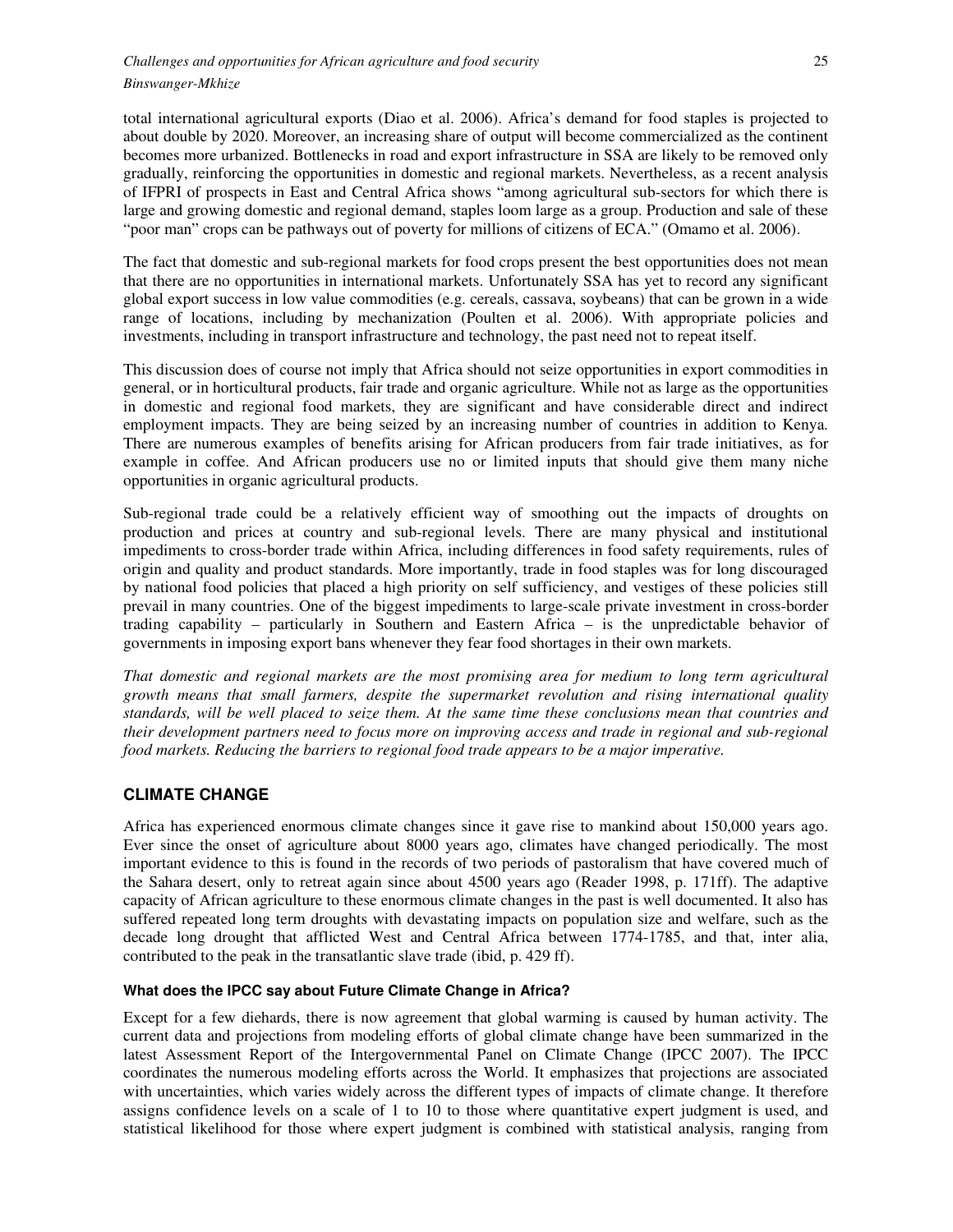extremely likely (> 95 percent) to very unlikely (< 10 percent). In the following, selected findings from the IPCC report are presented.

*Observed temperatures* have increased across wide areas of the World. They are higher in the higher northern latitudes than elsewhere. Land regions have warmed faster than the oceans, but oceans have been taking up over 80 percent of the heat added to the climate system. Consistent with these trends, arctic sea ice has shrunk by 2.7 percent per decade, while mountain glaciers and snow cover have declined in both hemispheres. Between 1900 and 2005, precipitation increased significantly in the eastern parts of North and South America, northern Europe, and Northern and Central Asia, whereas they have declined in the Sahel, the Mediterranean, southern Africa and parts of South Asia. Areas affected by drought across the world are *likely to have increased.* It is *very likely* that hot days and hot nights have become more frequent; it is *likely*  that heat waves have become more frequent, and that frequency of heavy precipitation events has increased. There is *medium* confidence that agricultural and forestry management at higher latitudes in the Northern Hemisphere has changed, including earlier spring plantings of crops and disturbances of forests due to fires and pests. There are also things *that have not changed*, such as Antarctic temperatures and sea ice. There is no discernible trend in the meridional overturning circulation (MOC) of the oceans, and in small scale phenomena such as tornados, hail, lightning or dust storms. There is also no clear trend in tropical cyclones.

The modeling efforts suggest that, with greenhouse gas emissions at current or higher levels than in the past, it is very likely that temperature changes during the 21<sup>st</sup> century would be faster than in the 20<sup>th</sup> century, ranging from between 1.4 to 5.8 degrees Celsius depending on the scenario. The projected warming will follow similar patterns than the observed warming in the past: it will be higher over land than the oceans, highest in the most northern latitudes and least over the southern oceans near Antarctica and in the Northern Atlantic. Night temperatures *are likely* to increase more than day temperatures.

Increase of *precipitation* are *very likely* in the high latitudes, while decreases are *likely* in subtropical areas. While the Greenland ice sheet is projected to contribute to current sea level rises, the Antarctic ice sheet will remain too cold for widespread surface ice melting. While it is *very likely* that the meridional overturning circulation (MOC) in the Atlantic Ocean will slow down, it is *very unlikely* that it will undergo a large, abrupt transition. There is also a growing view that frequency and amplitude of extreme weather events may be increasing. It is *very likely* that hot extremes, heat waves, and heavy precipitation will increase.

*Specifically for Africa*, climate change and its impacts are estimated to be considerably more adverse than predictions for the developed World, but less alarming then for example for India and for Mexico. *Observed* precipitation changes have been complex: In West Africa a decline in precipitation has been observed since the end of the 1960s, ranging from 20 to 40 percent between the period of 1931-1960 and the period since then. A 10 percent increase in annual rainfall has been observed along the Guinean Coast, however. Eastern Africa has seen increasing rainfall over the northern sector and decreasing rainfall over the southern sector. In other regions, no long term trend has been noted. In different part of southern Africa a significant increase in heavy rainfall events has also been observed. Lake Victoria, Tanganyika and Malawi have risen by 1.7, 2.1, and 1.8 meters respectively through a combination of higher rainfall and/or higher runoff.

Very few regional to sub-regional climate change scenarios have been constructed in Africa. The global models imply that the highest *increases in temperature* are expected in the Mediterranean Region of North Africa and the extreme south of Africa. The role of land use and vegetation cover emerges as a key determinant of future temperature changes, with higher vegetation densities in the tropics, including in the tropics of Africa suggested to result in a year round cooling of 0.8 degrees Celsius. Sea level rises will significantly affect Africa's delta regions such as the Niger Delta.

*Precipitation projections* are generally less consistent across climate model than temperature changes. Nevertheless it is *very likely* that precipitation will decrease along the Mediterranean Coast and in the Northern Sahara, but is *likely to increase* in tropical and Eastern Africa. Austral winter rain is very probable to decrease. For the Western Sahel there are still discrepancies between the models, some projecting a significant drying and other simulating a progressive wetting with an expansion of vegetation into the Sahara. Discrepancies in model predictions are also large for Southern Africa (except the southernmost Mediterranean tip). Predictions of runoff vary widely, because small variations in extreme weather events can have a major impact on runoff. Nevertheless, water stress is expected to increase in Northern and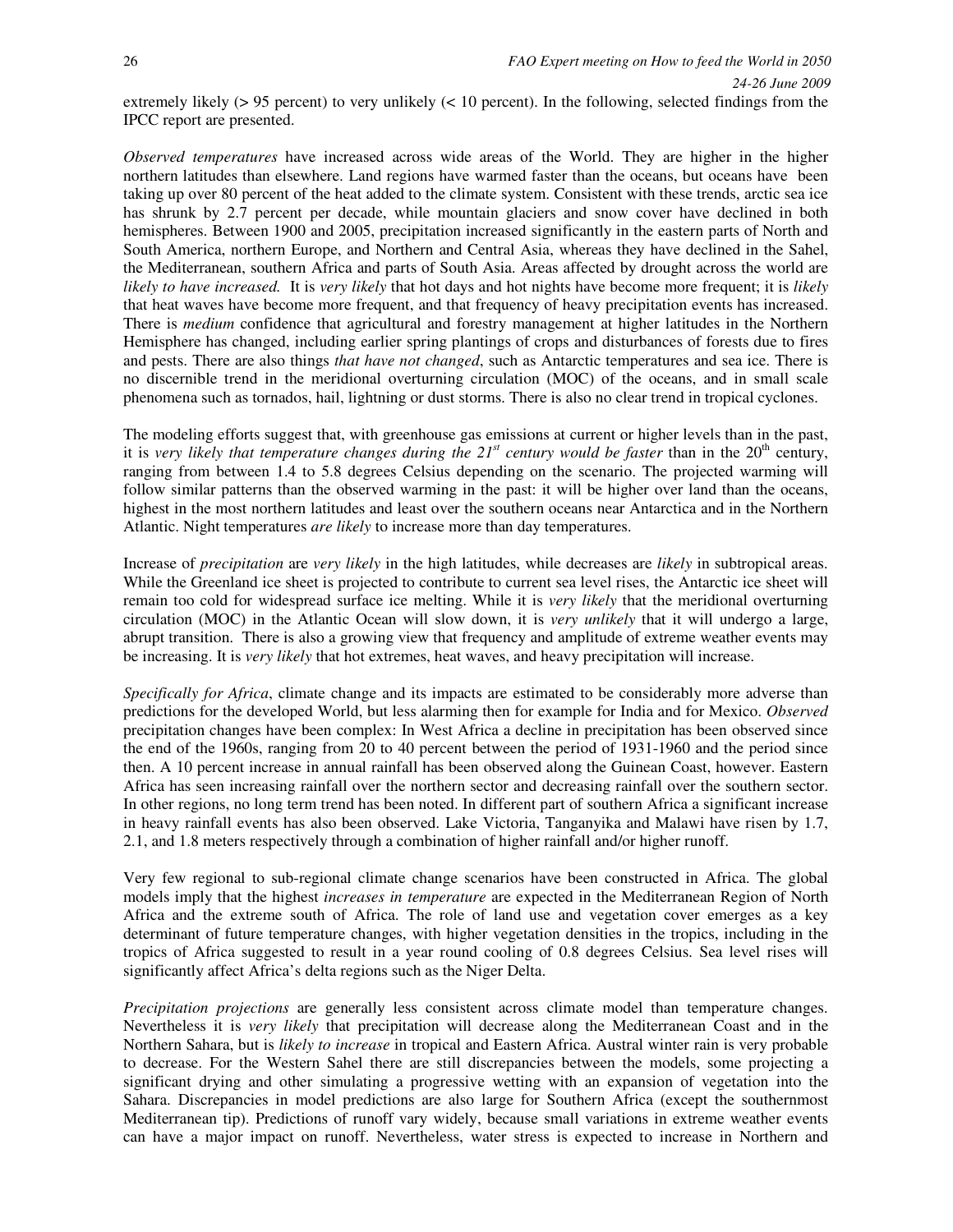Southern Africa, while more people in eastern and western Africa will be likely to experience a reduction, rather than an increase in water stress. It is clear, therefore, that the most serious impacts of climate change are expected to affect the Mediterranean climate areas in the North and extreme South of Africa. By 2020, between 75 to 250 million people are projected to be exposed to increase water stress. On balance, by 2080 an increase of 5 to 8 percent in arid and semi arid and in Africa is projected under a range of climate models.

#### **How much Impact will Climate Change have on Agriculture Countries?**

The IPCC (2007) summary report states that approximately 20 to 30 percent of plant and animal species assessed so far are *likely* to be at increased risk of extinction if global average temperature increases exceed 1.5 to 2.5 degrees Celsius. Crop productivity is expected to increase slightly at mid to high latitudes for temperature increase of up to 1 to 3 degrees, but would be adversely affected if temperature rises were higher. In seasonally dry and tropical regions crop productivity is expected to decrease for even small local temperature increases of 1 to 2 degrees (*medium confidence)*. As a consequence, global food production *is expected to increase* with temperature increases in the range of 1 to 3 degrees, but to decrease above this range. (IPCC 2007, chapter 5). Fisher et al. (2002, quoted in IPCC 2007, chapter 7) "quantify the impact of climate change on global agricultural GDP by 2080 as between -1.45% and + 2.6%"

Without climate change the report assumes that socioeconomic development would reduce the number of hungry people from 820 million today to the 100-230 million range. Scenarios with climate change project increases in the number of hungry people between 40 and 170 million relative to that base. Increases in extreme weather events may reduce food production below what is predicted for mean temperature rises. Potential adaptation to climate change would significantly reduce negative impacts. However, groups whose adaptive capacity is constrained would experience the negative effects on yields of low latitude crops, combined with high vulnerability to extreme events. Globally commercial forestry production rises modestly in response to climate change, with large regional variations. "Fisher et al. concluded that there will be major gains in potential agricultural land by 2080, particularly in North America (20-50% and in the Russian Federation (40-70%, but losses up to 9% in sub-Saharan Africa." (IPCC 2007, Chapter 5). It should be noted, however, that currently Africa is only using about 32 percent of its potential arable land. A summary of global agricultural and forestry impacts is given in Figure 5.



**Figure 5: Likely impact of climate change on agriculture and forestry across the World** 

Source: IPCC (2007)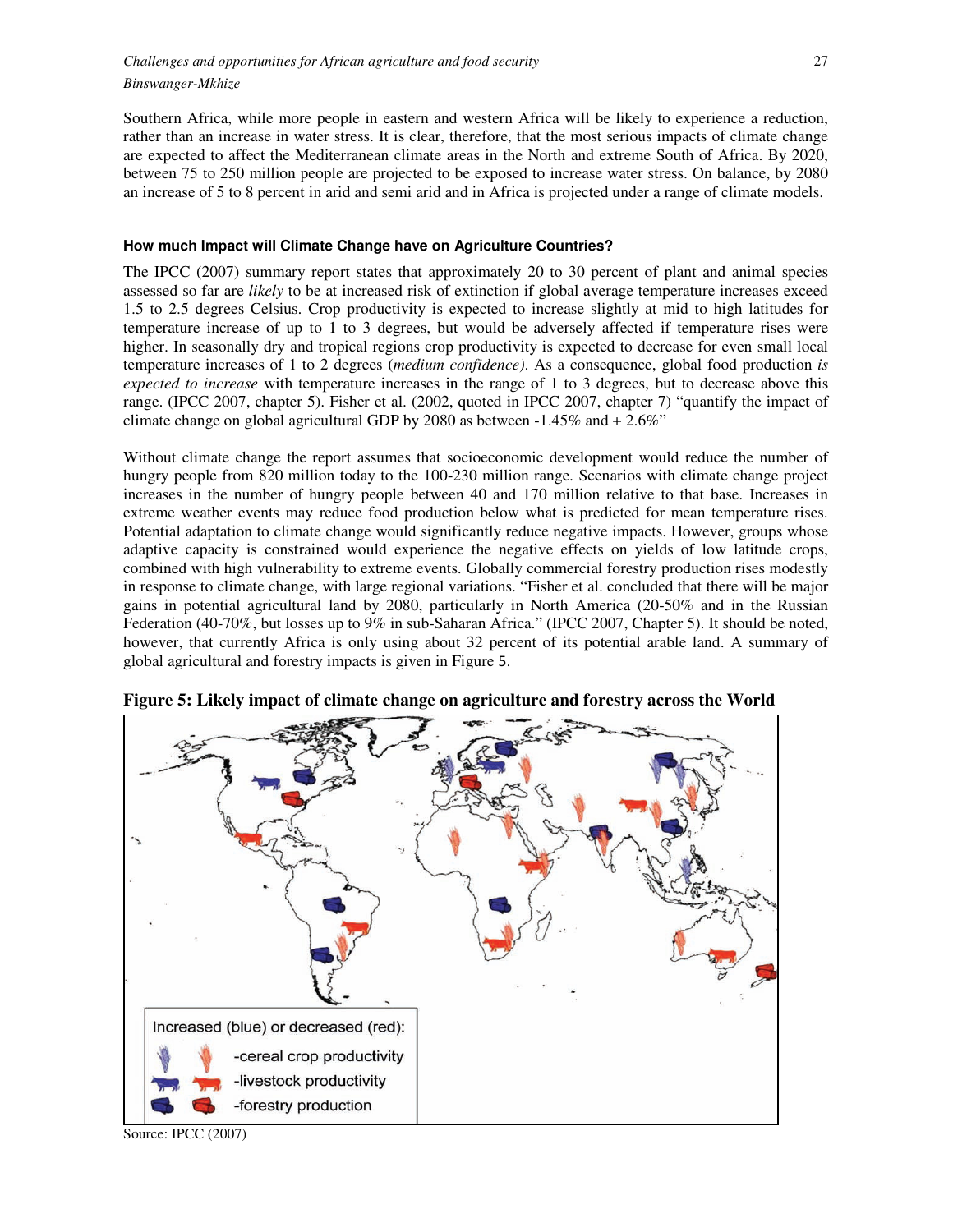The implications of this summary of the IPCC are that climate change is likely to have severe impacts on Africa, probably more negative than positive. The report, however, warns that "impacts research is hampered by the paucity of regional models for Africa, and by the uncertainties surrounding regional projections of climate change of global models, particularly precipitation". In addition the report provides a long list of additional knowledge gaps, including lack of knowledge of  $CO<sub>2</sub>$  responses for crops other than cereals; poor understanding of the combined impact of elevated  $CO<sub>2</sub>$  and climate change on pests, weeds, and diseases; great uncertainty about the impact of changed frequency of extreme weather events, and poor understanding of adaptation capacity of food and forestry systems. For the remainder of this report this means that, for most specific agricultural production regions, it is still extremely difficult, or even impossible, to predict the likely impacts of climate change on agriculture and bio-diversity. This severely limits the scope of planning for adaptation to climate change at this time.

Despite these uncertainties, efforts to predict impacts of climate change on agriculture at regional and local levels have proceeded, the most comprehensive of which is Cline (2007). The book contains an excellent review of the prior literature. Contrary to the studies summarized in the IPCC report, the author finds that, taking into account an average 15 percent yield increase from carbon fertilization, climate change by the end of this century would have a modest negative aggregate effect on global food production. But similar to earlier findings, negative effects would be concentrated in the developing World, including Latin America, Africa and India. Without carbon fertilization the effects would be significantly more adverse.

The methodological features of the study by Cline (2007) are as follows: It is geographically very detailed and obtains impact estimates for more than 100 countries, regions, and regional subzones of the largest countries. It directly links six Global Climate Models to highly detailed predictions of the climate for a grid across the globe that has a total of 2800 land-based cells, and then averages these across the six models. The cell averages are then aggregated to the country level, or for large countries, to regional levels. The model therefore ignores all variability and uncertainty in outcomes that are significant across models, especially at regional and country levels. The averaging across climate models is justified, because emphasizing uncertainties might lead to policy paralysis. The book provides agricultural impact estimates with and without carbon fertilization; and it separately estimates climate impacts for irrigated and non-irrigated agriculture.

The baselines scenario used by Cline (2007) is the A2 Scenario of the IPCC. It assumes an extremely high population growth of all the scenarios to about 15 million people by the end of this century, very much higher than UN population projections. It combines this with the lowest per capita income growth of all scenarios. Despite low income growth the typical developing country person will still have an income almost as high as today's developed country person. In addition, it assumes little technical change to reduce carbon emission and no abatement policies. Clearly this scenario is among the least favorable ones considered by the IPCC.

While for other regions it uses both "Ricardian" approaches as well as crop models to assess the likely impact of climate change on agricultural output, for Africa only the "Ricardian" Approach is used. "The classical economist David Ricardo developed the theory that the value of land depends on the difference between its fertility and that of the least fertile land just brought into cultivation at the margin. The seminal Ricardian agricultural impact model (Mendelsohn et al. 1994, as quoted in Cline 2007) argued that statistical regressions relating land values to climate differences could capture the impact of climate on agricultural productivity and thus be used to calculate prospective effects of global warming" (Cline 2007, pp. 4-5). Model estimates from many African countries come from World Bank data reported in Kurukulasuriya et al. (2006). For Africa, the model fits regressions of net revenue per hectare of land on average precipitation and rainfall in several seasons, and on their respective squared terms. The regressions are run separately for dryland and irrigated areas.

Using this approach assumes that net revenues observed in an area with different climate B would be the net revenues that farmers in a given climate A could obtain if their climate changed from A to B. In this approach it is assumed that farmers have a lot of time to adapt, and therefore that adaptation is costless. A weakness of the approach is that this ignores specific constraints or opportunities in area A that could either hinder or facilitate the adaptation process, relative to adaptation to what is currently occurring in area B. The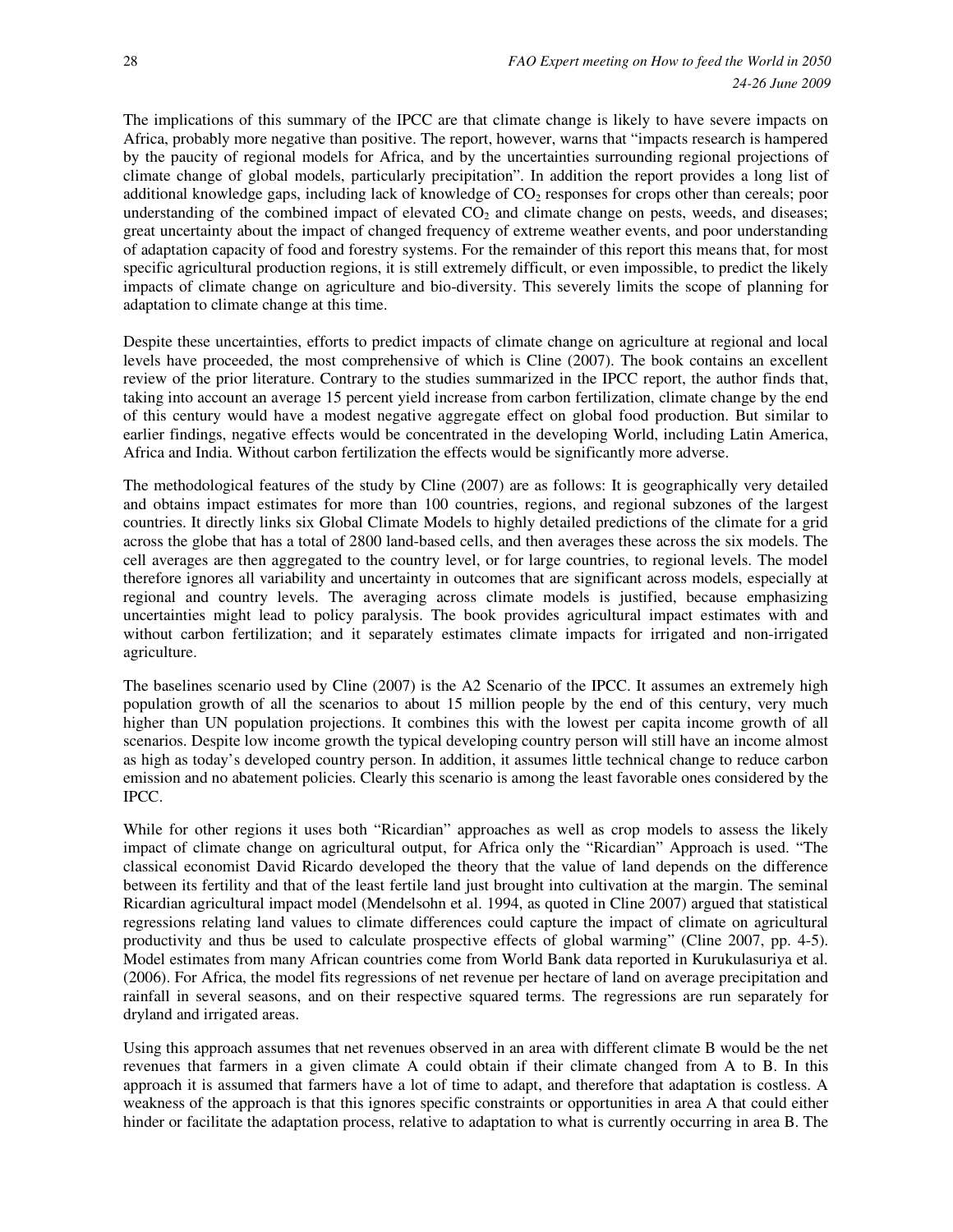statistical assumption behind this approach is that both rainfall and temperature are totally uncorrelated with any other determinant of output that affects net revenues per hectare over space. Barring very long time series data, the validity of the assumption is not testable.

How tenuous these assumptions are is illustrated by the model predictions that result for irrigated agriculture when Egypt is included in the regressions for Africa: "(…) for variant A of the irrigated agriculture model (including Egypt), the median change [in value of output] is 24.4 percent. However, when variant B of the irrigated agriculture model is applied (excluding Egypt in the parameter estimation), negative results also dominate irrigated agriculture, with the median change at -11.1 percent" (Cline 2007, pp. 53-56). It appears that the results from the regressions including Egypt contain serious left out variable biases: Egypt is known to use much higher technology levels than sub-Saharan African agriculture. By not including any variables that could explain these higher productivities, the productivity effect is included in the coefficients of temperature and rainfall, which as a result are seriously biased. That this is indeed a major issue is illustrated by the fact that the IPCC stresses the high risks of global warming to Egyptian irrigated agriculture, because Egyptian irrigation water availability will be at risk and because temperatures are already extremely high, and further rises will likely lead to yield losses (IPCC 2007).

Cline (2007) comes to the following additional conclusions: "There is a predominant pattern of large negative changes [in the value of output] from business as usual warming (excluding carbon fertilization) in dryland African agriculture. The median change is -31 percent. (…) There is a high frequency of severely adverse effects for dryland agriculture, as five of the 28 countries or regions have complete shutdown. Another six have reductions in agricultural capacity by about half or more. However, four countries have only modest declines averaging about 3 percent, and two countries or regions have modest increases. (…) A second pattern is that several countries show major gains for irrigated agriculture if the model heavily influenced by Egypt and its Nile water is used (variant A), but the pattern shifts to dominant losses even in irrigated agriculture if the function omitting the Egypt observations is applied (variant B)."

The study further continues "For each country or region, the weighted average impact of climate change is calculated by weighting the dryland and irrigated estimates by their respective value shares in the base period. This estimate excludes the carbon fertilization effect. When this estimate is aggregated across all African countries and regions by weighting by base period agricultural output, the result is that African agricultural capacity would decline by an estimated 18.6 percent by the 2080s, before taking account of carbon fertilization. Excluding Egypt, the decline would be about 30 percent. A com parable set of estimates including carbon fertilization is obtained by applying a uniform 15 percent enhancement of yields from this effect by the 2080s, as discussed above. The result is a still substantial aggregate decline of 6.3 percent in the aggregate and about 19 percent excluding Egypt" (Cline 2007, pp. 53-56).

It is clear from the above quote, that despite the use of a single climate scenario, and despite the averaging of the results of this scenario across six different climate models, the final results remain highly uncertain. While left out variable bias appears to be quite clear for irrigated agriculture, there is no reason to expect that it does not affect the dryland regressions and predictions. The inclusion or exclusion of the carbon fertilization effects turns estimates from relatively benign to enormous.

The question therefore becomes: What can such country-specific estimates of agricultural impacts be used for? Clearly the country-specific climate estimates cannot be used for planning specific adaptations to climate change in particular countries or sub-regions. Apart from the uncertainties and weaknesses of climate modeling in Africa stressed by the IPCC reports and discussed above, and apart from the question of left out variable bias, the resulting country-specific climate estimates suppress any variations among climate models. But the average climate effect is not the one that is going to be realized. Rather only one of the models can be close to what is actually going to happen in a given country, and maybe none of them will. We are therefore left with estimates which can at best be used for advocacy, especially at the continental scale.

It is also important to put the various estimates of the impact of climate change into perspective relative to economic growth and anticipated or possible technical change in agriculture. First of all, the A2 "business as usual" scenario of the IPCC assumes that per capita income in Africa in the period 2080-2100 will be about six to eight times that of today. At such income levels, Africa could afford to import food from other, less severely affected regions. Second, even under the worst scenario of a 30 percent lower output that without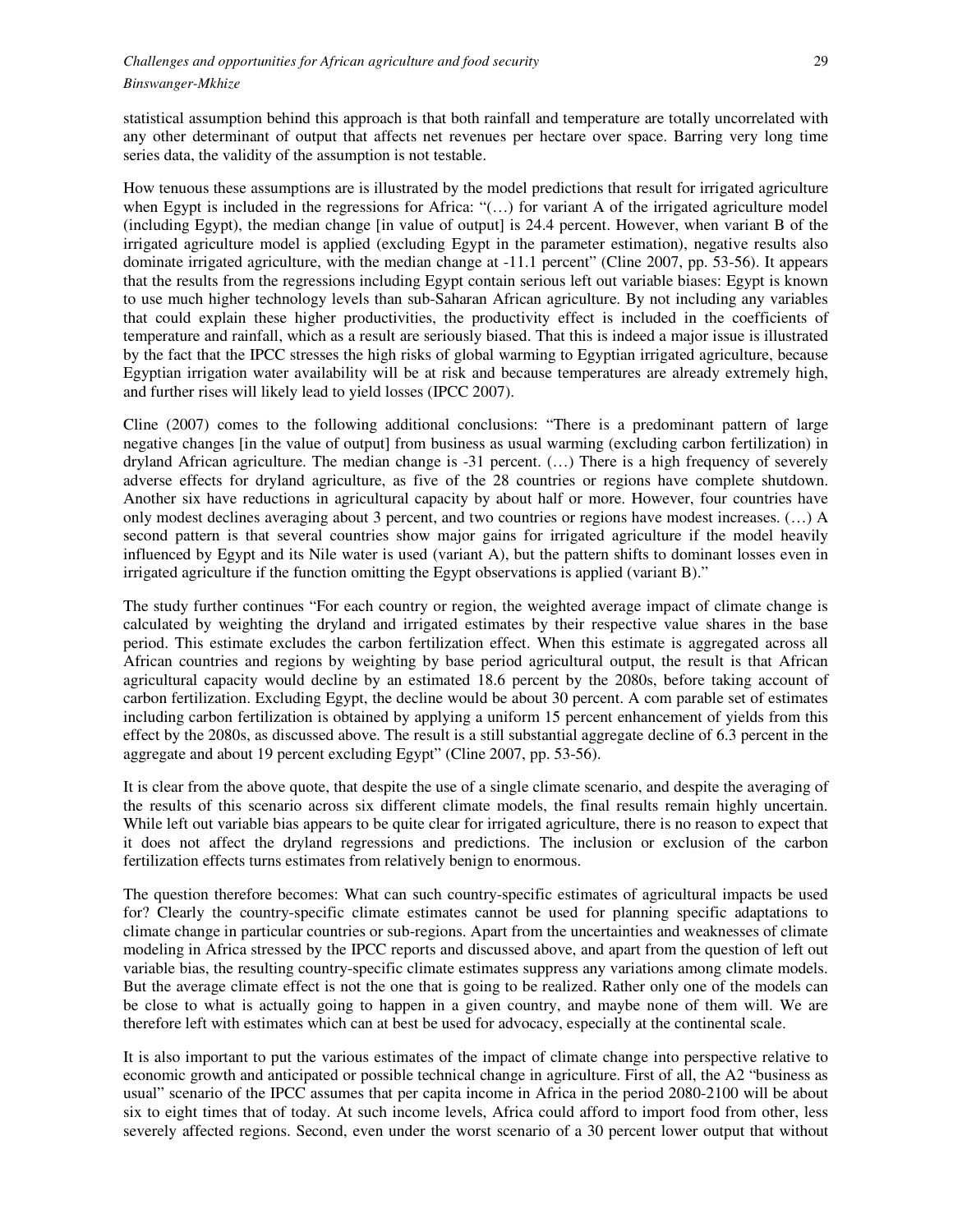carbon fertilization, a rate of factor productivity growth of about one-third of a percent per year would be sufficient to offset the loss. *Except for Africa, most regions of the World have had total factor productivity growth in excess of 1 percent per year for decades. There is little reason to believe that Africa could not achieve similar rates, which would be more than enough to offset the impact of climate change under the worst case scenario without carbon fertilization.* 

#### **Key Issues raised by Climate Change**

The basic questions raised by climate change now are, can the process be slowed, stopped or even reversed, and at what cost. This is the issue of mitigation. The second issue is adaptation i.e. how will the world adjust to the outcome. For African farmers the general challenges are obvious: They increase agronomic complexity and increase risks of shocks at the farm and community levels and imply additional changes in crops, cropping patterns, timing, agronomic practices, and seed needs. But the specifics of these changes cannot be predicted. Therefore, in terms of adaptation in Africa, what is required is strengthening of capacities of African agriculture and food systems to adapt to climate change, via improved technology generation and adoption systems, more and better irrigation and drainage, better markets, greater ability to import foods in bad years or on a year round basis, greater preparedness for extreme weather events, and better safety nets. However, all these improvements are also most urgently needed even if there were no climate change. Climate change, therefore, does not generate a separate agenda for agricultural and rural development, only reinforcements of existing agendas. Adaptation to climate change needs to be mainstreamed into this general agenda.

This point is not new: Yohe et al. (2007) in a section headed "Mainstreaming Adaptation into Development Planning", conclude "(...) the tendency has been to treat adaptation to climate change as a stand-alone activity, but it should be integrated into development projects, plans, policies, and strategies."(ibid p.2) Howden et al. (2007) make a similar argument "We argue that achieving increased adaptation action will necessitate integration of climate change-related issues with other risk factors, such as climate variability and market risk, and with other policy domains, such as sustainable development."

We should also note that African farmers will be better able to do so if agriculture is highly profitable and they have the required savings to invest into these adaptations. This reinforces the profitability agenda that is heavily stressed in this paper. In addition, there may be areas which will go out of agriculture, or which may switch from agro-pastoral systems to extensive pastoralism, and require more outmigration. Therefore, as stressed elsewhere in the paper, regional integration will become more important to provide destinations for migrants, especially from countries such as Niger or the Sudan, and allow for free trade in food.

The debate about mitigation versus adaptation has recently been joined by Björn Lomborg in his book Cool It: The Skeptical Environmentalist's Guide to Global Warming (2007). Lomborg's case is that we should do a serious cost-benefit analysis comparing the benefits of spending a lot of money on minimal reductions on CO2, or the same or less money on pressing current issues. For our purposes, his book is useful in highlighting that this is a real trade off and no-where is this more true than in tropical and sub-tropical agriculture, i.e. African agriculture. SSA is the continent contributing the least to global warming. It has the most urgent economic and social problems that press on the current generation, and that will be less for future, more wealthy generations. Except for land use changes discussed below, the case for putting less emphasis on mitigation in SSA, and more on dealing with the pressing current needs, and with capacity building for future adaptation is stronger here than anywhere else.

African agriculture, on the other hand, can take advantage of opportunities that climate change may present. The question is how it should do this. "Climate mitigation through carbon offsets and carbon trading can increase income in rural areas in developing countries, directly improving livelihoods while enhancing adaptive capacity". (Yohe et al. 2007, p.1) "Land use change (18.2%) and agriculture (13.5%) together create nearly one-third of greenhouse gas emissions. (…) Achieving significant carbon mitigation in developing countries will require tapping carbon offsets from agriculture and land use change. While not as large as potential savings from reducing the consumption of fossil fuels, the total potential saving (…) is still substantial and is achievable at a competitive cost. With as much as 13 gigatons of carbon dioxide per year at prices of US\$10-20 per ton, this represents potential financial flows of US\$130-260 billion annually, comparable to ODA of US\$100billion, and foreign direct investment in developing countries of US\$150 billion." (ibid p.3). It is clear that to take advantage of these opportunities will require the building of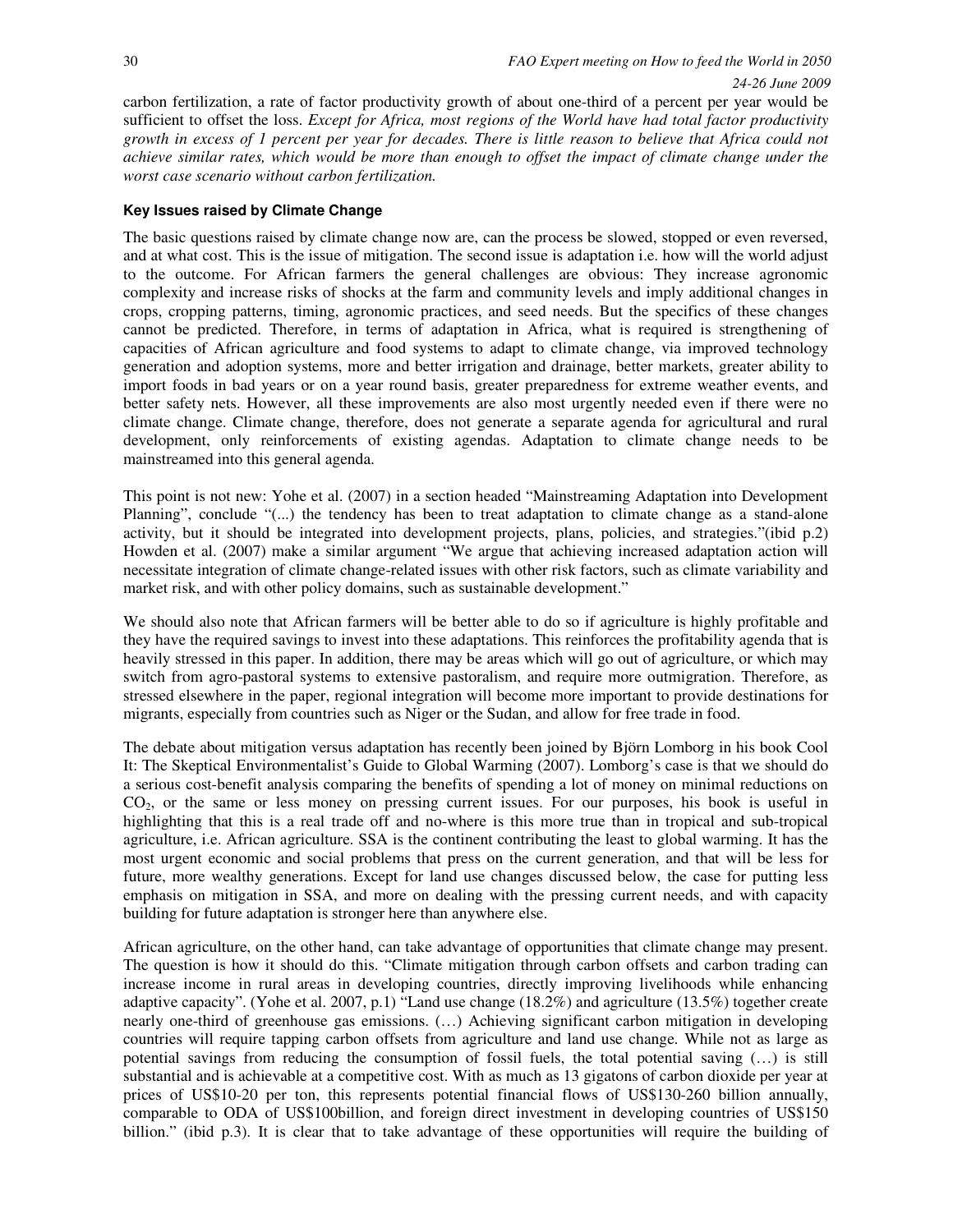appropriate policies and institutions at national, sub-regional and regional levels.

# **POPULATION GROWTH**

Following several centuries of population stagnation attributable to the slave trade and colonization, the population of SSA increased from 100 million in 1900 to 770 million in 2005. Despite HIV and AIDS, the population growth rate remains at nearly 2 percent per year. Figure 6 shows that population growth for the World as a whole is slowing but remains at around 1 percent per year. The slowdown is happening in Africa as well, but the decline is from the highest level in the World at 2.3 percent to about 1.9 percent for the decade to 2015. As in other regions, population growth will be much faster in urban regions of Africa than in rural regions. From only one city with a population of more than 1 million in 1960 (Johannesburg) the number has grown to over 40. Despite rapid rural-urban migration, the high population growth rates mean that the absolute number of rural people will continue to grow in SSA, and poverty will remain concentrated in rural areas for a long time.



**Figure 6: World population growth, 1996-2005 and 2006-2015** 

Source United Nations (2006)

While HIV and AIDS reduce population growth rates in the highest prevalence countries of East and Southern Africa, the UN population projections do not expect population growth to become negative in a single country (United Nations 2006). Therefore the latest United Nations projections, expect population in SSA to grow to between 1.5 to 2 billion by 2050. Already today, the population density of SSA is 32 persons per  $km^2$ , higher than in Latin America where it is 28 per  $km^2$  (IRD 2007). This is of course much lower than Asia, and Africa and Latin America have the highest reserves of arable land in the World. SSA has an exceptionally high fecundity of five or more children per women, as less than 20 percent use any birth control measures as against more than 60 percent in Latin America and Asia. The region also has an exceptionally high mortality rate, and the average HIV and AIDS prevalence rate leads to a high death rate of prime age adults. As a consequence the region has more than two-thirds of its population under 25 years of age, twice the proportion in Europe. The high dependency rate is a drag on economic growth.

# **The Implications of High Population Growth for Economic Growth**

Globally, declines in fertility rates seem to be linked to income growth, urbanization, girls' education, and reduced infant and child mortality rates, all of which have been delayed in SSA because of stagnant growth rates. The past failure to grow therefore is one of the main reasons for the failure of the population growth rate to decline as fast as for example in Asia and the Pacific. But the situation is changing: Since per capita growth is now around 4 percent in SSA, the demographic transition will undoubtedly accelerate in the next decades.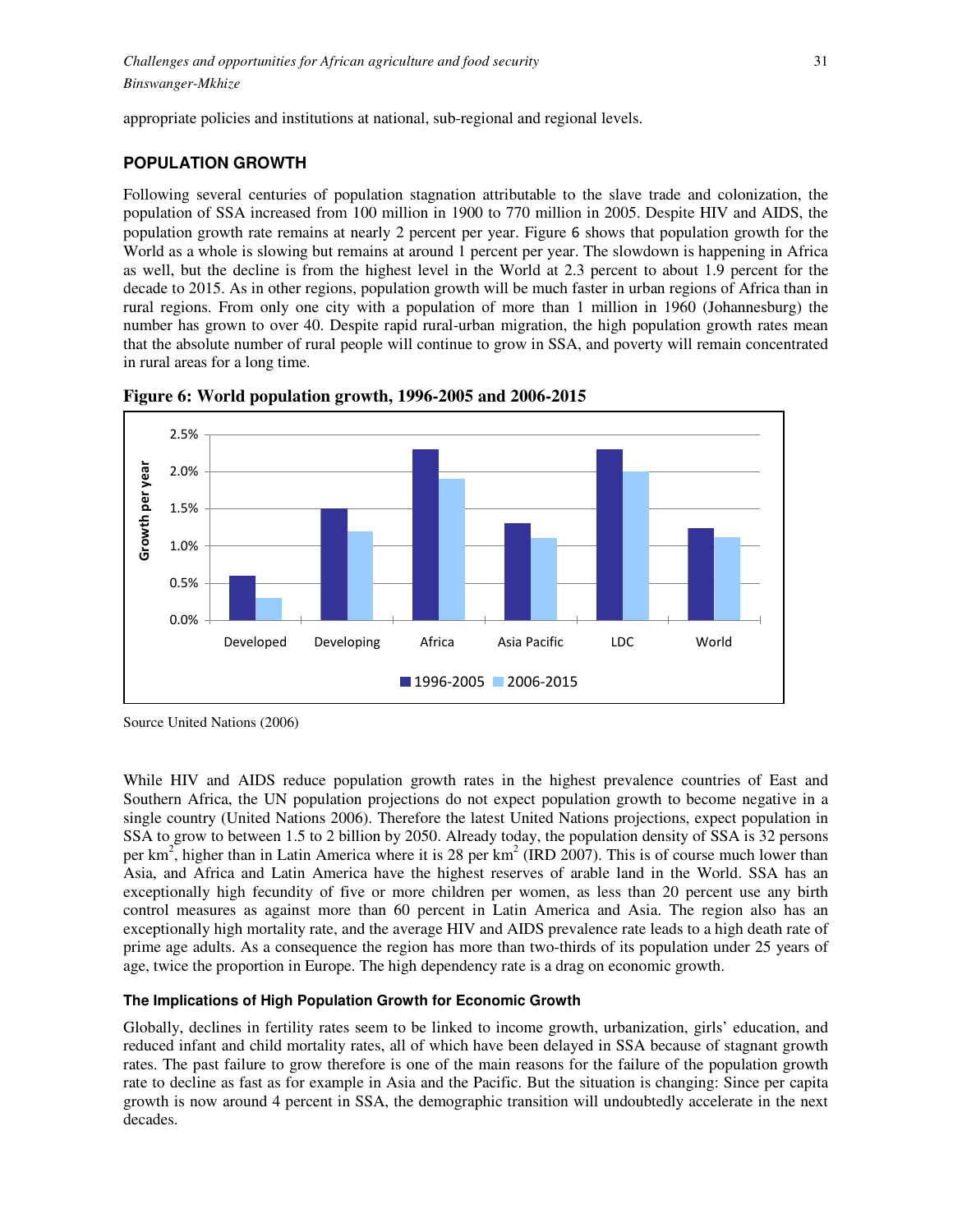# 32 *FAO Expert meeting on How to feed the World in 2050 24-26 June 2009*

But the relationship between population growth and economic growth also works the other way around. A very important reason for poor investment incentives and returns in Africa is that the demographic transition in Africa began later than elsewhere and is slower than in the rest of the World, leading to much higher dependency rates than elsewhere. The current situation results in a high level of age dependency, which reduces saving, reduces investment in human capital, and results in slower growth of the labor force. This creates both fiscal pressures for the government as well as household pressures. The delayed demographic transition in SSA consistently predicts two-thirds of the difference in growth performance with the rest of the developing World (Ndulu et al. 2007). Lower life expectancies are also shown to contribute to the poorer growth performance, and the AIDS epidemic has made this factor much worse, especially in Eastern and Southern Africa. A decline in the population growth rate would reduce dependency rates and lead to a population pyramid with a large adult labor force, compared to a much smaller population of the aged, and a relatively smaller population of children and youth. Dependency rates would decline.

This would set the stage for a population dividend in terms of growth. This is precisely what many Asian economies are currently experiencing. The needed policy elements are improvements in female education, generalization of AIDS, tuberculosis and malaria treatment and prevention, and family planning. Countries and donors are investing more in education and health, but donors have reduced their funding for family planning programs. It would be well to revisit the relative priority of investments in family planning.

But the population dividend in Africa is a long way off: SSA is home to over 200 million young people who are between 12 and 24 years old. The demographic transition to reduce the proportion of young people in the population has barely started, and a decline in absolute numbers will only come in the distant future. The poor quality of primary education severely limits their opportunities: in many countries fewer than half of women aged 15-24 can even read a simple sentence, and their drop-out rates are very high. Young adults are at greatest risk of HIV and AIDS, and the more so, the less they stay in school. In Kenya the probability that a 20 year old may die before age 40 is 36 percent while it would only be 8 percent in the absence of HIV and AIDS. Many young people become combatants and lose future opportunities as a consequence: They number 100,000 in Sudan alone. (World Bank 2006).

As in all regions of the World, unemployment is concentrated among the young. In most countries the share of unemployment of youth is more than 50 percent, and employment is the key concern among them (World Bank 2006). Among women, including the young ones, a low labor force participation rate persists. Schooling for both young men and women has increased, but is yet insufficient to ensure gainful employment of the young generation.

*Development policies must therefore emphasize generating productive employment and improving the domestic investment environment. Since agriculture has a high employment intensity, both directly and via its rural and urban linkage effects, it should receive a very high priority in the countries of the Region.* 

# **Population Growth and Africa's Land Resources**

Of Africa's most valuable resource, the 2007 African Development Report said it best; "Land is a critical natural resource in Africa and the basis of survival for the majority of Africans. (…) If sustainably managed, the African landscape, a rich and dynamic mosaic of resources, holds vast opportunities for the development of human well being." (African Development Bank 2007, p. xvi) Yet, it is frequently argued that this valuable resource is being severely degraded. Land degradations caused by nutrient depletion, soil erosion, salinization, pollution, overgrazing and deforestation are clearly major issues in African agriculture. Many are of the view that low and declining soil fertility is a critical problem in Africa. The InterAcademy Council says: "Depletion of soil fertility is a major biophysical cause of low per capita food production in Africa. (...) Smallholders have removed large quantities of nutrients from their soils without applying sufficient quantities of manure or fertilizers to replenish the soil."(InterAcademy Council 2005, p.47). Global attempts at dealing with the issues of desertification and the related issue of biodiversity loss are dealt with in various international accords including the Conventions on Desertification and Biodiversity. The new Gates / Rockefeller Foundations initiative Alliance for a Green Revolution for Africa (AGRA) has also identified soil health as one of it priority program areas.

Similarly, the World Bank in its News & Broadcast of November 7, 2007 article entitled "Desertification and Land Degradation Threaten Africa's Livelihoods" defines the issues and describes what action it is taking.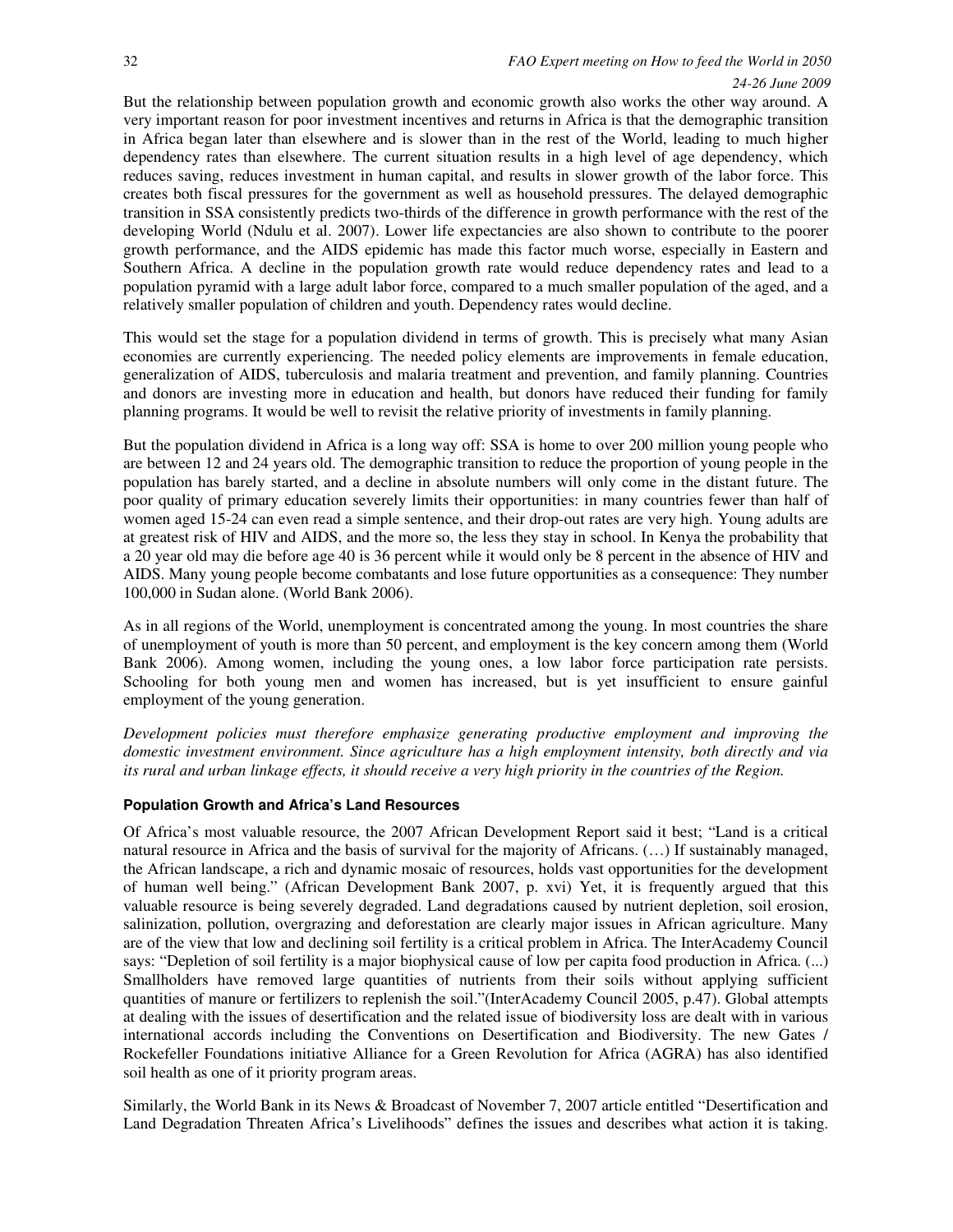"Desertification is a very severe form of land degradation, involving the steady but gradual loss of agricultural productivity and distinct decline of ecological health. The phenomenon matters for Africa's environmental future, more so for the brake it puts on economic activities directly tied to healthy ecosystems. Take the case of farming. Desertification, drought and lately, climate change are all adversely impacting farming, threatening the principal source of livelihood – and exports – for millions of poor people. To tackle the problem of land degradation more forcefully in Sub-Saharan Africa, in 2005 the World Bank and its partners, including the New Partnership for Africa's Development (NEPAD), launched the TerrAfrica initiative tasked with promoting sustainable land management practices by mobilizing coalitions, knowledge, and scale up financing."

It is troubling that most of the evidence for rapid and severe land degradation is however anecdotal, based on local soil surveys and multitudes of plot studies. (Stocking 1996). As far as we can determine, there has never been a comprehensive soil survey for most of Africa and, beyond soil vulnerability maps, there are no current or historical soil degradation maps. Fortunately the Global Environmental Facility has recently funded a global Land Degradation Assessment for Drylands (LADA) that is executed by FAO, UNEP, and a number of collaborating institutions. It is based on worldwide satellite measurement of vegetation covers in 8km x 8km grids with national and local follow up. The local follow up focuses both on hotspots, i.e. the areas with the most land degradation, as well as bright spots, where degradation has been reversed. It appears that globally and in most places vegetation cover has increased over the past 25 years, except in a number of hotspots, such as the former homelands of South Africa (personal communication Freddy Nachtergaele). A full analysis of the results has, however, not yet been published.

Neither higher population nor poverty necessarily leads to land degradation. In the transition from long fallow systems to permanent agriculture soil fertility initially declines and farmers eventually have to introduce new techniques to stem and reverse this decline. This they tend to do during the evolution of the farming system to higher land use intensity, as discussed so well by Boserup (1965) and Ruthenberg (1973). The so called "Boserup Effects" of higher population densities and market access include:

- The intensification of land use
- A shift from hand hoes to plows
- The increasing use of organic and inorganic fertilizer
- The shift to integrated crop-livestock systems
- Investment in land and irrigation facilities
- An increase in the use of agricultural labor
- Higher agricultural production per unit of land

These theories are consistent with a vast number of studies, which have shown that the normal processes of land improvement associated with agricultural intensification are taking place in many countries in SSA. (e.g. Pingali et al. 1987; Tiffen et al. 1994). For example, thirty years ago a World Bank sector report estimated that land losses in Burkina Faso amounted to something like 2 percent of GDP per year. Today the land supports nearly twice the population than in 1980. Kabore and Reij (2004) have documented how this was achieved. The change is visible to the naked eye: On a recent visit by the author of this paper, crops looked greener and healthier than the visitor had ever seen them before, crop livestock integration had happened in many parts, degraded arid lands were being recuperated via traditional and new techniques, and a number of new crop varieties had been introduced, there were more trees on the land. The experience of high population density countries such as China, Japan, the Netherlands or Italy is equally encouraging in terms of sustainable resource use under high population densities and developed markets.

Significant cases of soil degradation, on the other hand, are usually associated with open access regimes, insecurity of tenure, and other policy failure, which imply that the normal investment responses of individuals are impeded (Heath and Binswanger 1996). Clearly, the alarmist view that in many parts of the developing World land is being rapidly and irreversibly degrading is exaggerated. This does not mean that desertification and soil erosion are not problems worthy of attention, only that we can be more optimistic than the usual rhetoric implies. Approaches to deal with soil degradation have to focus on reducing open access, increasing security of tenure, and improving the profitability of agriculture, thereby raising investment incentives into land improvements.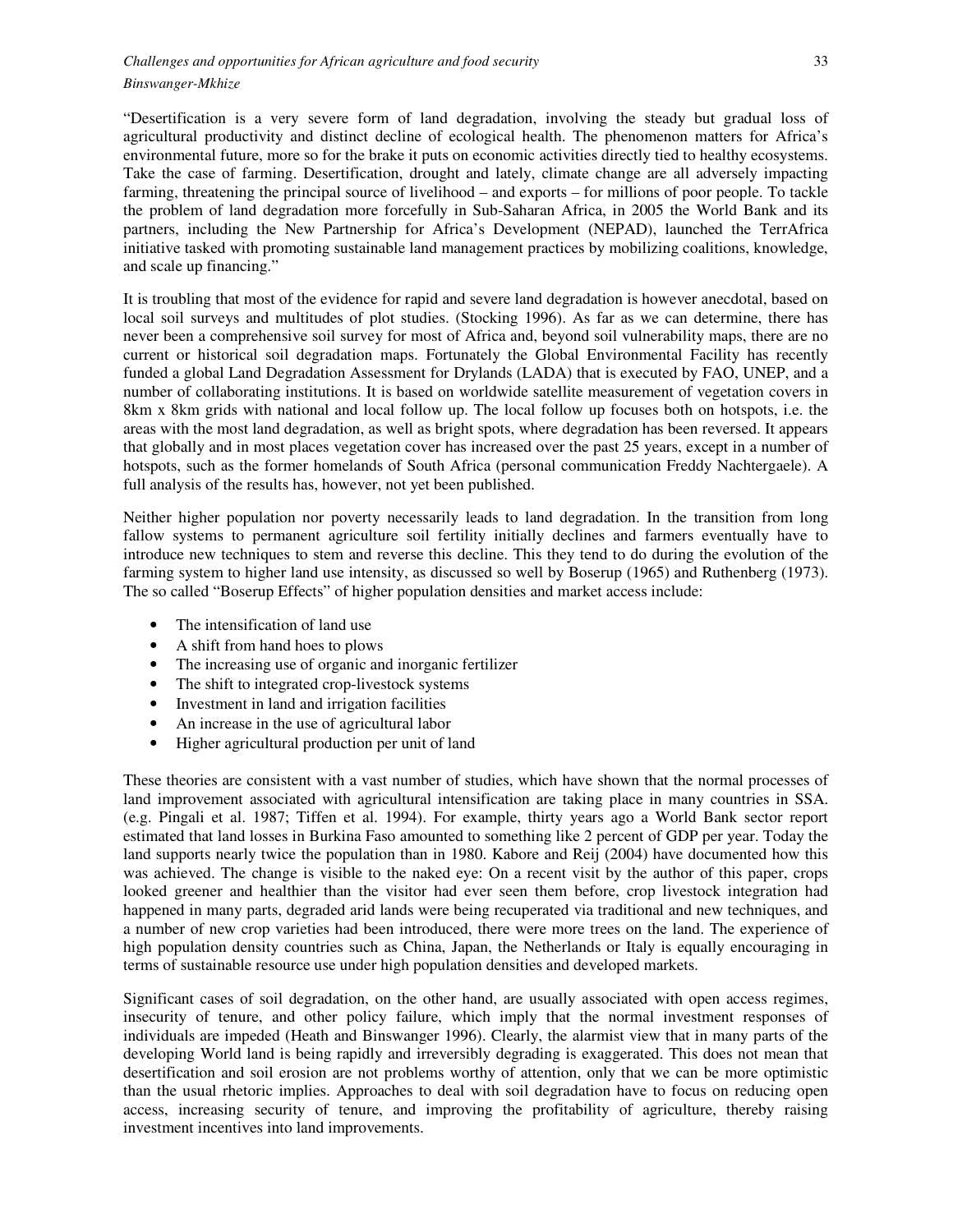Of course, the fact that the situation is not as bad as the usual rhetoric implies does not mean that land resources can be left to themselves. Techniques for land improvements are well developed and widely disseminated and known. Their use depends primarily on farmers' incentives to apply them. For their arable land farmers need security of tenure, either within communal tenure systems, or where these are breaking down, via long term tradable leases or free hold tenure. High returns to agriculture are also needed to provide the necessary incentives to invest. Open access situation need to be avoided: Remedies require strengthening, rebuilding, or where they do not exit, building new local institutions that can control open access to all natural resources. The local institutions also require a supporting national and policy frameworks.

To sum up, a balanced view of the population challenge for African agriculture and food security therefore would stress both opportunities and challenges:

- Past population growth and high fertility rates lock in a considerable momentum of population growth that will lead to higher rural populations, extremely rapid urbanization, and high dependency rates, which in hard hit countries are accentuated by high adult mortality from HIV and AIDS.
- This not only is a drag on growth but also generates huge unemployment problems among youth; agricultural development should be seen as an opportunity to generate much more employment for rural youth and thereby help stem urbanization.
- While the demographic transition has barely begun in SSA, faster economic growth, higher female education, and a resumption of family programs could significantly accelerate it, and thereby create a population dividend for future economic and agricultural growth.
- The enormous land reserves of the continent cannot simply be harnessed by migration, but require enormous investments in infrastructure and technology. The examples from Brazil and Thailand discussed in Box 1 show that such areas can be developed and become internationally competitive. The expected higher agricultural price environment provides a major opportunity.
- Population growth, market access and higher incomes can contribute to more sustainable use of agricultural land and other resources. Local and national institutions to improve security of tenure and control open access are critical to prevent resource degradation.
- Climate change, desertification and bio-diversity losses really come together in the local government arena, communities and on the farms, requiring management and adjustment capacities. Conventions in all three areas provide financing opportunities, including the Global Mechanism hosted by IFAD, a financing instrument for the Convention of Desertification.

# **HIV AND AIDS**

Following the wave of infections by around a decade, the wave of deaths from HIV and AIDS is now fully upon us, leading in a number of countries to a stabilization or slight decline of HIV prevalence rates. The third wave of orphans has also started but is as yet far from its peak, with predictions that it could reach 20 million in SSA in the next decade. Rural areas are now suffering almost as much as urban areas, and maybe even more from the orphan crisis, as many orphaned urban children are returned to rural homes.

Prevalence of HIV and AIDS vary enormously across countries of SSA, for reasons which are still poorly understood. Of the 28 SSA countries with recent population-based surveys prevalence rates range from 0.9 percent in Senegal to 33.4 percent in Swaziland. Four countries in Southern Africa have prevalence rates above 20 percent, another three Southern African countries plus the Central African Republic have prevalence rates between 10 and 20 percent. Three Eastern African Countries plus Cameroon have prevalence rates between 5 and 10 percent, while the 12 countries with prevalence rates below 5 percent were mainly in West Africa plus Ethiopia (UNAIDS 2007)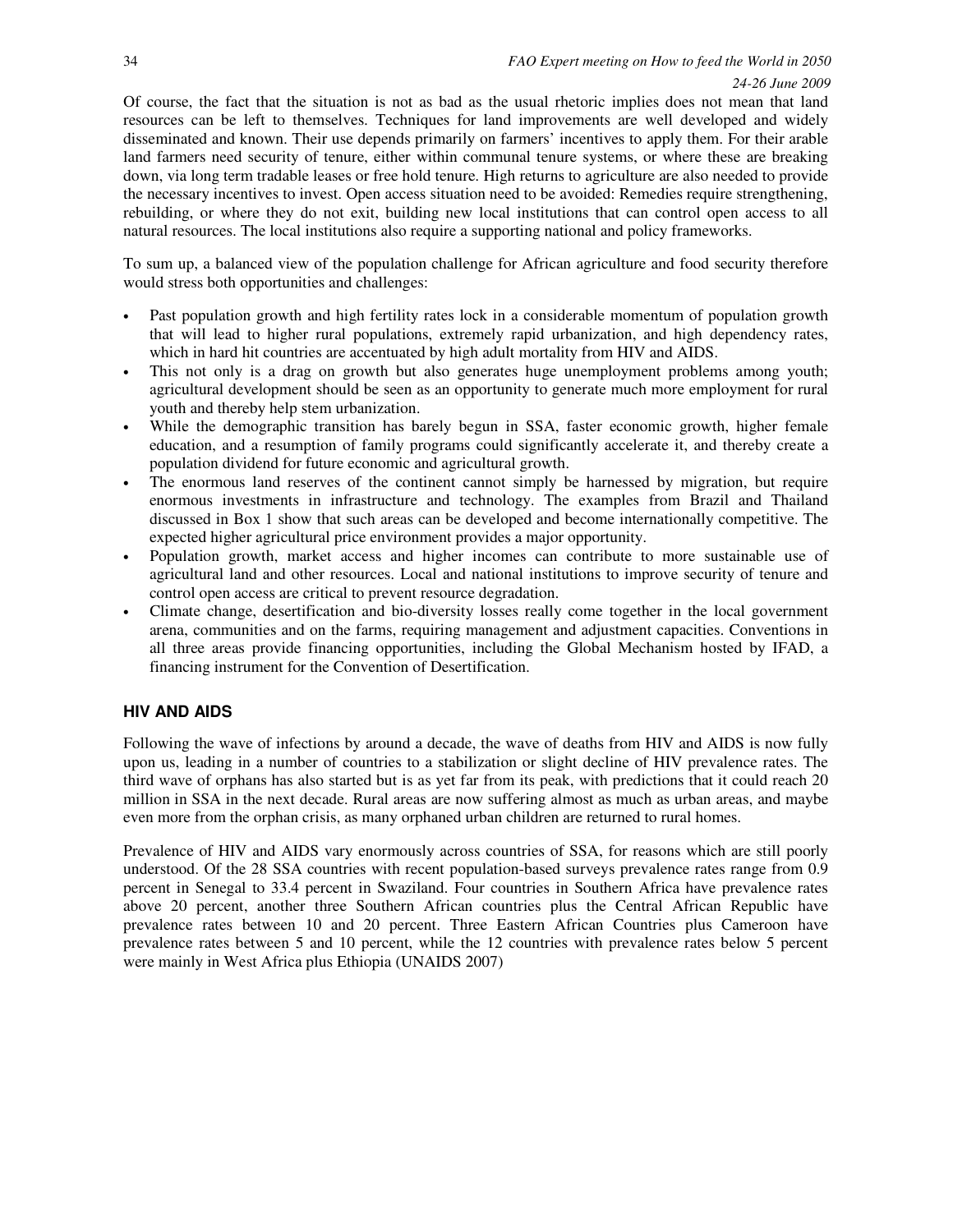

**Figure 7: Age distribution of deaths in Southern Africa** 

Source: World Bank, World Development Indicators, 2006

The countries of Southern Africa and the Central African Republic will experience the biggest demographic impact (Figure 7). The impact on the age structure of these countries is very adverse. In 10 years, Southern Africa went from having one-third of annual deaths coming from the working age population to two-thirds. It is unclear whether fertility will increase or decrease. But age-dependency rates will increase and thus reduce economic growth rates. In this section we will not further review the evidence of the economic impact of HIV and AIDS in general, but focus on the various interactions between HIV and AIDS, food and nutrition and agriculture. Here we summarize the findings from a literature review by Binswanger (2006).

# **The Impacts of AIDS**

l,

The most dramatic welfare consequences of the epidemic are the enormous suffering of the dying person, his or her loss of life and human capital, and emotional pain suffered by the survivors.<sup>6</sup> The demographic literature on the impact of HIV and AIDS, in all the dryness of its statistics, concentrates on these morbidity and mortality effects, and on the consequences for the demographic composition of the affected families, communities, and countries. Because the vital statistics and the demographic and health surveys used by demographers are well developed, and combine health and demographic information, these immediate consequences of the epidemic are far better documented than the subsequent secondary impacts on the economic welfare of the survivors (Zaba et al. 2004).

Even in high prevalence countries of Eastern and Southern Africa, these deaths will not lead to a population decline. The AIDS crisis has severely increased tuberculosis and malaria infections, making these diseases much more prevalent and dangerous. The diseases are aggravated by the growing crisis of multi-drug resistant tuberculosis and increased resistance of malaria to common, inexpensive drugs. Impact estimates on economy-wide growth range from the benign to the alarming.

Whatever these impacts of HIV and AIDS may be, they have, however, not prevented the resumption of growth even in the high income countries. Impacts on agricultural output growth are still poorly understood. A few years ago it appeared that HIV and AIDS could lead to AIDS famines, especially if combined with drought. The country most studied was Malawi, but agricultural growth has now recovered, thanks to better weather, and an input subsidies program. Therefore, the fears of HIV and AIDS famines have probably been

<sup>&</sup>lt;sup>6</sup> In some of the economic literature on the impact of AIDS these enormous losses seem to be of little concern, and the focus is instead on the economic consequences for the survivors. The most striking example of this neglect is the use of per capita income of the survivors as the yardstick of the economic impact of HIV and AIDS. This yardstick totally ignores the lifetime income loss of the deceased.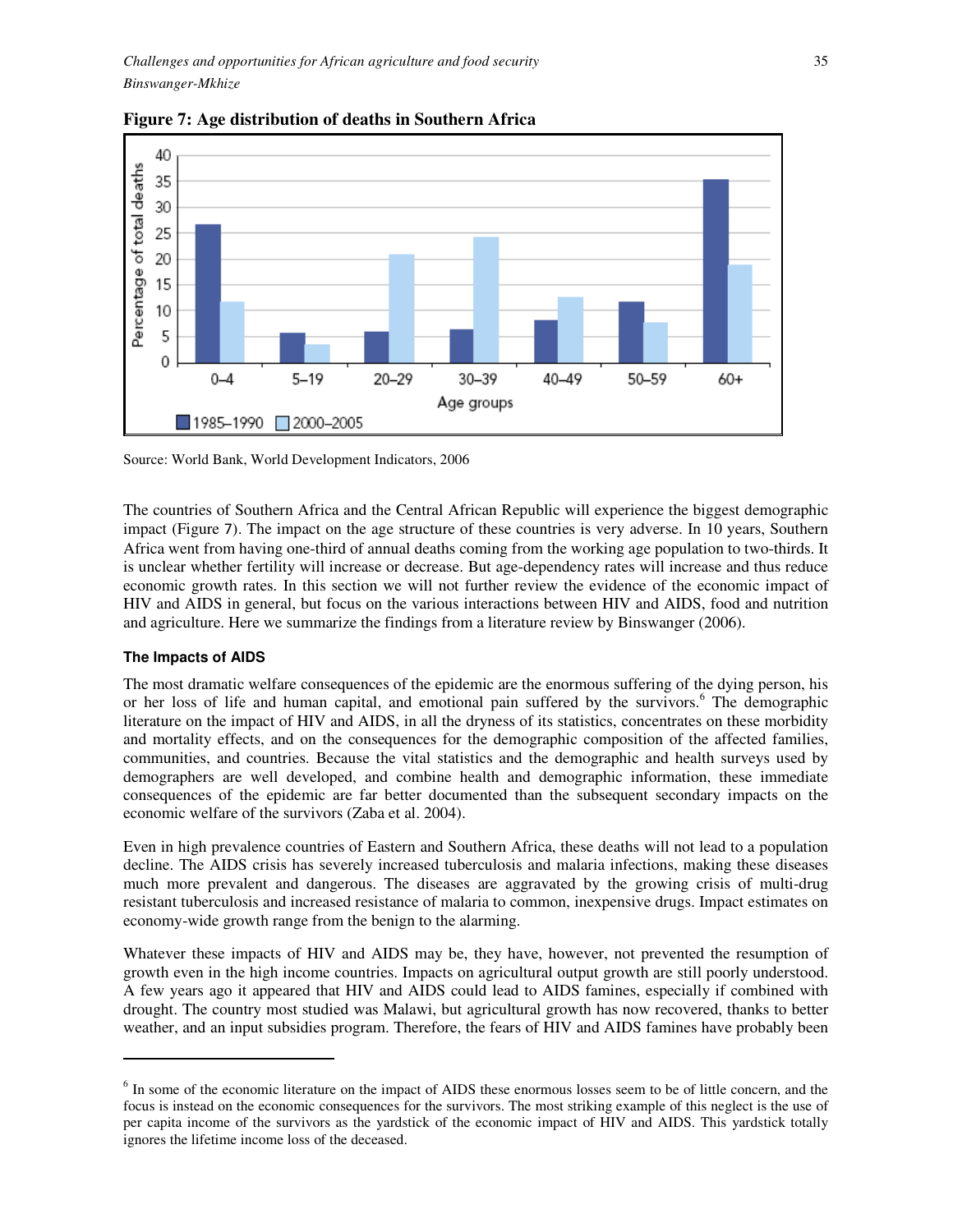*24-26 June 2009* 

exaggerated. Of course, that does not mean that the high rates of mortality have no impact on food production and hunger.

The agricultural economic literature also focuses on the adaptations which household make to compensate for the losses of their members, and the speed and completeness with which they recover from these losses. Reviews of this literature and of the many remaining open research questions are Gillespie (2005 a, b), Gillespie and Kadiyala (2005), Mather et al., (2004), and Zaba et al. (2004). Therefore I will confine myself here to a few comments relevant for policy and programs to combat HIV and AIDS.

The literature on the impact of HIV and AIDS on households has suggested that the main adverse impact is labor scarcity. Helping the affected households overcome labor bottlenecks was seen as the critical issue for agricultural policy makers and researchers. The labor scarcity hypothesis arose from case studies, and from an implicit assumption that the loss of labor power associated with an adult death was more significant than losses in physical and human capital, or the pre-existing scarcity of land in poor households. However, impacted populations react in a dynamic way to their misfortune, and therefore all the issues of endogeneity, omitted variables, and disappearing individuals and households have plagued the investigators. The conclusion about the predominance of labor scarcity rested on a static view of the household, which underestimated the capacity of households experiencing an adult death to recruit new adult members. And when looking at rural wages, it was implicitly assumed that labor demand was going to be unaffected by the death of adults, and or that there were few unemployed or under-employed workers who could replace the ones who died.

Mahter et al. (2004) used the broad survey data emerging from the Michigan state effort to analyze the hardest hit countries in seven Eastern and Southern Africa. They conclude that AIDS is projected to erode population growth roughly to zero, resulting in a roughly constant number of working age adults. Many affected agricultural households quickly recruit new adults, and the agricultural labor shortages are likely to induce urban-rural labor migration. Therefore, for poorer smallholder households, land is likely to remain the primary constraint on income growth. HIV and AIDS is likely to progressively decapitalize highly affected rural communities: and increasing scarcity of capital (savings, cattle, draft animals) may come to pose the greatest limit on rural productivity and livelihoods in these communities.

Dorward et al. (2006) show that in rural Malawi communities with high HIV and AIDS impact, widespread reduction in household incomes and increased cash constraints also tend to depress agricultural demand and the demand for rural non-tradables. This reduction in aggregate demand would reduce labor demand, and induce a fall in rural wages, posing problems for poor households who are net suppliers of labor.

Differential adjustment in household composition also affects the welfare consequences for orphans. Of course, orphans usually face serious psycho-social consequences of the loss of one or both of their parents. The consequences for their food intake and nutrition, their growth, and their school attendance depend on the households within which they are placed. Extended families are most likely to choose better-off members as the fostering parents. As a consequence, studies have shown that orphan-fostering households are not necessarily the poorest and most vulnerable households (Seaman and Petty 2005; Senefeld and Polsky 2005). But all extended families do not have enough well-off members relative to the number of orphans they need to take care of. In a meta-analysis of national nutrition and health surveys in Sub-Saharan Africa, Rivers et al. (2004) show that orphaned children, regardless of the way they were defined, were not consistently more malnourished than non-orphaned children. On the other hand, households with more than one orphan reported significantly more food insecurity and hunger than households with no or only one orphan.

In terms of impact on agriculture, the review of the large representative rural household studies fostered by Michigan State University by Mather et al. (2004) shows that the average affected rural household has similar ex-post land cultivated, total land area, cultivation rates, and total income. The ex-post comparisons suffer from the fact that the affected households may have been better off to start with. The longitudinal data set in Kenya (Yamano and Jayne 2004) shows that the death of an adult male household head is associated with a larger negative impact on household crop production, non-farmer income, and crop production than any other kind of adult death. In addition the Kenya data show that the impact of adult mortality on household welfare is more severe for households in the lower half of the per capita income distribution.

The cross section comparisons in these data sets do not support the conventional wisdom that affected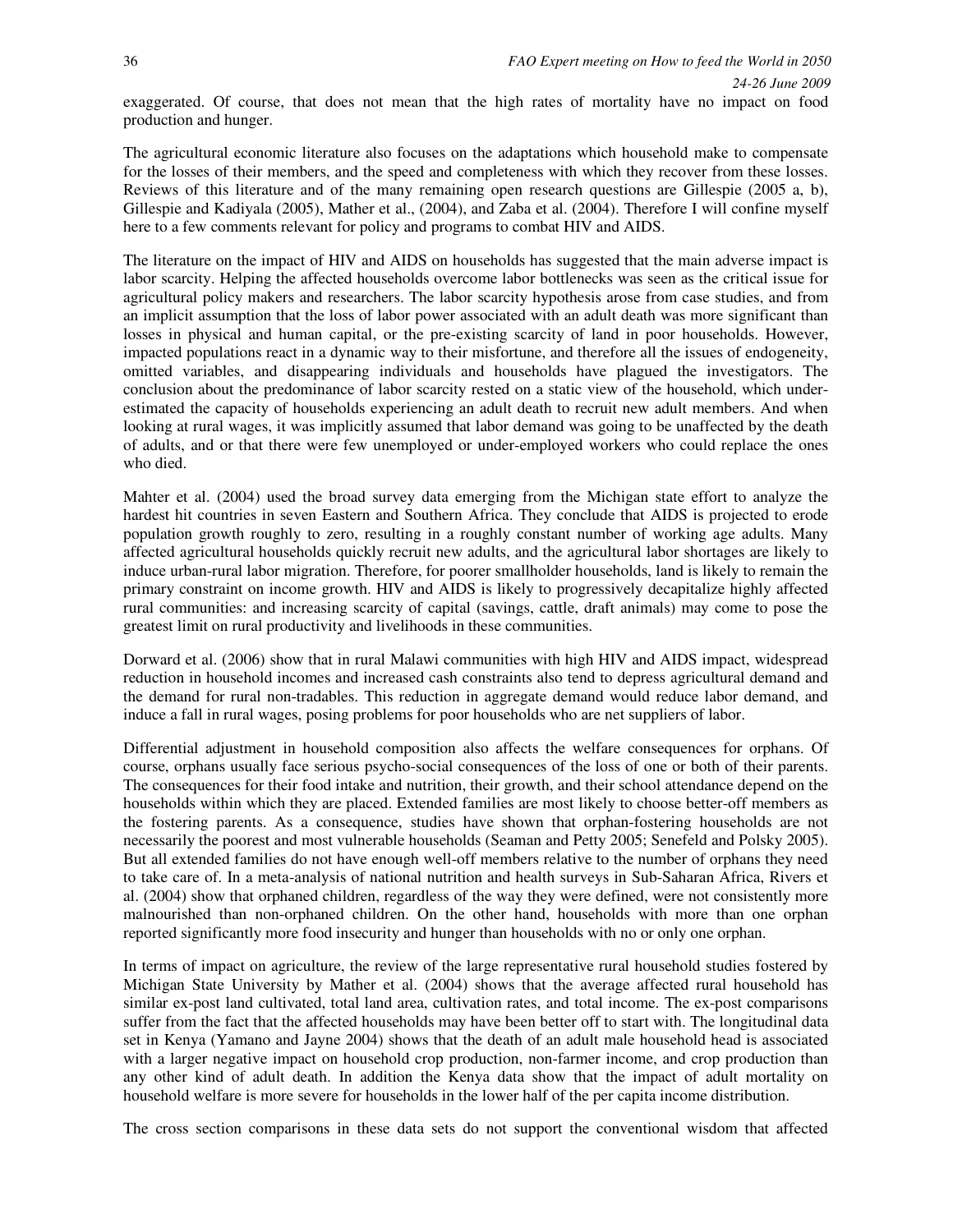households shift their cropping patterns away from high value crops towards roots and tubers. Nevertheless the longitudinal data sets for Rwanda by Gillespie (1989) and Kenya by Yamano and Jayne (2004) do show such effect for some household classes, and these effects are strongly conditioned by the gender and household position of the deceased, and the initial asset level of the affected household. The ex-post comparisons do inform on which households are likely to suffer more lasting consequences: Households with a head or spouse death have fewer ex-post prime age adults and higher dependency ratios than nonaffected ones, or those where another adult died.

Few data sets adequately capture the usually prolonged period of morbidity which precedes an AIDS death. Most of the impact studies therefore concentrate on the impact of mortality. The impacts of morbidity on economic welfare (especially of women), asset depletion, agriculture, and nutrition deserve much more emphasis. So does research on strengthening community mechanisms to provide support to families who take care of the chronically ill.

#### **Does better Food Intake or Nutrition reduce the Risk of HIV infection?**

The huge disparity in prevalence rates across SSA, both across and within countries, has long suggested that cross country and within country environmental and biological-medical factors may be equally or more important than behavioral differences. Stillwaggon (2005) summarizes the bio-medical research on these topics: Malnutrition, combined with micronutrient deficiency (in particular of vitamin A) produces greater susceptibility to sexually transmitted diseases (STDs), particularly of the ulcerative type, and can contribute to higher viral loads. They therefore tend to increase mother to child transmission, as well as transmission among adults. Parasitic diseases such as malaria and helminthic and filarial infections stimulate HIV viral loads and increase malnutrition, and therefore correlate with risk of HIV transmission. Genital schistosomasiasis is second only to malaria in its prevalence. Because some schistosomasiasis species colonize the genitourinary tracts, it is perhaps the most important parasitic co-factor in HIV and AIDS transmission. Yet, unlike STDs, its treatment and eradication is not addressed in HIV prevention programs.

This literature does not directly show that better nutrition status reduces the rate of HIV infection in adults. The only area where such evidence exists is for mother to child transmission (MTCT). The literature suggests that micronutrient supplementation of pregnant women may improve pregnancy and birth outcomes, including neonatal child survival and birth weight (Fawzi et al. 1998; Coutsoudis et al. 1995; Kumwenda et al. 2002). In addition, multivitamin supplementation during lactation (with vitamins B, C, and E; not A) may reduce MTCT through breastfeeding, especially among women with compromised immunological and nutritional status (Fawzi et al. 2002). On the other hand, there is no convincing evidence that micronutrient supplementation during pregnancy reduced the risk of MTCT through in-utero, intrapartum and early breast feeding routes (Coutsoudis et al. 1995; Kumwenda et al. 2002).

The question is whether improvements in food and nutrition are sufficiently powerful to explain differences in prevalence rates across regions or countries. Unfortunately, there are no studies directly testing this question. However, higher socio-economic status is usually associates with better food intake and nutrition, so we look at whether higher wealth or income reduces HIV prevalence rates. However, major epidemiological studies cast doubt that such a relationship exists: Across countries in SSA, higher national income per capita, but not the poverty rate, is associated with higher prevalence rates (Gillespie et al. 2007). At the individual level, a single longitudinal study from Zimbabwe looked at the changing prevalence among men and women between a baseline from 1998-2001 and a follow up survey from 2001-2003 (Lopman et al 2007). At baseline prevalence for men and for women varied relatively little among three wealth groups. However, after adjusting for age and site type, prevalence declined faster for poor and better off women than for the middle group; it also declined faster for better off men than for middle and lower income group, suggesting that better off men were perhaps less likely to be become infected (ibid).

However, Mishra et al. (2007) used data from eight recent population-based, nationally representative surveys with HIV testing in sub-Saharan Africa, to conduct an in-depth analysis of the association between household wealth status and HIV. "This study found that, contrary to evidence for other infectious diseases and theoretical expectations, HIV prevalence is not disproportionately higher among adults living in poorer households in sub-Saharan Africa. In all eight countries included in the present analysis, wealthier men and women tend to have a higher prevalence of HIV than poorer individuals. In most cases, the positive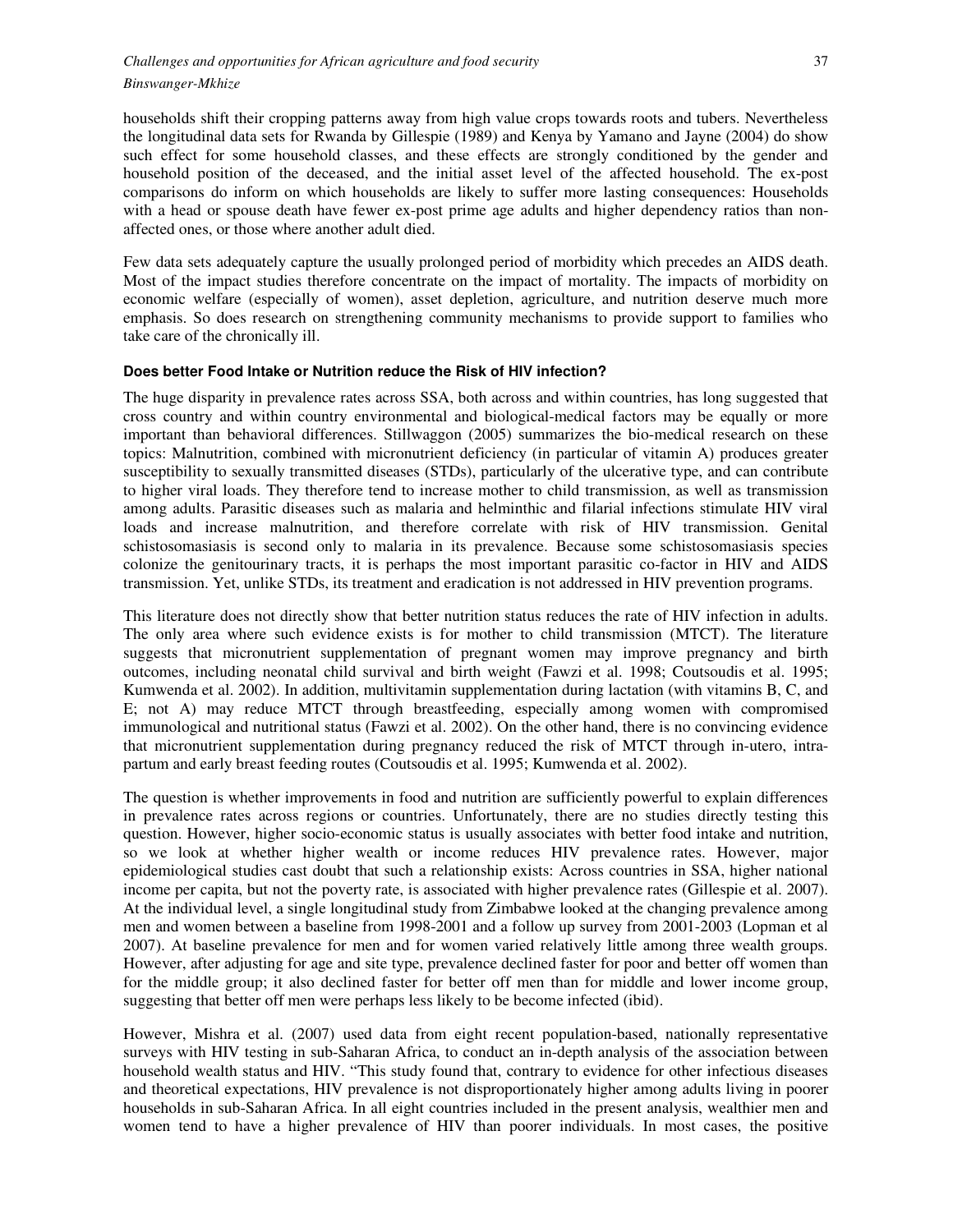#### *24-26 June 2009*

association between wealth status and HIV is considerably diminished when a number of underlying factors (such as education, urban/rural residence, and community wealth) and some of the behavioural and biological pathways (proximate factors, such as sexual risk taking, condom use, and male circumcision) are taken into account. The results indicate that much of the positive association between wealth and HIV is caused by these underlying or mediating factors. Even after accounting for these various factors, however, in most countries wealthier adults remain at least as likely as poorer individuals to be infected with HIV, if not more."(Mishra et al. 2007, p. S25).

On balance therefore there is little support for the hypothesis that higher incomes are associated with lower incidence and prevalence. Then what explains the enormous differences in prevalence across countries and locations within countries? A four cities study by Auvert et al. (2001) compared two low prevalence cities (Cotonu, Benin and Yaounde, Cameroon) with two high prevalence cities (Kisumu, Kenya and Ndola, Zambia) to investigate the relative importance of environmental, biological-medical and behavioral factors, using samples of 1000 men and women in each city, for whom extensive blood tests, socio-economic background variables (but not nutrition) and sexual behavior variables were gathered. The study concludes that high risk sexual behavior was not more common in the high prevalence cities than in the low prevalence ones; but the rate of partner change was still contributing to HIV positive status. In the high prevalence cities men and women tended to marry earlier, and women had earlier sexual debuts; male circumcision was much more prevalent in the low prevalence cities. In addition, HSV-2 (herpes simplex) infections were much more common in the high prevalence than low prevalence cities; and HSV-2 infection was strongly associated with HIV status within all the cities and both sexes; associations with other STDs was mixed. Finally, among men, having a job was associated with higher probability of HIV infection in all cities, but there was no association with education or traveling in the past year.

The striking result of this study is that only three factors explain the largest share of difference in prevalence across cities, and being HIV positive within cities: Lack of circumcision, HSV-1 infection, and marriage (being married, having been married or marrying early). Behavioral variables do contribute to the probability of being infected within cities, but not nearly as much as the other three factors. The only one of the three socio-economic variables included that makes any contribution is whether one has a job or not. While nutrition status was not investigated, the fact that the soci-economic variables had no impact or in the "wrong" direction suggests that the nutrition factors, may not be as important in determining the spread of HIV as the literature reviewed by Stillwaggon (2005) or Gillespie and Kadiyala (2005) would suggest.

In another study in Tanzania (Bloom et al. 2002), community environmental effects were compared to individual behavior effects, using open cohort data with demographic surveillance and epidemiological surveys, as well as qualitative research. Data on the HIV and AIDS prevalence in 1994/5 and on the incidence between 1994/5 and 1996/7 among 2271 men and 2752 women were available. Adjusting for individual effects, the study found that four community factors had strong impacts on probabilities of being HIV positive: social and economic activity, ratio of bar workers per male population, level of community mobility, and distance to the nearest town. These factors were not related to differences in sexual behavior among the communities. For men, after adjusting for community effects, household assets, education, and type of work no longer mattered, while the protective effect of circumcision did. Condom use was low, but higher among those with more partners. Among men, it was associated with higher probability of infection, suggesting perhaps that it was a proxy for multiple partnerships.

Again it appears that the environmental factors, rather than individual behavior differences and socioeconomic factors, are the most important ones. All socio-economic variables suggest that higher status is associated with higher risk. This again suggests that differences in nutrition could not be as important as the available reviews discussed above suggest.

#### **Does better Food Intake or Nutrition prolong the Life of Infected Individuals?**

In four longitudinal studies in Africa, the median survival rate after infection with HIV was estimated as between 8 and 9 years for individuals who were infected between 20-29 years of age (Porter and Zaba 2004). The largest and most reliable study of survival rates was carried out in Masaka district of Zambia, where the median survival rate was estimated at 8.6 years. Survival rates decline significantly with age at infection.

The rate observed in the Masaka study is only a little over two years less than the median survival rate of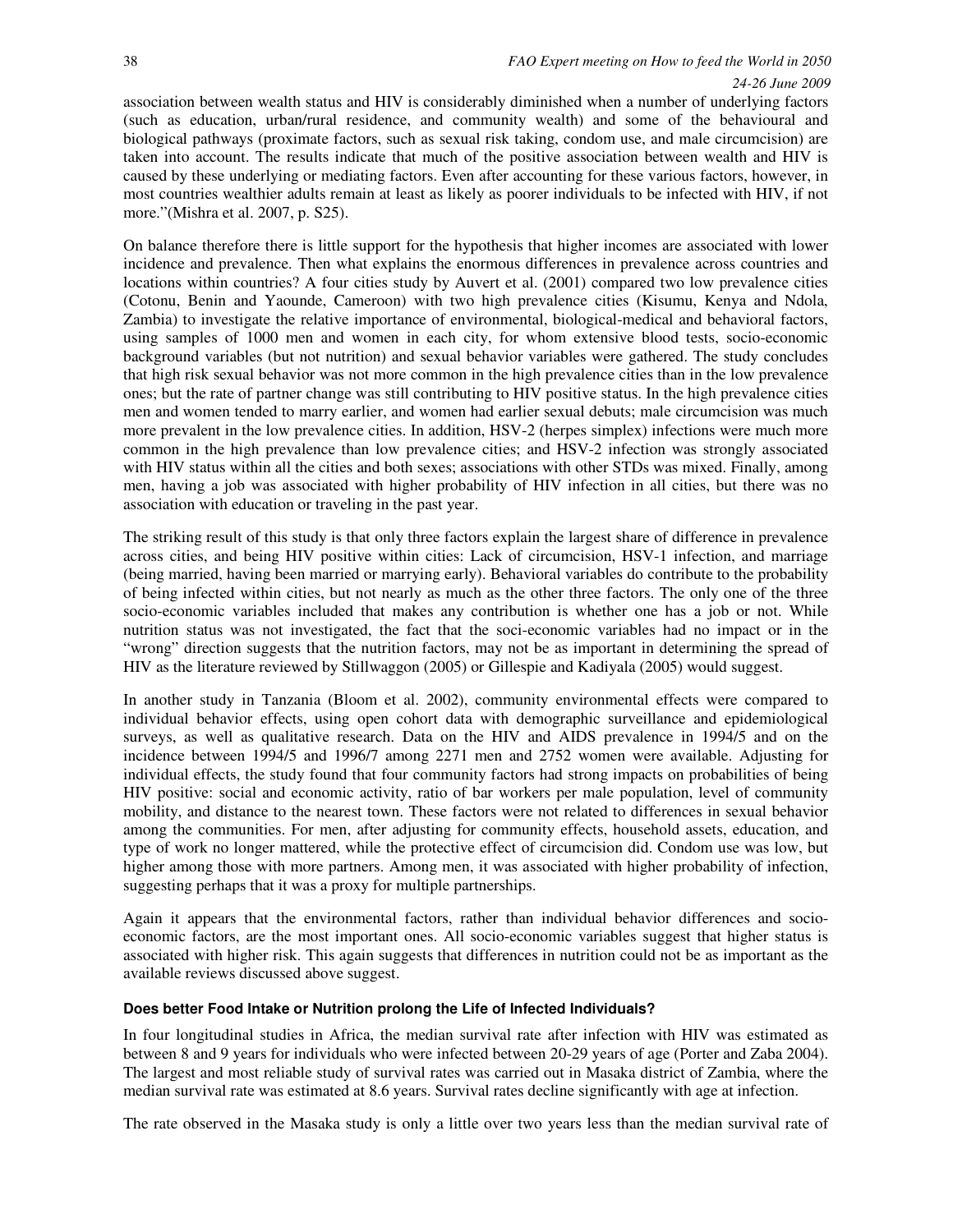10.9 years observed in developed countries prior to the introduction of the highly active antiretroviral therapy (HAART). The authors cite the following factors that could account for the difference between Africa and the developed world: background mortality rates from other causes than AIDS that are much higher in Africa than the developed world; the HIV-subtype (although little is known about the impact of subtype on disease progression), and the mode of transmission, which in Africa is mainly between males and females.

Other factors which could account for the difference are nutrition and morbidity from other infectious diseases. They are generally much worse in Africa than the developed world, but they are not discussed by the authors. A reason for not discussing these factors may have been that in a landmark San Francisco study of survival rates, no lifestyle factors were found to predict the rate of disease progression. Rather it was only the number of CD8 cells, and the related viral load after the first viremia following infection, which predicted the length of survival of an individual.

On the other hand, there are indications in the literature that food and nutrition status can influence survival rates in the absence of antiretroviral theraphy (ART). Energy requirements are raised by 10-30% following HIV infection in adults, and 50-100% among children experiencing weight loss<sup>7</sup> (WHO 2004). Nutritional support has the potential to prolong the asymptomatic period of relative health prior to the onset of AIDS (Piwoz and Preble 2000). Three different types of nutrition supplements have been considered: food rations to manage mild weight loss and nutrition-related side effects of ARV therapy and to address nutritional needs in food insecure areas; micronutrient supplements for specific HIV positive risk groups; and therapeutic foods for rehabilitation of moderate and severe malnutrition in HIV positive adults and children, but few of these interventions have been evaluated.

In a path breaking study in Tanzania, Fawzi et al. (2004) found that women who were randomly assigned to receive multivitamin supplementation were less likely to have progression to advanced stages of HIV disease, had better preservation of CD4+ T-cell counts and lower viral loads, and had lower HIV-related morbidity and mortality rates than women who received a placebo. Vitamin A appeared to reduce the effect of multivitamins and, when given alone, had some negative effects. The authors concluded that multivitamin supplements delay the progression of HIV disease. They and provide an effective, low-cost means of delaying the initiation of antiretroviral therapy in HIV-infected women.

We therefore have a major puzzle: Both nutrition and a variety of infectious morbidities have been shown in the reviews of Stillwaggon (2005) and Gillespie and Kadiyala (2005) to be potentially important factors influencing survival rates. And vitamin supplementation has in some cases also been shown to be beneficial for survival. But the survival studies leave little room for major impacts of these factors, as the rates in the developing World are too similar to the developed country rates, and background mortality alone is likely to explain a lot of the difference.

# **Interventions against HIV and AIDS in Rural Areas**

l,

We have seen that agricultural and food and nutrition interventions are not likely to be powerful interventions against the spread of the disease or the progression of an infected individual from infection to death. Instead direct prevention interventions are required, and making ART widely available in rural areas. On the other hand, agricultural and food and nutrition interventions are likely to be important in mitigating the impact of the disease on affected households, especially those with more than one orphan, households headed by women and grandmothers, and children headed households. And better and more food may also

<sup>&</sup>lt;sup>7</sup> Energy requirements are likely to increase by 10 percent to maintain body weight and physical activity in asymptomatic HIV-infected adults, and growth in asymptomatic children. During symptomatic HIV, and subsequently during AIDS, energy requirements increase by approximately 20 to 30 percent to maintain adult body weight. Energy intakes need to be increased by 50 to 100 percent over normal requirements in children experiencing weight loss (WHO 2004).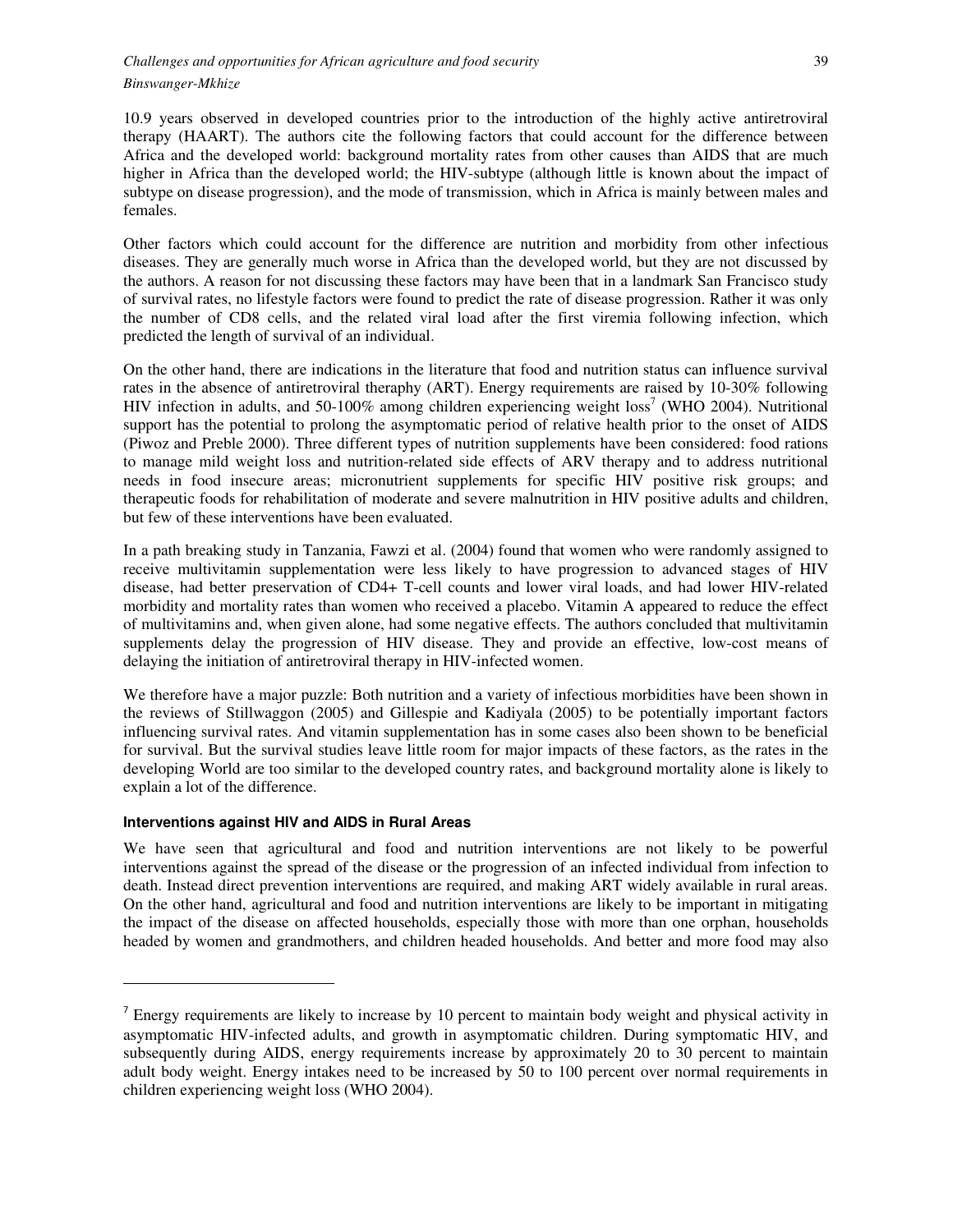help the adherence of patients to ART.

A major difficulty for HIV and AIDS interventions in rural areas is that in *each of the areas of prevention, care and treatment, and mitigation, a number of activities are required*. This means that intervention programs are complex and involve several sectors and actors. Where interventions must become available to all populations, service delivery approaches relying on specialized government implementing agencies or NGOs, who each focus on one or a small subset of components of the required interventions, will not be scalable in rural areas. The main reasons for this are that (1) delivering a multiplicity of services via specialized providers in separate programs would lead to very high overhead and transport costs, and (2) in widely dispersed rural areas, holistic and multi-sector interventions can only be coordinated at local levels and implemented by the communities themselves.

*Prevention:* If people can be convinced to change their behaviors, and either abstain from sex or use condoms, they will be protected from infection. This is so regardless of the factors determining prevalence in any given environment, and regardless of the fact that it is not differences in behavior which determine prevalence rates. In rural areas of Africa, interventions not only require inter-personal communication, but participatory involvement of whole communities, such as the model of the Tanzania-Netherlands Project to Support AIDS Control (TANESA), which was scaled up to all villages in the entire Mwanza district. Therefore all rural development interventions should be designed to contribute to mainstream HIV and AIDS prevention efforts. This does not necessarily have to be a costly effort, as most rural development programs already strengthen community institutions. These can then be entrusted with the task. Mainstreaming HIV and AIDS prevention certainly should receive equal emphasis as other mainstreamed agendas, such as improving gender relations and the management of natural resources.

*Treatment:* The World Health Organization (WHO) guidelines for HIV and AIDS treatment, including ART (WHO, 2004) have been designed in such a way that a nurse in a rural health post, without laboratory equipment, can use syndromic management (i.e. diagnosis based solely on observable symptoms) to diagnose advanced HIV disease and prescribe a standard first line treatment to adults. The WHO guidelines recommend the strong involvement of communities in the provision of other components, such as training in healthy living and survival skills, provision of food and nutrition, and adherence support. FAO therefore needs to closely follow what is happening in terms of the scaling up of AIDS treatment in rural areas, and work with WHO on analysis and guidance for successful programs.

*Care and support:* Care and support involve psycho-social support, health care, home-based care, education, food and nutrition interventions, as well as livelihood support. The consensus of the literature is that care and support should take a holistic approach to the needs of affected families and individuals, rather than dealing with sector-specific interventions one at a time too hard to find, but common knowledge. However, very few holistic and community-based care and support initiatives have been scaled up beyond the level of small boutiques. We have seen that HIV and AIDS impacts are highly differentiated according to who is sick or dies in a family, how well off the household was before experiencing the impacts of HIV and AIDS , and how large and well off its extended family network is. Therefore, only a fraction of the affected households and individuals need care and support interventions from the outside. A better way to provide care and support in a holistic and multi-sectoral way in rural areas would be to design and financially support more general community-driven social safety nets, which would focus on all highly vulnerable households and individuals, irrespective of the source of their vulnerability. Box 3 presents a proposal for such a program.

The high prevalence of AIDS stigma means that it is rarely possible to provide care and support interventions only to families and individuals affected by HIV and AIDS. And why would one want to direct support only to families who have chronically ill HIV and AIDS patients, rather than all families with chronically ill patients? Or only to HIV and AIDS orphans, rather than just orphans? Care and support to HIV and AIDS orphans should therefore be approached within broad community-driven social protection programs*.* 

# **KEY CHALLENGES OF AGRICULTURAL GROWTH, RURAL POVERTY REDUCTION, AND HUNGER**

Neither population growth nor climate change will present insurmountable challenges to agricultural development in Africa, if Africa seizes the opportunities it now has. And both provide opportunities. Reducing the death and suffering from HIV and AIDS requires generalization of prevention, treatment and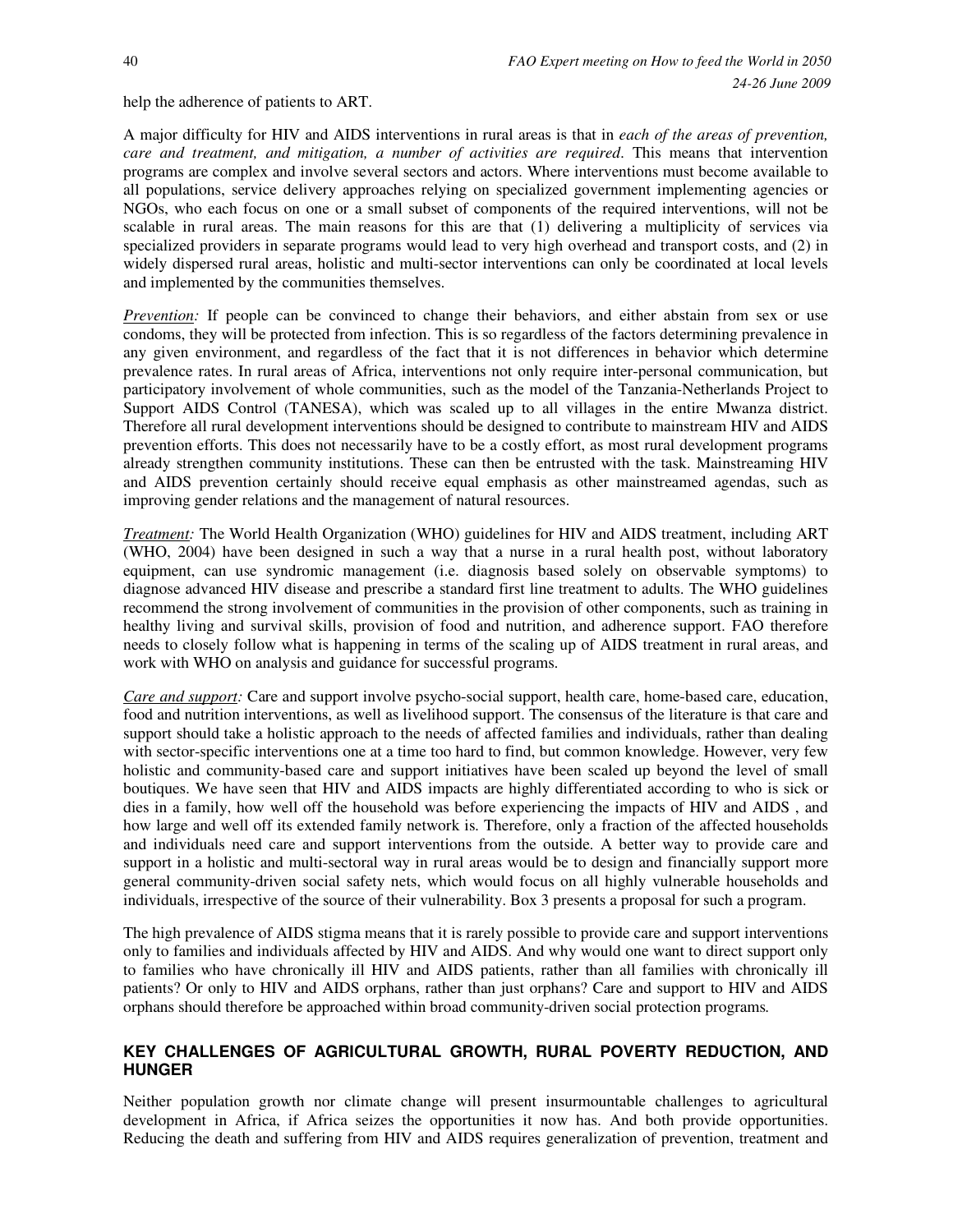care and support in rural areas, taking advantage of agriculture in the care and support area.

But there are other serious threats to the agricultural growth rate, and the reduction of poverty and hunger: Among them are the widening technology divide, slow development of input and output markets and the associated smallholder services, inadequate safety nets to deal with extreme poverty, risks and fluctuations, and the imperative of regional initiatives for agriculture. A number of additional important challenges are covered in Binswanger-Mkhize and McCalla (2008): Biofuels, the supermarket revolution, security of access to resources, land administration and land reform, gender equity, fisheries and forestry, investments in rural infrastructure such as rural roads, and irrigation. In the following, a number of these challenges are discussed in greater detail.

#### **The Growing Technology Divide**

Around 1961, average cereal yields were around 1 ton per ha in the developing world, and rose to nearly 3 tons per ha by 2005. They increased to around 4.5 tons in East Asia and the Pacific (EAP), to around 2.3 tons in the Middle East and North Africa (MENA), while they stagnated around 1 ton in SSA (World Bank 2007). In 2000, improved varieties covered 84 percent of the cereal area in EAP, 61 percent in MENA and Latin America and the Caribbean (LAC), while they covered only 22 percent in Africa. In 2002, fertilizer consumption had reached a staggering 190 kg per ha of arable and permanent crop land in East Asia and the Pacific, 73 kg in MENA, but only 13 kg in SSA. As a consequence, even the penetration of high yielding varieties led only to very limited yield growth in SSA.

Agricultural growth in SSA has primarily been a result of area expansion, rather than productivity growth in crops and livestock. This is not that surprising, because Africa has the largest agricultural land reserves in the world. Using soil, land cover and climatic characteristics a FAO study has estimated the potential land area for rainfed crops, with a total potential increase in rainfed agricultural land for the whole of Africa of about 300 million hectares. However these land reserves are very unevenly distributed across sub-regions and countries, with some countries already having very high population densities. Even where area expansion remains a major avenue for agricultural growth, it would be much more profitable if productivity were higher.

The challenges of productivity growth are higher in SSA than in other regions of the world: There are more different environments to deal with, more crops, and more crop and livestock pests and diseases than elsewhere. There are no dominant farming systems that extend over very large areas such as irrigated rice and wheat in Asia. Irrigation infrastructure is poorly developed. Climate change will significantly add to the technology challenge. As a consequence of these factors, Africa is less able to borrow technology from other tropical countries; and technology transfers between regions in Africa are also constrained.

In 2000, global agricultural research and development (R&D) spending was 36.3 billion US dollars, of which 37 percent was conducted by the private sector, while 63 percent, or about 23 billion US dollars, was conducted by public entities. Ninety three percent of private research was conducted in developed countries (all figures from Pardey et al. 2006). On the other hand, public agricultural R&D grew faster in the developing world, and is increasingly concentrated in China, India and Brazil. In stark contrast, public agricultural research in SSA grew at only about 1 percent per annum in the 1990s, and in 2000 was around 1.6 billion dollars. SSA has the lowest share of private agricultural R&D spending in the World, only 1.7 percent of already low public spending (ibid). Of total agricultural research spending, donors provide about 40 percent, and in some countries this rises to 60 percent. Only five African countries — Nigeria, South Africa, Botswana, Ethiopia, and Mauritius — are paying the recurrent budget of their national agricultural research system (NARS) from national sources. "Collectively these data point to a disturbing development a growing divide regarding the conduct of [agricultural] R&D—and, most likely, a consequent growing technological divide in agriculture. (…) The measures also underscore the need to raise current levels of funding for agricultural R&D throughout the region while also developing the policy and infrastructure needed to accelerate the rate of knowledge creation and accumulation in Africa over the long haul." (ibid, p. 68).

*The changing nature of technology discovery:* All around the world innovation is shifting away from a linear pattern that starts with scientific discovery and moves successively to technology development, adaptation to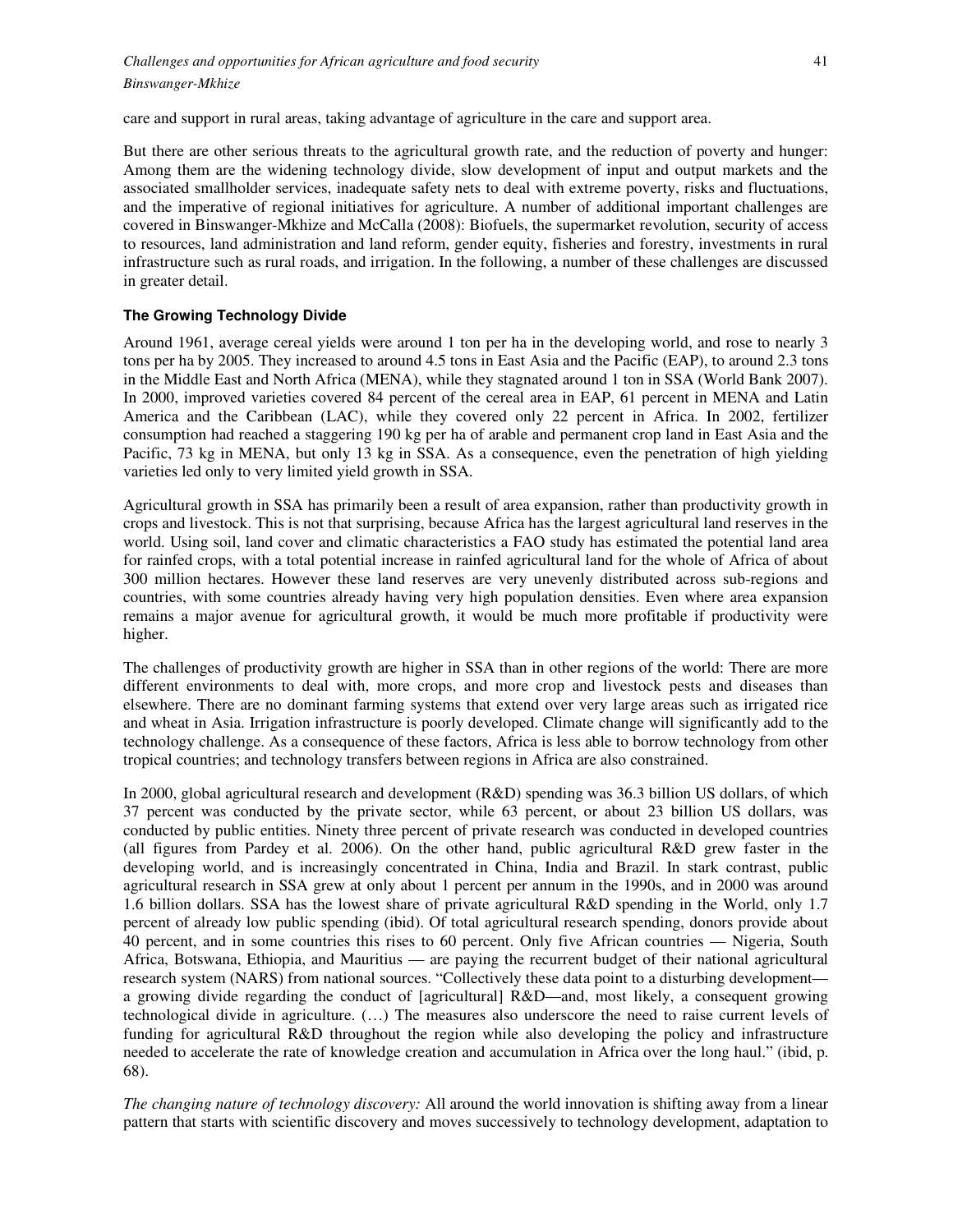#### *24-26 June 2009*

local conditions, and dissemination to farmers. In its place comes a broader and more circular paradigm: It is broader in the sense that innovations no longer concentrate on basic food or industrial agricultural outputs, but instead include the entire value chain from farm production, natural resource management, assembly, processing, marketing and retail to consumers. Driven by consumer demand changes, attributes of appearance, convenience, nature of the production process (organic, environmentally friendly, genetic and location origin) are assuming importance, most strongly so in developed countries, but increasingly in middle and low income countries. The growth in information and communications technology has transformed the ability to take advantage of knowledge developed in other places or for other purposes. Within this broader paradigm, private research and development plays an increasing role, facilitated by the development of broader intellectual property rights in agricultural technology which provide many promises but also induce high levels of anxiety about exclusion and high transactions costs for developing country agricultural innovation. A number of larger developing countries are taking advantage of greater private sector involvement, including most recently India which now boasts over a hundred private domestic and multinational seed companies. The private seed sector is also growing in Africa, with Kenya being perhaps the most advanced.

### *Biotechnology and the Privatization of Agricultural Research*

Farmers have been genetically modifying plants and animals for 5000 years or more, and agricultural scientists have joined them ever since the Mendel revolution in the 19th century. Biotechnology (BT) includes a number of techniques, the most powerful is the development of trans-genic crops and animals. The controversial issue is only whether it is appropriate to transfer genes from one species to another. Evenson and Raney (2007) address these political and scientific issues. Among the developing countries, China and Brazil, followed by India, have invested significantly in agricultural biotechnology. On the other hand, the Consultative Group on International Agricultural Resear (CGIAR) system is spending less than 10 percent of its overall budget on BT research, perhaps because of resistance of important European donors. The great success of Bt cotton and the prospects of nutritionally fortified rice and other crops have taken some of the wind out of the sails of environmental critics. Bt cotton has resulted in dramatic reductions in pesticides use wherever it has penetrated, as well as higher yields and incomes of small farmers, and no observable adverse environmental consequences. Biotechnologies are regulated from the point of experimentation, to field trials, and ultimate release. Further regulations govern where and how the crops may be grown, and how and where the products may be sold.

As part of its effort to bridge the technology divide, it appears that Africa urgently needs to take advantage of the many possibilities that biotechnology holds. Eicher et al. (2006) review biotechnology development for six food crops and cotton in Africa, and find unexpected scientific, legal, economic and political barriers to the development of GM crops and long delays in developing and implementing national bio-safety regulations and guidelines. They unfortunately conclude that with the exception of Bt cotton, most genetically modified crops are at least 10-15 years from reaching smallholders in Africa.

The Acceleration Phase of the Molecular Biology Revolution*:* The potential of rapidly expanding knowledge of genomics and our increased capacity to modify useful plants and animals is just at its beginning and can become an important factor in adaptation to and mitigation of climate change, desertification, increasing resource scarcity and threats from pests and diseases. Possibilities for building in stress resistance (drought, heat, and cold), immunity to pests and diseases, and improved nutritional values, as well as manufacturing pharmaceuticals in plants, which 20 years ago were wild dreams, are now much closer to reality. For example, Monsanto and BASF have just announced a 1.5 billion US dollars research and development partnership using biotechnology research. "Focus of efforts will be on the development of higher yielding crops that are more tolerant to adverse environmental conditions such as drought." (CropBiotech Update 23 March 2007). But will these developments occur fast enough to bridge the widening technology gap of Africa?

The answers will come mainly by private sector proprietary research with intellectual property protection. The fundamental question is how the benefits of biotechnology can accrue to small African farmers in a world of privatized research. There also remain major public goods issues:

• *Conservation of global genetic resources:* Significant progress has been made on issues of preservation, conservation, access, ownership and returns from genetic modification for the 64 plant varieties under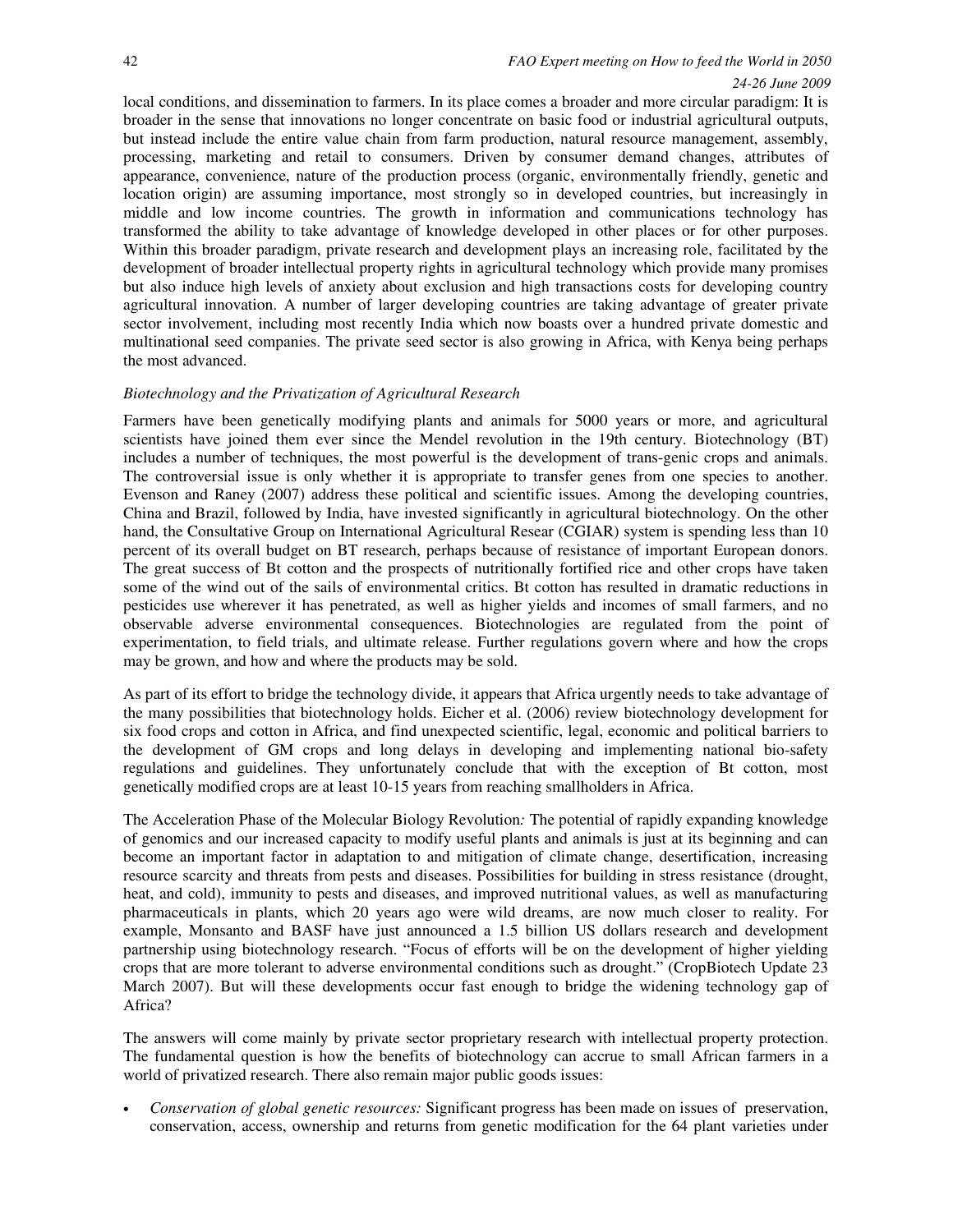the International Treaty on Plant Genetic Resources (ITPGR); but what about the rest of the rest of the plant kingdom, including forests, animals, fish, and critical microbial life?

- *Bio-safety protocols:* While rules and regulation regarding the development and testing of genetically modified organisms (GMOs) are clearly national policy issues, competing and conflicting paradigms between North America and Europe put small developing countries at the mercy of large trading blocks when they attempt to decide whether they want to develop, import or consume GMOs. Can FAO help countries in Africa develop the necessary rules and decision processes?
- *Access to promising genetic materials and techniques:* Current estimates suggest that six multinational firms dominate molecular genetic research on plants and animals. These firms include Monsanto, Syngenta, BASF, Bayer, Dow AgroSciences and Dupont. The challenge is to find ways these firms can share promising technologies with developing countries without compromising their legitimate right to garner profits from their investments in discovery. The Danforth Plant Science Center maybe one example. The African Agriculture Technology Foundation (AATF) discussed below is another model. But eventually regional research organizations must acquire the capacity to participate as peers as the molecular biology revolution plays out.

Even where gene technology is donated, there may be slow progress. Can Africa afford to be left behind China, India, and Latin America. Should it adhere to complex regulations dictated by others? Rather it should insist on more streamlined approaches. Whatever the answer to the above questions, biotechnology approaches must be nested and integrated into plant breeding programs. Special attention should be given to raising public awareness of and political support for biotechnology, and commitment to strengthening African capacity in biotechnology, biosafety, food safety and intellectual property rights, and the training of the next generation of African plant breeders and GM crop specialists

### *The African Institutional Framework for Agricultural Technology Generation*

Sub-Saharan Africa has over 400 public and private entities engaged in agricultural research, of which nearly 200 are public research institutions, and another 200 are universities (compared to 20 in 1960). However, 40 percent of them have fewer than 5 researchers and 93 percent have fewer than 50 full time researchers (Beintema and Stads 2004). Sub-Saharan Africa has nearly 50 percent more agricultural scientists than India and about a third more than the United States, but all of SSA spends only about half of what India spends and less than a quarter of what the United States spends on agricultural R&D. Only a quarter of African scientists have a PhD, compared with all or most scientists in India and the United States.

All institutions engaged in research within each country are collectively aggregated into NARS. In the different sub-regions of Africa the NARS have created Sub-Regional Organizations (SROs), the strongest of which are CORAF/WECARD for West and Central Africa and ASARECA for Eastern and Central Africa. The SRO for Southern Africa is the SADC Food Agriculture and Natural Resource Directorate (SADC/FANR), and a North Africa SRO initially comprising Morocco, Algeria, Tunisia and Libya is also under development. The SROs foster research collaboration in their sub-Regions. ASARECA and CORAF/WECARD have established research grant funding mechanisms of their own, with significant support from the European Union (FARA 2007). In 2001, the three SROs for sub-Saharan Africa established the Forum for African Agricultural Research (FARA) that has its secretariat at the regional FAO office in Ghana. FARA has been entrusted by the African Union and the New Partnership for African Development (NEPAD) to coordinate Pillar 4 of its Comprehensive African Agricultural Development Program (CAADP) which focuses on agricultural research and technology dissemination.

In order to strengthen bio-technology research, four regional biosciences networks initiatives were established under the auspices of the NEPAD. The Biosciences eastern and central Africa Network (BecANet) facility was established in 2004. BecANet consists of a secretariat and hub located on the campus of the International Livestock Research Institute (ILRI) in Nairobi, Kenya (that should provide a common biosciences research platform, research-related services, capacity building and training opportunities), regional nodes, and other laboratories distributed throughout eastern and central Africa for the conduct of research on priority issues affecting Africa's development. In addition NEPAD has initiated three other African Biosciences Initiative which are networks of leading centers and consist of hubs and nodes in Northern, Southern and Western African, i.e., the Southern African Network for Biosciences (SANBio) with its hub at the Council for Scientific and Industrial Research, Pretoria, South Africa; the West African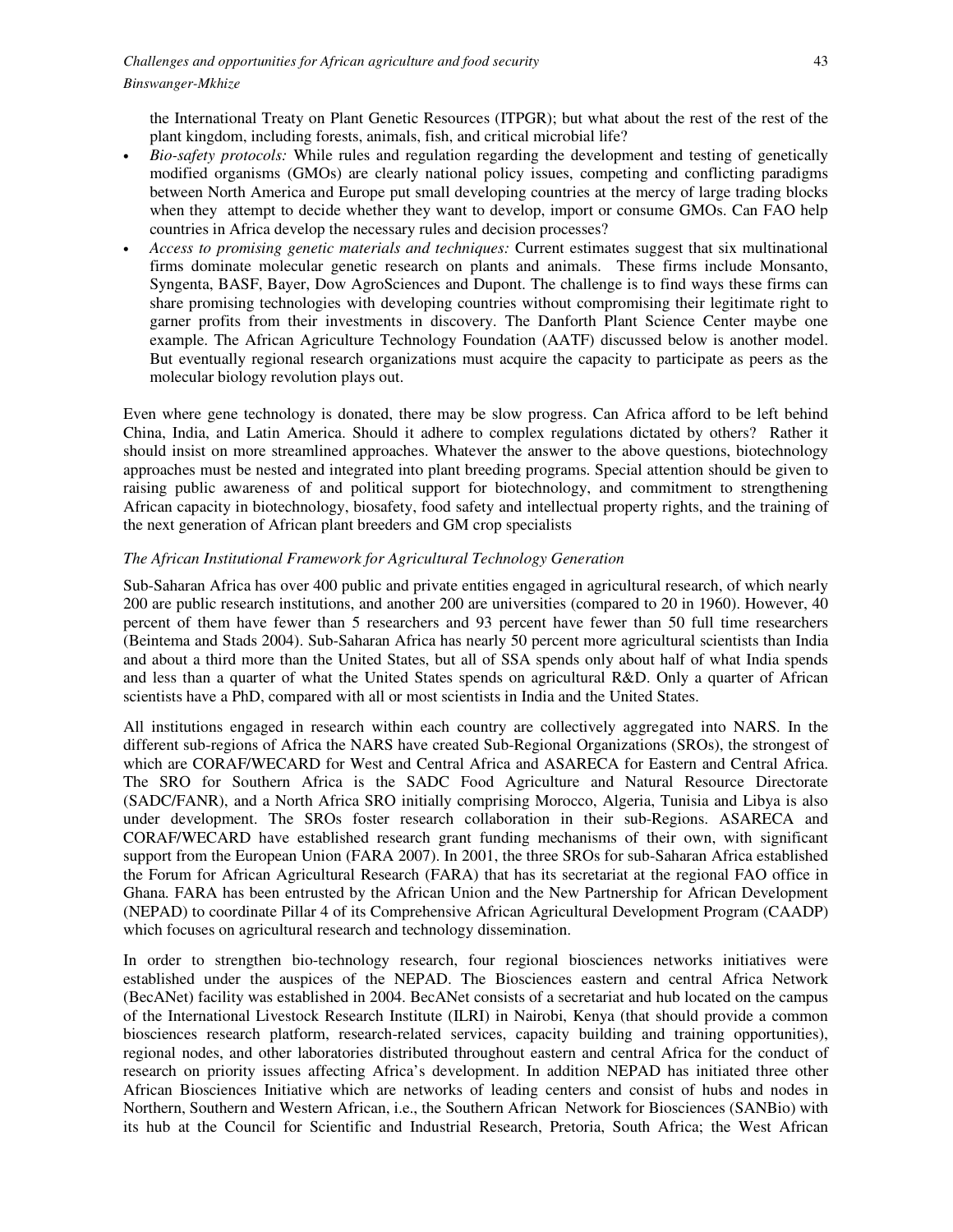Biosciences Network (WABNet) with the hub at Institute Senegalais de Recherches Agricoles in Dakar, Senegal, and the Northern Africa Biosciences Network (NABNet) with the hub at National Research Centre in Cairo, Egypt. These hubs possess and are strengthening the necessary physical infrastructure to develop and implement regional and continental biosciences projects (NEPAD, 2007a).

In the early 2000s a public-private sector partnership to foster access to proprietary research was created, funded by the Rockefeller Foundation. The AATF is an international not-for-profit organization designed to facilitate and promote public-private partnerships for access and delivery of proprietary technologies that meet the needs of resource-poor smallholder farmers in SSA. Through a catalytic and facilitative role, AATF tries to serves as an honest broker between owners and/or holders of proprietary technologies and those that need them to promote food security and improve livelihoods for smallholder farmers in SSA. AATF was incorporated in the UK in January 2003 and in Kenya in April 2003.

# *The Consultative Group on International Agricultural Research (CGIAR)*

The CGIAR supports the research of 15 international Centers, of which 13 are located in developing countries. In 2006 the CGIAR consisted of 1,115 internationally recruited scientists and a total staff of 8,154 working in over 100 countries. A strategic component of the system is the ex-situ germplasm collections of eleven of the International Agricultural Research Centers. Building on earlier independent initiatives, the CGIAR since the early 1990s, has rapidly broadened its focus from crop genetic improvement towards natural resource management, environmental issues, and policy research.

In 2006, of total CGIAR expenditures of 458 million US dollars, around 220 million US dollars, or 48 percent, went to SSA. Note that this is only about 10 percent of total research spending in SSA. Africa also benefited from the share of 9 percent share of CGIAR expenditures that went to North Africa and Central and West Asia. All Centers currently have programs in SSA. Two Centers are located in West Africa (IITA and WARDA), while two are in Eastern Africa (ILRI and ICRAF). There were a total of 162 CGIAR Centers' programs/projects in SSA in 2006. To implement these programs/projects, the Centers engaged a total of 389 internationally recruited staff, 121 regionally recruited staff, and 2607 local staff. However, as discussed previously, the CGIAR spends less than 10 percent of its overall resources on biotechnology research, and little of that is likely to be spent in or for Africa. The CGIAR is not the only set of advanced research institutes operating in or for Africa. France's Centre de Coopération Internationale en Recherche Agronomique pour le Développement (CIRAD)*,* and the Institut de Recherche pour le Développement (IRD)*,* formerly Office de la Recherche Scientifique et Technique Outre-mer (ORSTOM), also have operations on the continent. The combined budgets of these two institutes are as large as the entire CGIAR budget (NEPAD 2007b).

CGIAR research has made significant contributions to SSA agriculture. Many previous studies highlight successes such as the high-yielding cassava varieties that include resistance to mites, mealy bugs, cassava bacterial blight, tolerance to drought, low cyanogens potential, and good cooking quality; the famous biological pest control especially in cassava but also in other crops; biological pest control in potato, including via pest resistant cultivars; improved hybrids and open-pollinated varieties of maize in western, eastern and southern Africa; higher-yielding wheat in eastern and southern Africa; hybrid sorghum in Sudan; semi-dwarf rice for irrigated regions in West Africa; early maturing cowpeas in West Africa; and diseaseresistant potatoes in the eastern and central African highlands.

| <b>Region</b>                | <b>Number of estimates</b> | <b>Median rate of return</b> |
|------------------------------|----------------------------|------------------------------|
| Africa                       | 188                        | 34                           |
| Asia                         | 222                        | 50                           |
| Latin America                | 262                        | 43                           |
| Middle East/North Africa     | 11                         | 36                           |
| All developing countries     | 683                        | 43                           |
| All developed countries      | 990                        | 46                           |
| Source: Alston et al. (2000) |                            |                              |

# **Box 2: Estimated rates of return to investment in agricultural R&D**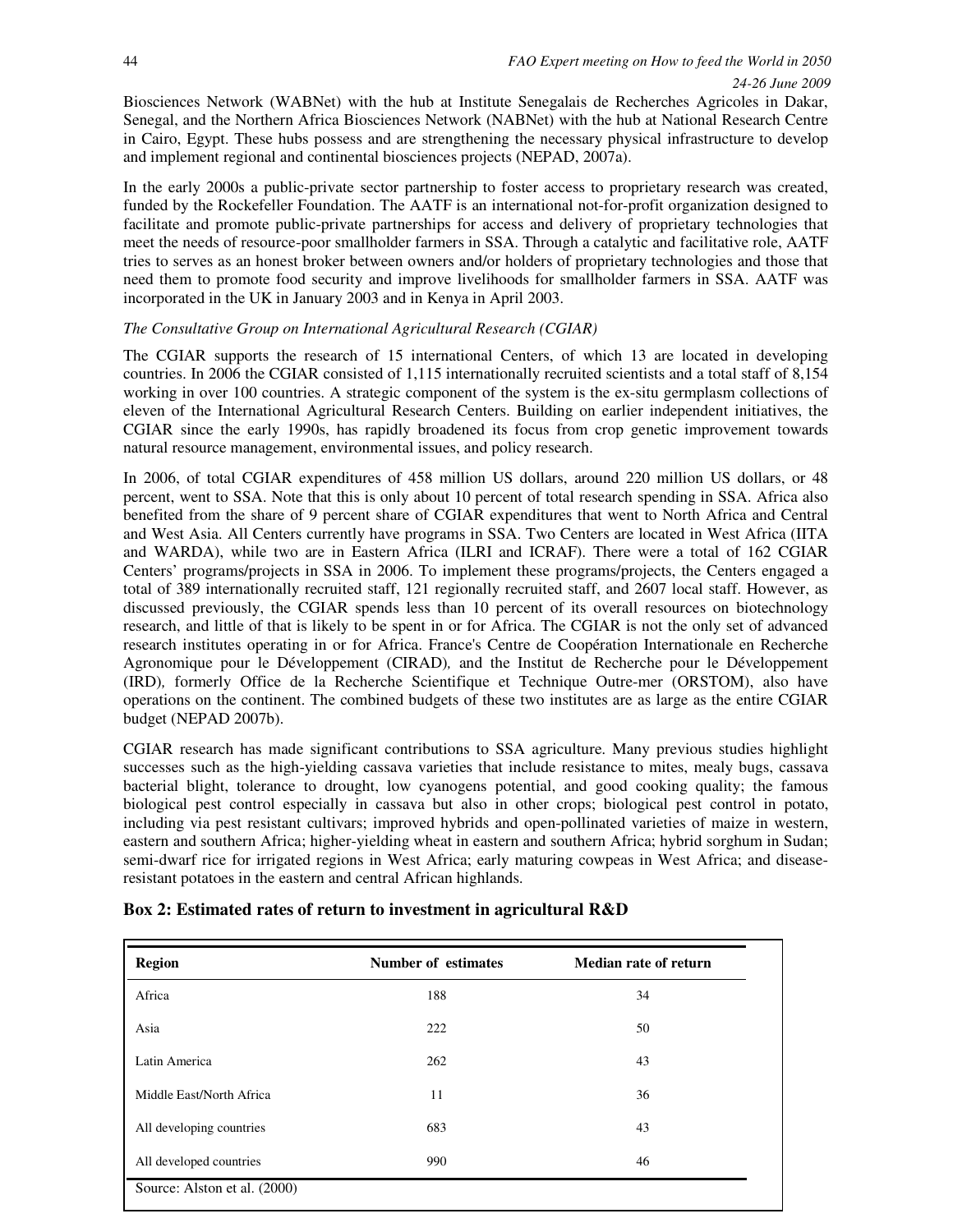The adoption of new crop varieties in Africa has been significant. In the late 1990s the adoption rate of improved varieties of all crops was 22 percent of total area planted, and of this 11 percent was planted to CGIAR related varieties, usually produced in collaboration with the NARS. (Pardey et al. 2006 table 6). In eastern, central and southern Africa 10 million farmers are reported to plant and consume improved varieties of beans.

Alston et al. (2000) assembled more than 1500 rate of return estimates to agricultural research and extension (Box 2). The median of the rate of return estimates was 48.0 percent per year for research, 62.9 percent for extension studies, 37 percent for studies that estimated the returns to research and extension jointly, and 44.3 percent for all studies combined. Box 2 shows that the median return in the developing World is about the same as in the developed World, and that the median rate of return in Africa is slightly lower than elsewhere, but still very high at 34 percent.

Evenson and Gollin (2003) estimate CGIAR contributions to yield growth due to CGIAR research in SSA to be in the range of 0.11–0.13% per year. This range is much smaller than the 0.30–0.33% per year average yield growth across all developing regions (Evenson and Gollin 2003). Despite substantial introduction of new varieties there has not been a great aggregate impact on yields, compared with other regions, partly because of the much lower adoption rates and partly because of lack of irrigation, fertilizer, and inappropriate policies.

*The most urgent need for action***:** The upshot of the discussions on the institutional framework and the returns to research is that the under-investment in agricultural research in Africa is not warranted either by low returns or low adoption rates. FARA has developed the Framework for African Agricultural Productivity (FAAP) that sets out guiding principles for how research is to be fostered, institutionalized and financed in Africa (FARA 2006). Under FAAP, FARA, the SROs, and the NARS will collectively guide the evolution and reform of agricultural institutions and services; foster an increase in the scale of Africa's agricultural productivity investments, and help align and co-ordinate financial support.

A joint donor evaluation analyzed FARA and its programs as follows: "FARA is a young organization (…) it has developed a strong organizational framework in its first three years of full existence. The Secretariat has demonstrated that it is both efficient and effective in its operations (…) with increasingly significant tasks being assigned to the FARA Secretariat and the various FARA constituencies, these (…) urgently need to increase their human resource capacity. (…) JEE believes that the FAAP provides a framework for harmonizing donor support, and that committing to consolidated funding of the FARA Rolling Work Programme & Business Plan [RWPBP] is the best means of pooling resources." (FARA 2007a, p.11).

*Despite these favorable developments and external assessments, the work programs of FARA, of the SROs and of the NARS remain seriously under-funded.* 

# *Misallocation of Limited Research Resources*

The limited research resources also seem to have increasingly misallocated. Given the heterogeneity, the poor borrowing opportunities, and the enormous challenges from pest, diseases and water stress, basic innovations at the science level are urgently needed in a wide variety of crops and livestock diseases. Yet, the proportion of research going to basic sciences has been declining in national and international research systems alike. Instead the resources have gone to agronomic and farming systems and environmental research that has little record of high rates of return. The African Challenge program continues the same unfortunate trend. Scarce scientific resources have also been diverted to implementation of programs, rather than research. While Africa has created not less than four regional centers for biotechnology, these remain severely underfunded. The blame for these factors may lie primarily with donors impatient for immediate results, or distracted by donor fashions. Despite their commitments to the CAADP agricultural priorities, national governments have also not significantly increased their funding for agricultural research in general or biotechnology in particular. They also have invested little in biotechnology capacity, probably for political reasons. In the meantime India, China and Brazil are sharply increasing their investments in biotech research.

There is some relief in sight. AGRA intends to fund training of 1000 plant breeders. However, unless they can be posted in better funded institutions, the best of them will be lost to emigration. Private sector technology research has grown considerably, albeit less than in Asia and Latin America. Nonetheless, unless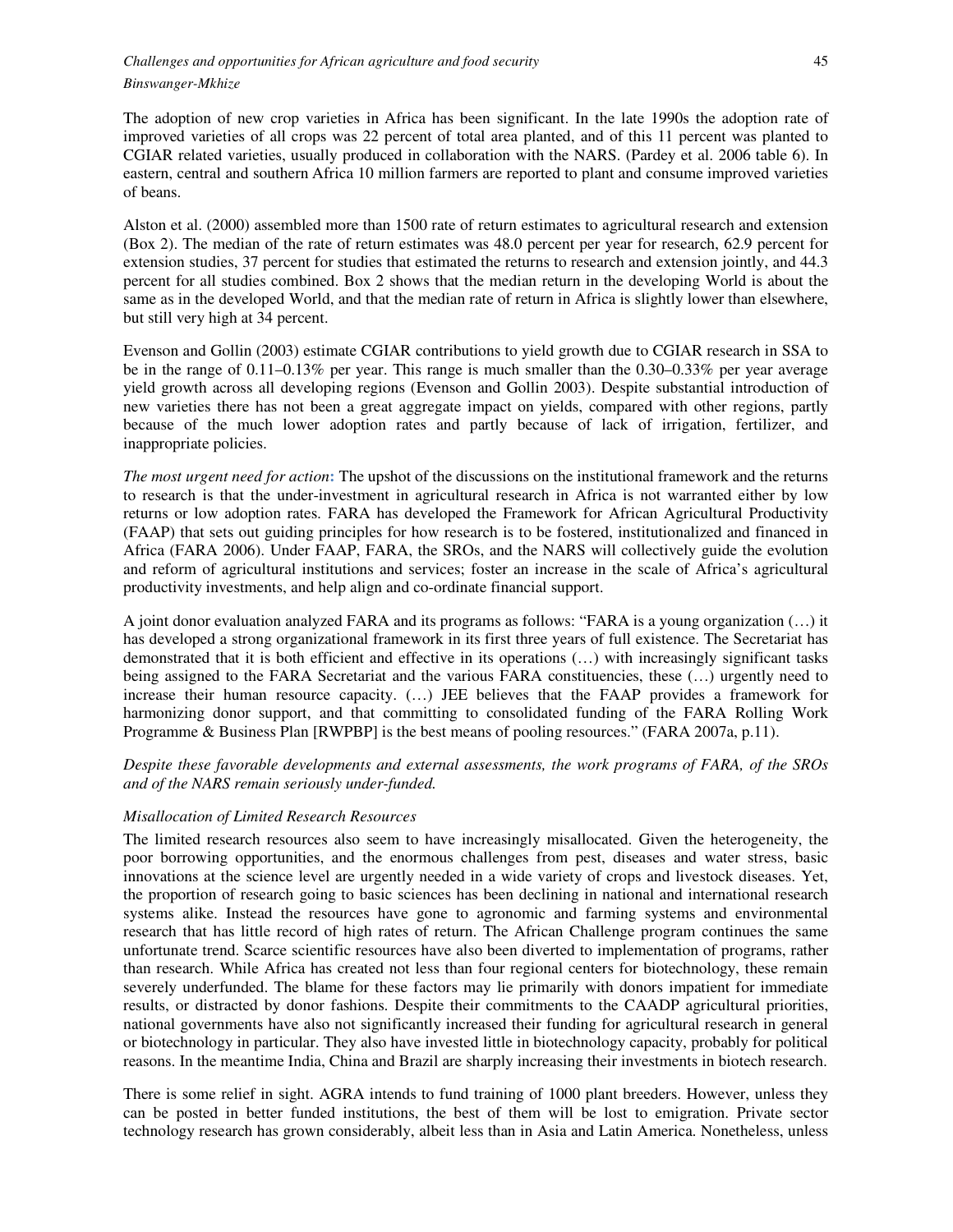the science base improves, the gains from conventional breeding in the public and private sectors may be insufficient to close the growing technology divide. The Bill and Melinda Gates Foundation, a founding member of AGRA, has is also invested in basic research in a number of crops, but given the enormous needs, the funding remains inadequate. There is therefore little hope that the crisis of the growing technology divide will see any rapid solution, unless African governments muster the political will to sharply increase the necessary agricultural science funding.

# *Agricultural Science and Education Institutions*

"Africa now houses roughly 300 Universities. Three quarters of African countries offer some tertiary level training in agricultural sciences. At least 96 public universities teach agriculture and natural resources management. Of these, 26 are in Nigeria, 10 in South Africa, six in Sudan, five in Kenya and three in Ghana. Nineteen separate faculties of veterinary science exist in 13 countries, five of them in Nigeria alone"(Johanson and Saint 2007, p. 15). Despite these many facilities, agricultural aid funding "…has dropped precipitously. … agriculture received a diminishing portion of a shrinking development assistance pie…" Country expenditure has paralleled the drop in donor assistance. What is left is a proliferation of institutions which have limited staff with virtually no research support money. The sad part is that now the need for agricultural technology development has regained high priority for Africa, the continent is left with a deteriorating, oversized and fragmented infrastructure, many vacant positions, an aging staff, outdated equipment, and no operating funds (Johanson and Saint p 34).

Johanson and Saint's conclusion is poignant; "Agricultural education and training has been demonstrated to be a vital, but much neglected, component of agricultural development in Africa. It is *under-valued, under – resourced and under-provided*. Human capital in agriculture has been depleted by long neglect." (p. 67). The InterAcademy study states "(…) It is the conviction of this study panel that much of what would be necessary to improve agricultural productivity and food security in Africa hinges on strengthening agricultural educational systems, more specifically the coverage and quality of higher education." (p. 184)

However there are hopeful signs. "Seven American foundations have formed the Partnership for Higher Education in Africa and pledged to invest at least USD 200 million over the next five years  $(\ldots)$  and  $(\ldots)$  the Gates and Rockefeller Foundations recently formed a separate partnership, called the Alliance for a Green Revolution in Africa (AGRA)" (ibid). UNDP is supporting a community of practice, SEMCA – "Sustainability, Education and the Management of Change in Africa" focusing on agricultural education.

In conclusion of this science and technology section, it is clear that African regional and national institutions for agricultural science, technology and agricultural science education have started to respond to the enormous scientific and technological challenges faced by Africa. The challenges are intensified by increasing competition for resources, climate change, and rising international agricultural prices. These responses are occurring in a rapidly changing global research system including bio-technology, intellectual property rights and patent systems, and a growing range of players, especially the private sector. The significant institutional responses have not so far been matched by adequate funding from international donors and national governments, especially in the areas of bio-technology and science education.

# **Smallholder Services and Input and Output Markets**

Improvements in technology will continue to lead to lower productivity gains, if services, inputs and output markets are not significantly improved. Rural finance is also insufficiently developed. Farmers' organizations have made a lot of progress, but are still not able to provide much of the needed capacity. If smallholder services, rural finance, and markets were improved, however, a number of problems will be closer to a solution: Farm profit and investments will increase, nutrition depletion will be reduced, and food insecurity associated with poor markets will be reduced. The re-conquest of domestic and regional markets will then also be closer at hand. Again, relying on donor finance for these improvements will not be sufficient to solve these problems. Political will on the part of African governments is needed to provide the necessary finance.

# **Safety Nets**

While emergency relief is relatively well developed in SSA, safety nets for the very poor are not, again in sharp contrast to India and China. For example, less than 1 in 100 orphans receives any kind of assistance in SSA (other than South Africa). While South Africa has a number of conditional grants programs for the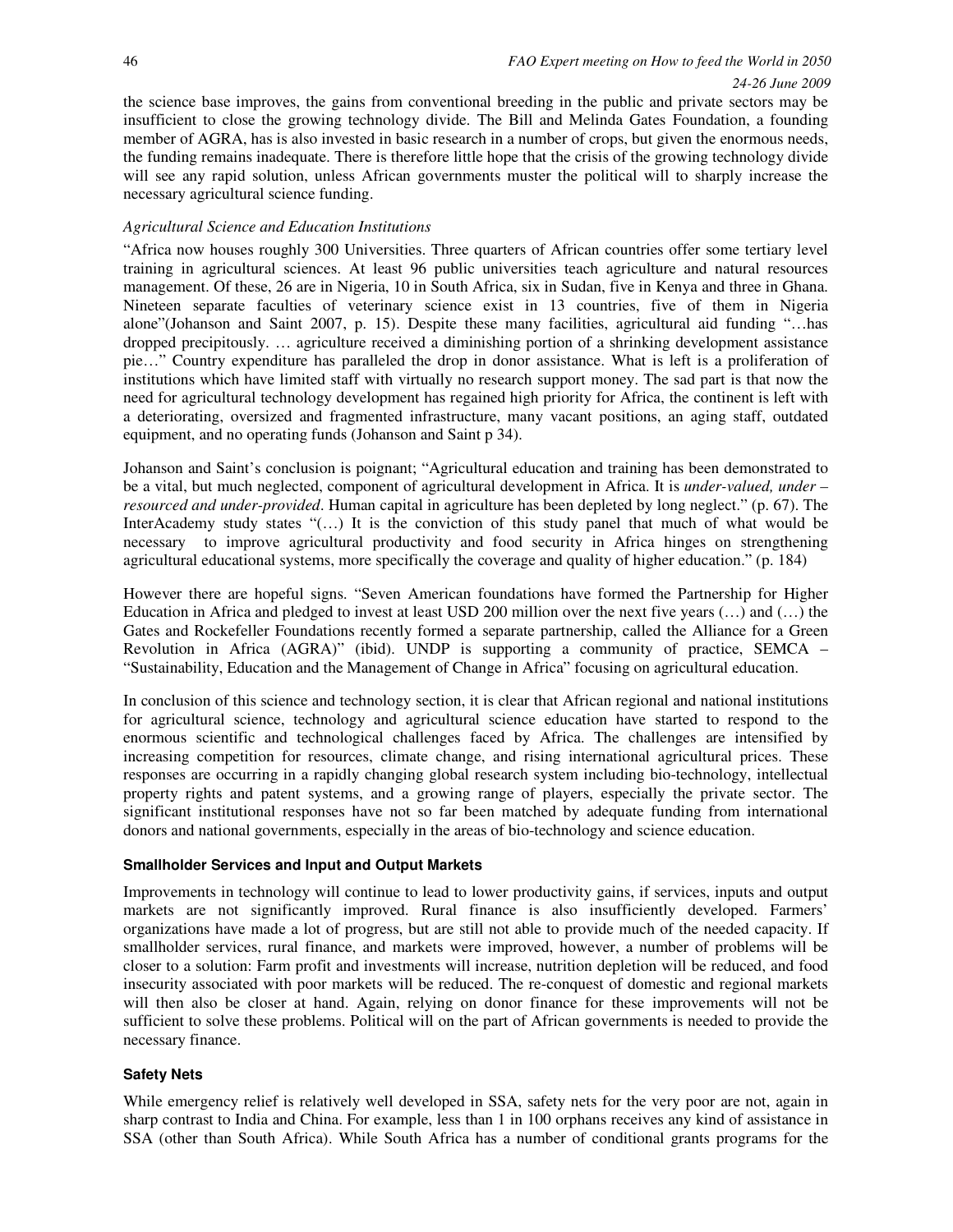aged, children, and the disabled, few other SSA countries are experimenting with them. Support to traditional safety net mechanisms in rural communities is conspicuous by its absence. And few employment generation programs have more than spotty coverage. But the need for safety nets will not be reduced by growth or agricultural growth. Such growth tends to bypass the very poor and destitute. The population of old people without family support will go up with population growth and improving incomes and health. Climate change, HIV and AIDS, malaria, tuberculosis, and the growing orphan crisis require better safety nets. Growth is increasing the fiscal space of African governments and they need to take advantage of it to improve the safety nets.

In SSA, South Africa, Botswana and Namibia have developed significant cash transfer mechanisms to assist a number of the most vulnerable groups, the aged, the disabled, children, and people living with HIV and AIDS. These operate in both rural and urban areas. Financing such cash transfer programs may be beyond the reach of many of the poorest countries. Alternatives are to strengthen traditional community safety net mechanisms along the lines discussed in Box 3.

# **Box 3: A Burkina Faso Proposal for Scaling Up Social Protection**

Communities and individual families are already part of an informal, if inadequate, social protection system. But they do need additional resources and support to expand these informal mechanisms into a more systematic effort, and to finance support to education, health care or home based care, etc. These resources should be provided as matching grants to the communities, with the latter providing the matching resources in cash or in kind, for example food needed for the most vulnerable.

While communities all over Africa are able to identify vulnerable families, and classify them by degree of need, they are not able to carry out proper needs assessment for these families, a task which normally is done by a social worker. In Sanmatenga there are nearly 300 villages and urban neighborhoods, but only three trained social workers, and there is no way the Ministry of Social Welfare can hire enough social workers to assist communities to do this job. Just as in the areas of agricultural extension, health, or veterinary medicine, it would therefore be necessary to develop a system of community-based social workers. Communities should select one or several members to be trained in basic family needs assessment and supervision skills, and they could then be remunerated via daily allowances for their work out of the community grants. The Ministry of Social Development would need to develop a curriculum, training program, and supervision program for them.

Assisting the chronically ill, orphans and the families which take care of them will require significant additional training of enough community members to manage the tasks. These community members cannot work as volunteers for a long period of time, and need to be provided with modest remunerations, such as per diems for every day they work or home visit they make.

The community members will encounter situations which they and the community as a whole cannot handle, such as medical emergencies, or child abuse. To deal with these cases requires the putting in place of proper referral systems so that difficult cases can be handled by health professionals, social workers or educators with the required skills. These same specialists need to be involved in designing and delivering the training and be available for facilitation and training on demand.

The same committee structures that were used for prevention at the provincial, district, and community level, the same training teams, and the same financing mechanisms can be reinforced and used to coordinate, manage and monitor the social protection program. In particular the committees can coordinate and provide financial resources to the NGOs and local offices of the respective government services so that they can become the facilitators, trainers and referral system.

Source: Hans Binswanger-Mkhize, personal observations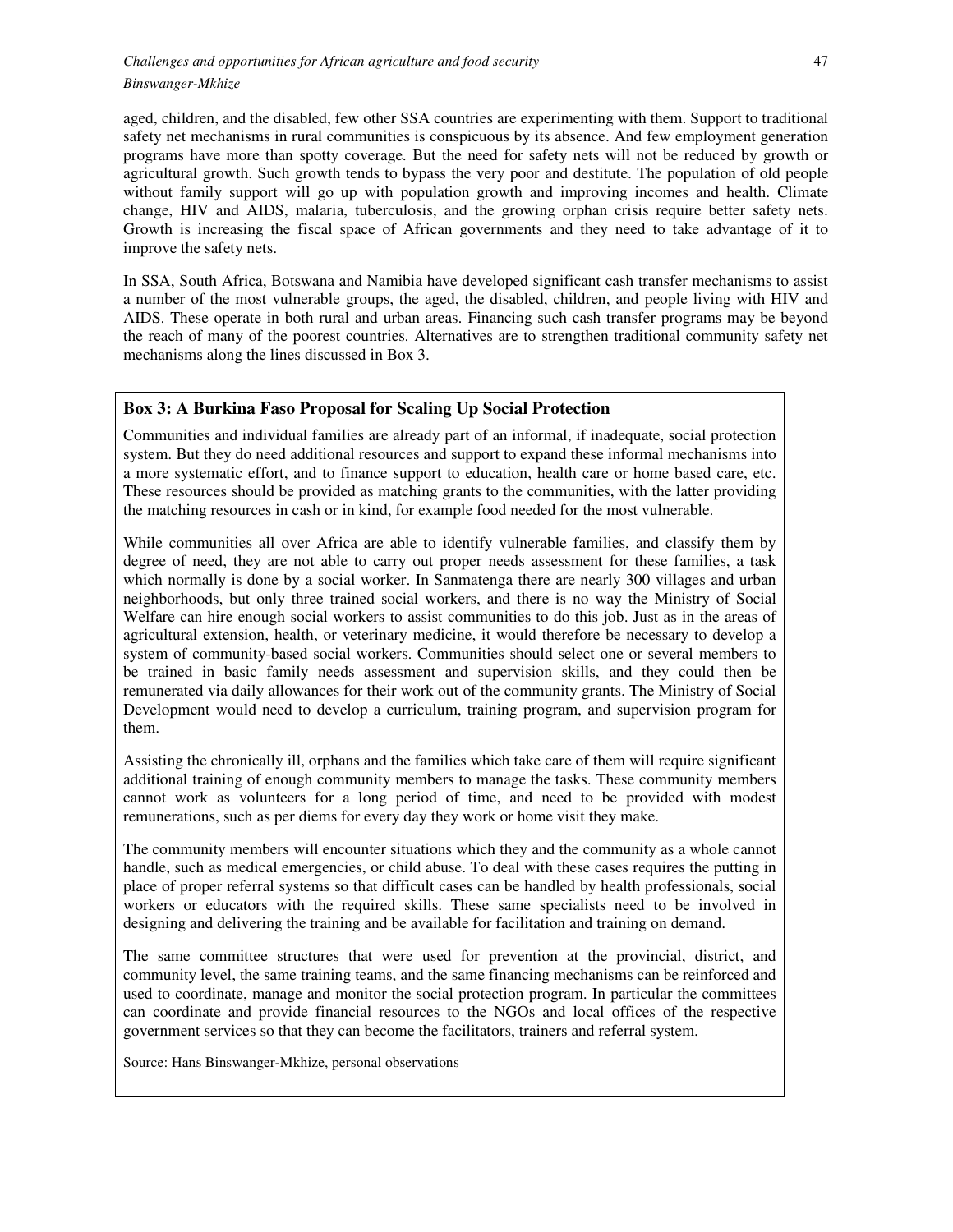# **The Imperative of Regional Cooperation in Agriculture**

Throughout this paper many critical issues were encountered that can best be, or only, solved by regional action, and more are yet to come; let's recall a sampling:

- Small countries dominate the African scene often lacking financial capacity for public goods investments;
- Small land locked countries generally do worse, and depend on regional integration to be able to do better
- Expanded regional trade in agriculture and food products is good for growth, farmer's income and regional foods security; the short run management challenges of the current food price spike and the long run opportunities arising from prices that are expected to settle at higher than past levels only add to this imperative
- Expanded regional trade and food security will be helped by the harmonization of standards and sanitary measures, and sub-regional and regional capacities to implement them;
- Freer borders and internal infrastructure should encourage private sectors traders;
- For small countries, regional infrastructure –roads, communications, ports critical for access to each other and external markets;
- Reversing land degradation and desertification and preserving biodiversity require trans- boundary collective action;
- Managing crucial, but under threat, forestry and fisheries resources must be approached on a transnational basis;
- Defense against plant and animal disease epidemics require collective responses at sub-regional and regional levels;
- Success in agriculture crucially depends on indigenous scientific capacity to generate new technology; given small and poor countries is far better done on a regional or sub regional basis – FARA and the SRO's are on the right track but the effort needs to be greatly expanded;
- Biotechnology research is expensive with a large critical mass therefore two or three regional institutes is far superior to 48 or 24 underfunded, under resourced national institutions;
- Indigenous scientific capacity requires trained people, again better done by regional institutions which have critical mass and necessary financial support;
- Regional approaches to rural financial architecture may increase potential deposits and loanable funds and spreads risk.

These examples hopefully are enough to illustrate that the potential for regional approaches and an overall regional strategy for rural Africa are significant. *In most of these areas institutional development programs have been created. Yet they remain massively underfunded. The main reason for this is that the regional efforts produce regional and sub-regional public goods, and therefore their financing is subject to the familiar free rider problem of financing public goods. Except the largest countries which have an incentive to supply themselves with these regional public goods, countries will seek to benefit from the investment of others. Better coordination of funding by African countries, as well as external co-finance, could help overcome the underfunding. But donor finance remains both insufficient and unreliable for the task. The African Union, via the CAADP, the Economic Commission for Africa, and African Development Bank need to coordinate these efforts.*

# **CONCLUSIONS**

African agriculture today faces a context of general economic growth in Africa, and in the medium term a brighter market outlook in international, regional and domestic markets than anytime in the last 40 to 50 years. Both macro-economic and sector policies are more favorable, although African farmers still face the worst agricultural incentives in the World. In most countries the institutional environment has also given local governments, communities and the private sector much more opportunities than in the past. And business climates are improving, albeit from a very low level. The smallholder dominated agricultural sectors of Africa have already responded in terms of a significantly higher growth rate.

Improved market opportunities will arise in traditional as well as non-traditional agricultural exports and they need to be seized. At the same time domestic and regional markets will present the most promising area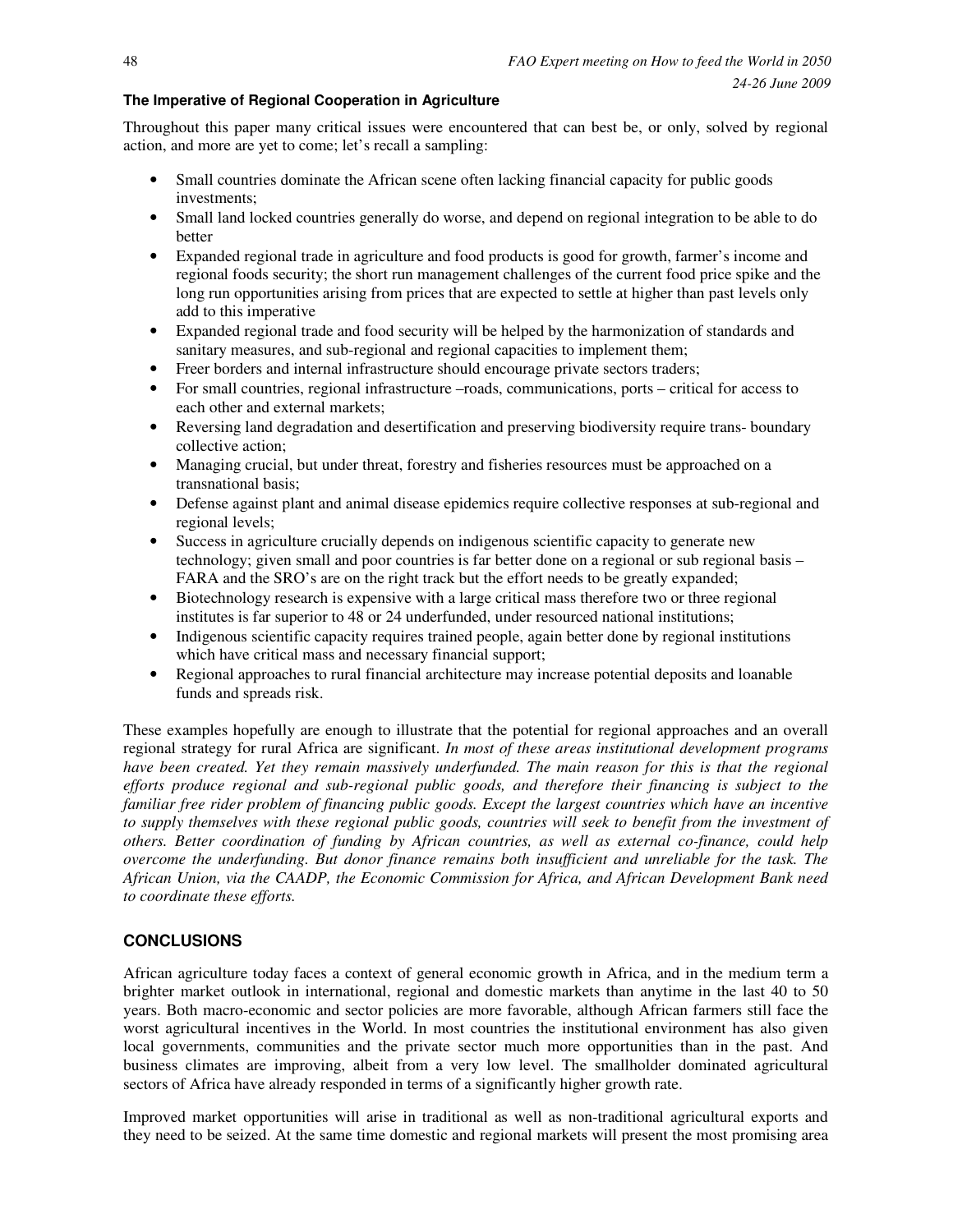for medium to long term agricultural growth. That means that small farmers, despite the supermarket revolution and rising international quality standards, will be well placed to seize them.

While climate change is likely to affect most regions in Africa negatively, it will also open new opportunities in some regions where rainfall and other climate parameters will improve. Other opportunities arise from the possibility of carbon trade once the instruments for trading via land use commitments and changes are better developed. In the aggregate the impact on African agriculture will undoubtedly be negative, but climate models are not yet sufficiently well developed for Africa to predict what will happen with sufficient certainty to engage in detailed planning. As a consequence, climate change should be mainstreamed into the general agricultural and risk mitigation agendas. In particular much better capacities for agricultural technology development are needed.

Population growth is not yet slowing sufficiently fast to provide for a population dividend. At the same time the evidence for a generalized negative impact of population growth on agriculture is lacking, and instead in many areas population growth, combined with good market access has led to beneficial agricultural intensification.

HIV and AIDS has led to an enormous human tragedy and a reduction in growth prospects in hard hit countries. Agriculture and food interventions can help in mitigate the impact in rural areas. But neither prevention nor treatment programs have yet been scaled up adequately in rural areas, despite the fact that how to do that is well known, and scaling up of these interventions remains the most pressing issue.

The most neglected aspect of the agricultural agenda in Africa has been agricultural technology, and as a consequence the continent faces a growing technology divide. The continent has a large number of agricultural scientists, research institutions, and agricultural education and science education establishment. But these are mostly too small, donor dependent and underfunded. As a consequence Africa is not only lagging badly in traditional approaches to plant breeding and animal disease control, but is at great risk of missing the boat in the biotechnology revolution. Unless Africa, like China, India and Brazil, starts investing more of its own resources into agricultural science, science education and research, the huge existing technology divide will only deepen.

The agenda for action arising from the analysis of this paper is not new. The four most important among them are as follows:

- 1. Avoid backsliding on economy-wide and agricultural policies and further reduce agricultural disprotection in countries and commodities that still practice it.
- 2. Reduce barriers to intra-regional trade in food and other agricultural commodities and properly finance the regional institutions that support regional trade, quality and phytosanitary controls, and other regional agricultural public goods and services.
- 3. Sharply increase domestic and regional funding of agricultural science, science education, and research, and the associated centers of excellence; and thereby regain the technology agenda from the donors and pull them along in increasing their funding of priority areas.
- 4. Assist in the deepening of domestic markets and foster sharp improvements in smallholder services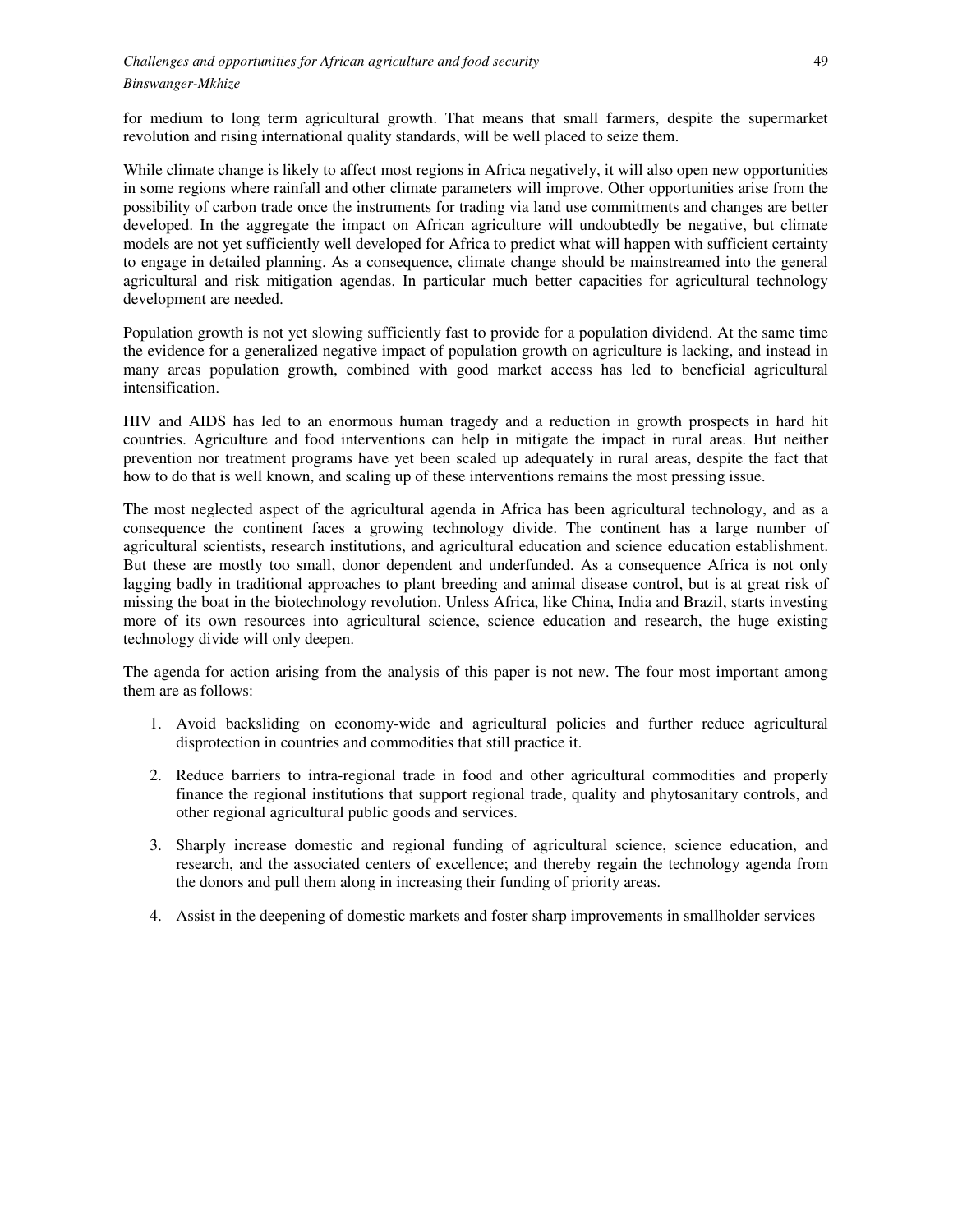#### **REFERENCES**

- African Development Bank. 2007. *African Development Report 2007: Natural resources for sustainable development in Africa*. Oxford: Oxford University Press.
- Alston, Julian M., Connie Chan-Kang, Michele C. Marra, Philip G. Pardey, Tim J. Wyatt. 2000. "A Meta-Analysis of Rates of Return to Agricultural R&D: Ex Pede Herculem?" Washington, D.C., IFPRI Research Report 113.
- Anderson, Kym, and Will Martin. (Eds.). 2006. *Agricultural trade reform and the Doha Development Agenda*. London: Plagrave Macmillan and Washington, DC: The World Bank,
- Anderson, Kym, and William Masters (2009). "Five Decades of Distortions to Agricultural Incentives," Ch. 1 in Anderson, Kym, and William Masters (eds.), Distortions to Agricultural Incentives: A Global Perspective, 1955–2007, London: Palgrave Macmillan, and Washington, D.C.: World Bank.
- Auvert, B., A. Buvé, B. Ferry, M. Caraël, L. Morison, E. Lagarde, N. J. Robinson, M. Kahindo, J. Chege, N. Rutenberg, R. Musonda, M. Laourou, and E. Akam. 2001. Ecological and individual level analysis of risk factors for HIV infection in four urban populations in sub-Saharan Africa with different levels of HIV infection. *AIDS*. 15 (Supplement 4): 15-30.
- Beintema, Neinke M., and Gert-Jan Stads. 2004. "Investing in Sub-Saharan African Agricultural Research: Recent Trends." 2020 Africa Conference Brief No. 8. Washington, D.C., IFPRI.
- Binswanger, Hans P. 2006. *Food and Agricultural Policy to Mitigate the Impact of HIV/AIDS*. Paper presented at the  $26<sup>th</sup>$  conference of the International Association of Agricultural Economists. Brisbane, Australia, August 13-18.
- Binswanger-Mkhize, H.P. 2007. *Drivers of Growth and Competitiveness in Commercial Agriculture,* Draft Chapter 4, Washington, DC: The World Bank. Available online: http://web.worldbank.org/WBSITE/EXTERNAL/COUNTRIES/AFRICAEXT/0,,contentMDK:21730 621~menuPK:4900969~pagePK:146736~piPK:146830~theSitePK:258644,00.html.
- Binswanger, HansP. 2008. Empowering rural people for their own development. In K. Otsuka and K. Kalirajan (Eds.). *Contributions of Agricultural Economics to Critical Policy Issues*. Proceedings of the Twenty-Sixth International Conference of Agricultural Economists, Gold Coast, August 2006. Malden, MA: Wiley-Blackwell,
- Binswanger-Mkhize, Hans P., and A. McCalla, 2009, *The changing context and prospects for agriculture and rural development in Africa*. Rome: International Fund for Agricultural Development and Tunis: African Development Bank.
- Binswanger-Mkhize, Hans P., and A. McCalla, 2009, *The changing context and prospects for agriculture and rural development in Africa*. In Robert E. Evenson and Prabhu Pingali, eds. Handbook of Agricultural Economics Vol. 4, Elsevier, Amsterdam
- Binswanger-Mkhize, Hans P., J. de Regt, and S. Spector. 2009. *Scaling up local and Community Driven Development*. Washington, DC: The World Bank
- Bloom, S., M. Urassa, R. Isingo, J. Ng'weshemi, and J. Boerma. 2002. Community effects on the risk of HIV infection in rural Tanzania. *Sexually Transmitted Infections* 78(4). 261-266
- Boserup, E. 1965. *Conditions of agricultural growth: The economics of agrarian change under population pressure*. New York: Aldine Publishing
- Cliffe, S., S. Guggenheim, and M. Kostner. 2003. *Community-Driven reconstruction as an instrument in war-to-peace transitions*. CPR Working Papers 7. Washington, DC: The World Bank.
- Cline, William R. 2007. *Global warming and agriculture: Impact estimates by country*. Washington, DC: Center for Global Development and the Peterson Institute for International Economics.
- Collier, Paul 2007. *The Bottom Billion: Why the poorest countries are failing and what can be done about it*. Oxford: Oxford University Press.
- Coutsoudis, A., R.A. Bobat, H.M. Coovadia, L. Kuhn, W.Y. Tsai, and Z.A. Stein. 1995. The effects of vitamin A supplementation on the morbidity of children born to HIV-infected mothers. *American Journal of Public Health*. 85. 1076–1081.
- Diao, Xinshen, Peter Hazell, Danielle Resnick, and James Thurlow, 2006. 2006. *The role of agriculture in development: Implications for Sub-Saharan Africa*. DSG Discussion Paper 29, Washington, DC: International Food Policy Research Institute (IFPRI).
- Dorward, A.R., I. Mwale, and R. Tuseo. 2006. Labor market and wage impacts of HIV/AIDS in rural Malawi. *Review of Agricultural* Economics. 28. 429-439.
- ECA (Economic Commission for Africa). 2004. *Assessing regional integration in Africa: A policy research*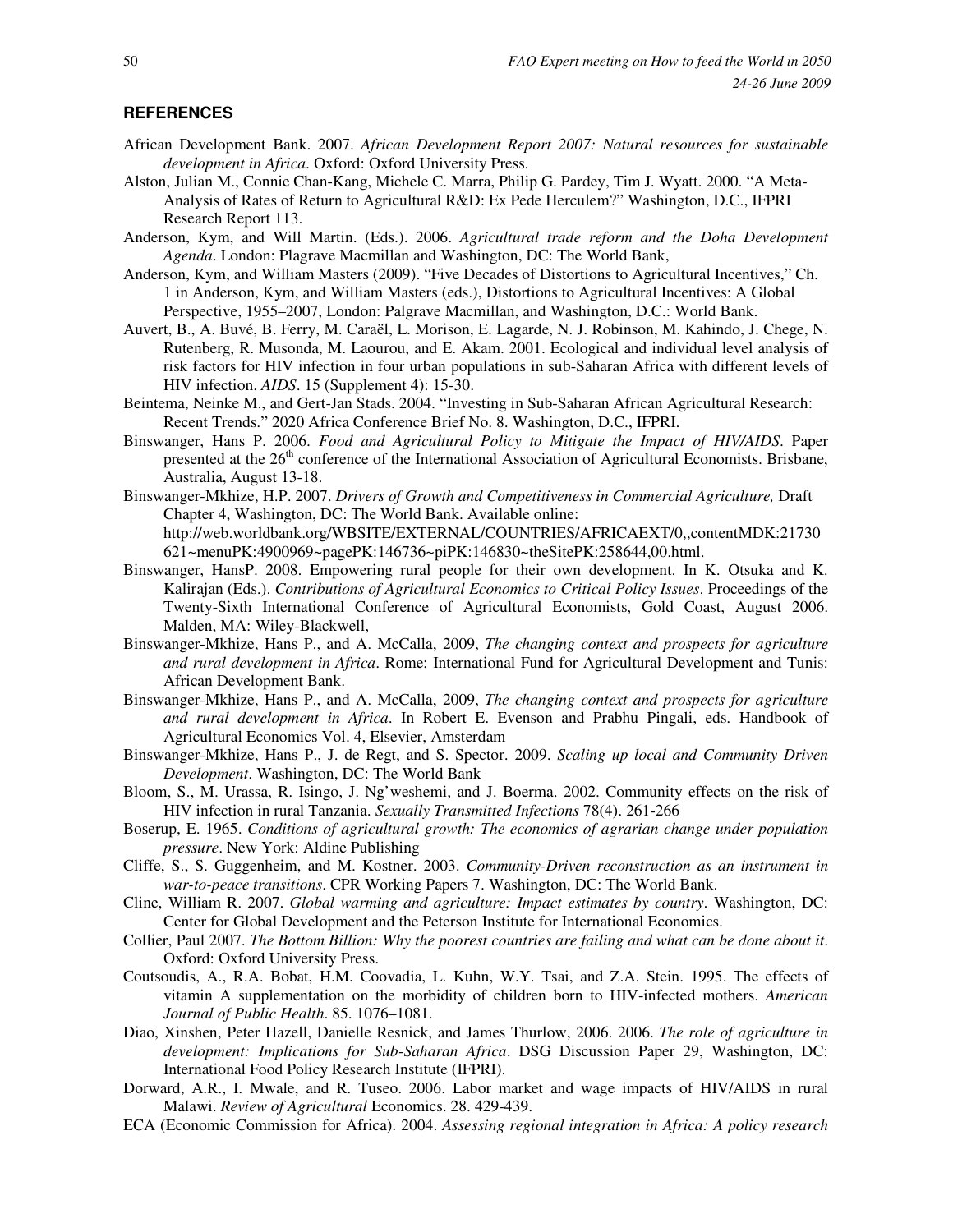*report*. Addis Ababa: ECA.

- ECA (Economic Commission for Africa). 2005. *Striving for good governance in Africa*. Addis Ababa: ECA.
- ECA (Economic Commission for Africa). 2007. *Recent economic performance in Africa and prospects for 2007.* Addis Ababa: ECA.
- Economist, The. 2008. *Rising food prices*. Online debate on The Economist. July 29-Aug. 15.
- Eicher, Carl K., and Karim Maredia. 2006. Crop biotechnology and the African farmer. *Food Policy*. 31(6). 504-527.
- Evenson, R. E., and D Gollin. 2003. Assessing the impact of the Green Revolution, 1960 to 2000. *Science*. 300(5620). 758-762.
- Evenson, Robert E., and Terri Raney (Eds.). 2007. *The political economy of genetically modified foods*. Cheltenham: Edward Elgar Publishing.
- FAO (Food and Agriculture Organization). 2008. *Soaring food prices: Facts, perspectives, impacts and actions required*. Paper prepared for the High-Level Conference on World Food Security: The challenges of climate change and bioenergy. Rome, Italy. June 3-5.
- FARA (Forum for Agricultural Research in Africa). 2006. *Framework for African agricultural productivity*. Accra: FARA.
- FARA (Forum for Agricultural Research in Africa). 2007. *FARA 2007 2016 Strategic Plan: Enhancing African agricultural innovation capacity*. Accra: FARA.
- FARA (Forum for Agricultural Research in Africa). 2007a. *Joint External Evaluation*. Accra: FARA. Available online: http://www.fara-africa.org/library/tags/FARA\_Evaluation/
- Fawzi, W., G. Msamanga, D. Hunter, B. Renjifo, G. Antelman, H. Bang, K. Manji, S. Kapiga, D. Mwakagile, M. Essex, and D. Spiegelman. 2002. Randomized trial of vitamin supplements in relation to transmission of HIV-1 through breastfeeding and early child mortality. *AIDS*. 16(14). 1935–1944.
- Fawzi W.W., G.I. Msamanga, D. Spiegelman, E.J. Urassa, N. McGrath, D. Mwakagile, G. Antelman, R. Mbise, G. Herrera, S. Kapiga, W. Willett, D.J. Hunter. 1998. Randomised trial of effects of vitamin supplements on pregnancy outcomes and T cell counts in HIV-1-infected women in Tanzania. *Lancet*. 351(9114). 1477-82.
- Fawzi, W., G. Msamanga, D. Spiegelman, R. Wei, S. Kapiga, E. Villamor, D. Mwakagile, F. Mugusi, E. Hertzmark, M. Essex, and D. Hunter. 2004. A randomized trial of multivitamin supplements and HIV disease progression and mortality. *New England Journal of Medicine*. 351(1). 23–32.
- Gillespie, S. 1989. Potential impact of AIDS on farming systems: A case study from Rwanda. *Land Use Policy*. 6(4). 301-312.
- Gillespie, S. 2005a. *Responding to the interactions between HIV/AIDS and Food and Nutrition Security: An Overview of Volume II*. Conference Proceedings of the International Conference on HIV/AIDS and Food and Nutrition Security. Durban: South Africa. April 14-16.
- Gillespie, S. 2005b. *How HIV/AIDS interacts with food and nutrition security: An overview to Volume I.* Conference Proceedings of the International Conference on HIV/AIDS and Food and Nutrition Security. Durban: South Africa. April 14-16.
- Gillespie, S., and S. Kadiyala. 2005. *HIV/AIDS and food and nutrition security: From evidence to action*. Food Policy Review 7. Washington, DC: International Food Policy Research Institute (IFPRI).
- Gillespie, S., S. Kadiyala, and R. Greener. 2007. Is poverty or wealth driving HIV transmission? *AIDS*. 21(Supplement 7). S5-S16.
- Howden, S.M., J-F. Soussana, F.N. Tubiello, N. Chhetri, M. Dunlop, and H. Meinke. 2007. Adapting agriculture to climate change. *PNAS*. 104(50). 19691-19696.
- Heath, John. and Hans.P. Binswanger. 1996. Natural resource degradation effects of poverty are largely policy-induced: The case of Colombia. *Environment .and Development Economics*. 1. 65-84.
- Ivanic, Maros, and Will. Martin. 2008. *Implications of higher global food prices for poverty in low-income countries*. Policy Research Working Paper 4594. Washington, DC: The World Bank.
- IAC (InterAcademy Council). *Realizing the promise and potential of African agriculture*. Amsterdam: IAC.
- IPCC (Intergovernmental Panel on Climate Change). 2007. *Climate change: Impacts, adaptation and vulnerability*. Contribution of the Working Group II to the Fourth Assessment Report of the IPCC. Cambridge: Cambridge University Press.
- IRD (Institut de Recherche Pour le Développement). 2007. *Sub-Saharan Africa: The Population Emergency*. Actualtité Scientifique 282. Paris: IRD.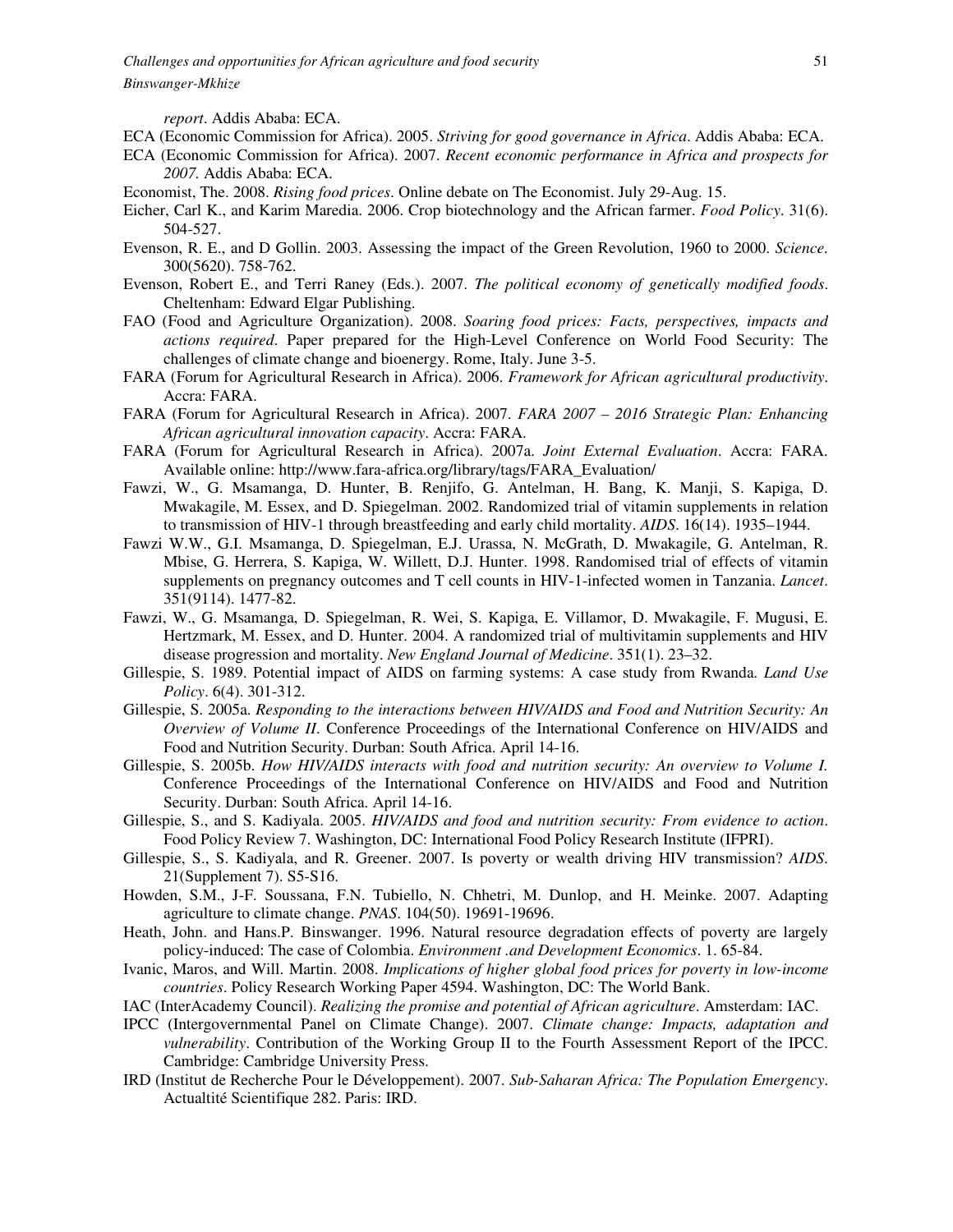- Johanson, Richard, and William. Saint. 2007. *Cultivating knowledge and Skills to Grow African Agriculture A Synthesis of an Institutional, Regional, and International Review*. Washington, DC: The World Bank.
- Johnston, Bruce F., and John W. Mellor. 1961. The role of agriculture in economic development. *The American Economic Review*. 51(4). 566–593.
- Kaboré, Daniel, and Chris Reij. 2004. *The emergence and spreading of an improved traditional soil and water conservation practice in Burkina Faso*. EPTD Discussion Paper 114. Washington, DC: International Food Policy Research Institute (IFPRI).
- Kumwenda, N., P.G. Miotti, T.E. Taha, R. Broadhead, R.J. Biggar, J.B. Jackson, G. Melikian, and R.D. Semba. 2002. Antenatal vitamin A supplementation increases birth weight and decreases anemia among infants born to human immunodeficiency virus–infected women in Malawi. *Clinical Infectious Diseases*. 35(5). 618–624.
- Kurukalusariya, P., R. Mendelsohn, R. Hassan, J. Benhin, T. Deressa, M. Diop, H.M. Eid, K. Yerfi Fousa, G. Gbetibouo, S. Janin, A. Mahamadou, R. Mano, J. Kabubo-Mariara, S. El-Marsafawy, E. Molua, S. Ouda, M. Ouedragogo, I. Sène, D. Maddison, S. Niggol Seo, and A. Dinal. 2006. Will African Agriculture Survive Climate Change? *World Bank Economic Review*. 20(3). 367-388.
- Lomberg, Björn. 2007. *Cool It: The Skeptical Environmentalist's Guide to Global Warming*. New York: Alfred A. Knopf.
- Lopman, B., J. Lewis, C. Nyamukapa, P. Mushati, S. Chandiwana, and S. Gregson. 2007. HIV incidence and poverty in Manicaland, Zimbabwe: Is HIV becoming a disease of the poor? *AIDS*. 21(Supplement 7). S57-S66.
- Mallaby, Sebastian, 2004. *The world's banker: A story of failed States, financial crises, and the wealth and poverty of nations*. New York: Penguin Press.
- Manor, James, 1999. *The political economy of democratic decentralization. Directions in development*. Washington, DC: The World Bank.
- Mather, David, Cynthia Donovan, T. S. Jayne, Michael Weber, Edward Mazhangara, Linda Bailey, Kyeongwon Yoo, Takashi Yamano, and Elliot Mghenyi, 2004. *A cross-country analysis of household responses to adult mortality in rural sub-Saharan Africa: Implications for HIV/AIDS mitigation and rural development policies*. Paper prepared for the International AIDS Economics Network Pre-Conference. Bangkok, Thailand. July 9-10.
- McLean, Keit., Graham Kerr, and Melissa Williams. 1998. *Decentralization and Rural Development: Characterizing Efforts of 19 Countries*. Discussion note, Washington, DC: The World Bank.
- Mishra, V., S. Bignami-Van Assche, R. Greener, M. Vaessen, R. Hong; P.D. Ghys, J.T. Boerma, A.van Assche, S. Khan, S. Rutstein. 2007. HIV infection does not disproportionately affect the poorer in sub-Saharan Africa. *AIDS*. 21(Supplement 7).S17-S28.
- NEPAD (New Partnership for Africa's Development). 2007a. *CAADP July-September 2007*. Quarterly Report. NEPAD Agricultural Unit. Midrand: NEPAD.
- NEPAD (New Partnership for Africa's Development). 2007b. *Consultation on the roles and productivity of international centers in Africa's agricultural research system: Concept for AMCOST*. Pretoria: NEPAD.
- Ndulu, Benno, with Lopamudra Chakraborti, Lebohang Lijane, Vijaya Ramachandran, and Jerome Wolgin, 2007. "Challenges of African Growth: Opportunities, Constraints and Strategic Directions," Washington, D.C., World Bank.
- OECD-FAO. 2008. *OECD-FAO Agricultural Outlook 2008-2017*. Paris: OECD and Rome: FAO.
- Omamo, Steven Were, Xinshen Diao, Stanley Wood, Jordan Chamberlin, Liangzhi You, Samuel Benin, Ulrike Wood-Sichra, and Alex Tatwangire, 2006. Strategic priorities for agricultural development in Eastern and Central Africa (Research Report 150), Washington, D.C.: International Food Policy Research Institute (IFPRI) 140 pages. [Language: EN].
- Pardey, Philip, Jenni James, Julian Alston, Stanley Wood, Bonwoo Koo, Eran Binenbaum, Terry Hurley and Paul Glewwe. With Jorge Mayer, Richard Jones, Hugo De Groote, Fred Kanampiu, John McDermott, Christine Jost, and Jeffrey Mariner, "Science, Technology and Skills," Rome, Science Council, 2006, mimeo.
- Pingali, Prabhu, Yves Bigot, and Hans P. Binswanger. 1987. *Agricultural Mechanization and the Evolution of Farming Systems in Sub-Saharan Africa.* Baltimore, MD: The Johns Hopkins University Press.
- Pingali, Prabhu, Kostas Stamoulis, and Gustavo Anriquez. 2007. *Poverty, hunger, and agriculture in Sub-Saharan Africa: Opportunities and challenges*. Paper presented at the OECD, FAO, World Bank, IFAD Global Forum on Agriculture. Rome: FAO, Nov. 12-13.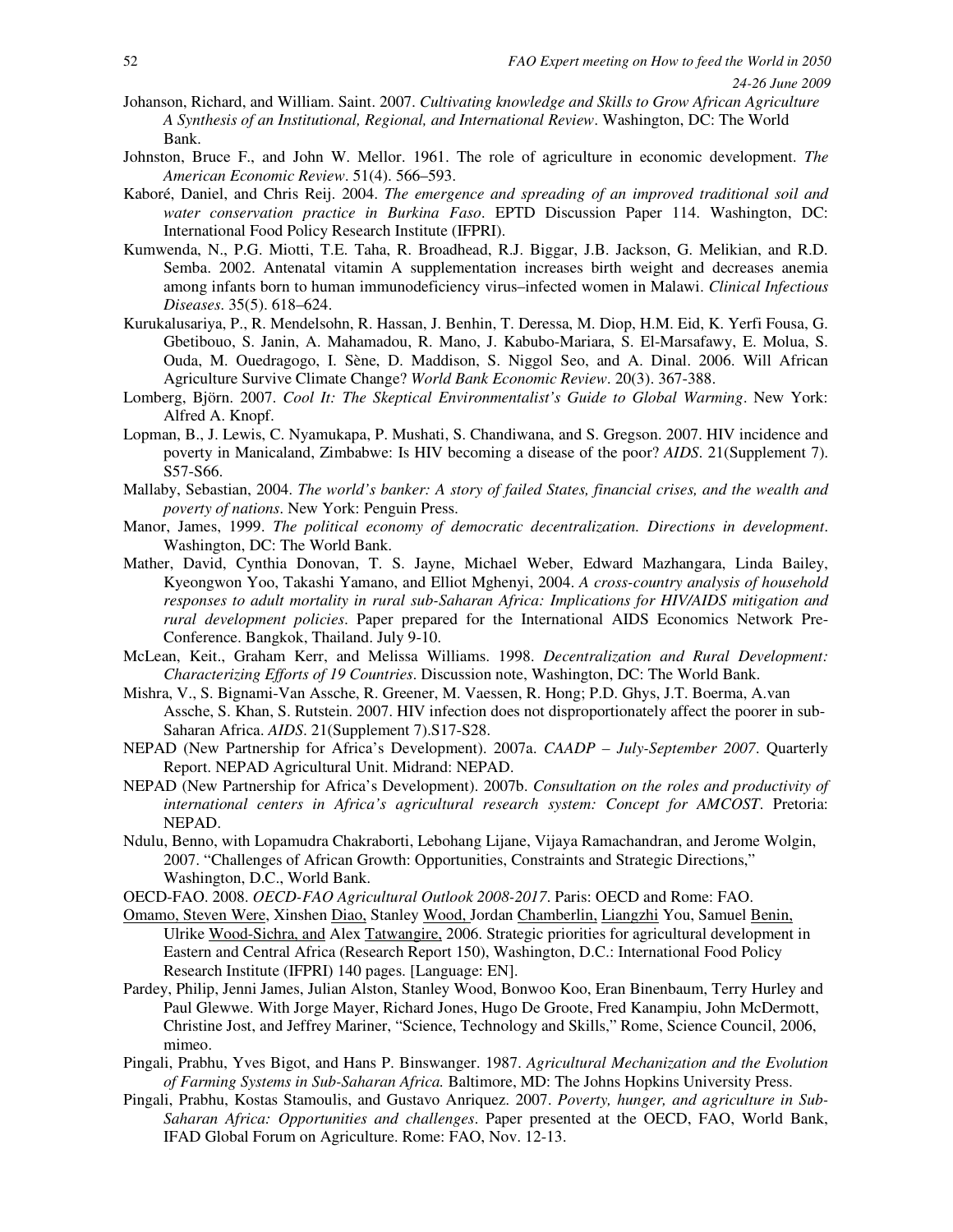- Piriou-Sall, Suzanne, 2007. *Decentralization and rural development: A review of evidence*. Washington, DC: The World Bank.
- Piwoz, Ellen, and Elizabeth Preble. 2000. *HIV/AIDS and nutrition: A review of the literature and recommendations for nutritional care and support in sub-Saharan Africa*. SARA Project Report. Washington, DC: U.S. Agency for International Development (USAID).
- Porter, K., and B. Zaba. 2004. The empirical evidence for the impact of HIV on adult mortality in the developing world: data from serological studies. *AIDS*. 18(Supplement 2). S9-S17.
- Poulton, Colin, Geoff Tyler, Andrew Dorward, Peter Hazell, Jonathan Kydd, and Mike Stockbridge,. 2006. *All Africa Review of Experiences with Commercial Agriculture: Summary Report*. Draft Report prepared for the World Bank Project on Competitive Commercial Agriculture in Africa. Imperial College London, Wye.
- Reader, John. 1998. *Africa: A biography of the continent*. New York: First Vintage Books.
- Rivers, Jonathan, Eva Silvestre, and John Mason, 2004. *Nutritional and Food Security Status of Orphans and Vulnerable Children*. Report of a research project supported by UNICEF, IFPRI, and WFP. New Orleans, LA: School of Public Health and Tropical Medicine. Tulane University.
- Ruthenberg, Hans, 1976. *Farming Systems in the Tropics*. 2d edition, Oxford: Clarendon
- Seaman J., C. Petty, and J. Acidri. 2005. *Malawi Assessment: The impact of HIV/AIDS on household economy in two villages in Salima district*. Save the Children UK. Available online: http://www.evidencefordevelopment.com/files/studies/Malawi\_HIV&HHEconomy\_Final\_May05.pdf
- Senefeld, S, and K. Polsky. 2005. *Chronically ill households, food security and coping strategies in rural Zimbabwe*. Paper presented at the International Conference on HIV/AIDS and Food and Nutrition Security. Durban: South Africa. April 14-16.
- Serrano-Berthet, Rodrigo, Louis Helling, Julie van Domelen, Warren van Wicklin. 2008. *Making sense of the rationales, evolution and future: Options for social and local development funds in the Africa region*. Washington, DC: The World Bank.
- Shah, Anwar. 1994. *The reform of intergovernmental fiscal relations in developing and emerging market economies*. Policy and Research Series 23. Washington, DC: The World Bank.
- Stillwaggon, Ellen, 2005: *The ecology of poverty: Nutrition, parasites, and vulnerability to HIV/AIDS*. Paper presented at the international Conference on HIV/AIDS and Food and Nutrition security. Durban, April 14-16.
- Stocking, Michael, 1996. Soil Erosion: Breaking New Ground. In M. Leach and R. Mearns (Eds.). *The lie of the land: Challenging received wisdom on the African environment.* Oxford: The International African Institute.
- Tiffen, M., M. Mortimore, and F. Gichuki. 1994. *More people less erosion: environmental recovery in Kenya*. Chichester: John Wiley & Sons.
- United Nations, 2006, World Population Prospects, Population Division of the Department of Economic and Social Affairs of the United Nations Secretariat,
- UNAIDS (Joint United Nations Programme on HIV/AIDS). 2007. AIDS epidemic update 2007. Geneva: UNAIDS.
- United Nations. 2006. *World Population Prospects. The 2006 revision population database*. Available online http://esa.un.org/unpp/.
- World Bank. 1994. *Farmer empowerment in Africa through farmer organizations: Best practices*. AFTES Working Paper No. 14. Washington, DC: The World Bank.
- World Bank. 2004a. Agricultural Investment Sourcebook. Washington, DC: The World Bank.
- World Bank, 2004b. *World Development Report 2005: A better investment climate for everyone*. Washington, DC: The World Bank.
- World Bank. 2006. *World Development Report 2007: Development and the next Generation*. Washington, DC: The World Bank.
- World Bank and IFC. 2006. *Doing business in 2006: Creating jobs*. Washington, DC: The World Bank.
- World Bank. 2007. *World Development Report 2008: Agriculture for development*. Washington, DC: The World Bank.
- World Bank. forthcoming. *Towards competitive commercial agriculture in Africa*. Washington, DC: The World Bank.
- WHO (World Health Organization). 2004. *Scaling up antiretroviral therapy in resource-limited settings: Treatment guidelines for a public health approach*. Geneva: WHO.
- Yamano, Takashi, and Thom S. Jayne. 2004. Measuring the impact of working-age adult mortality on small-